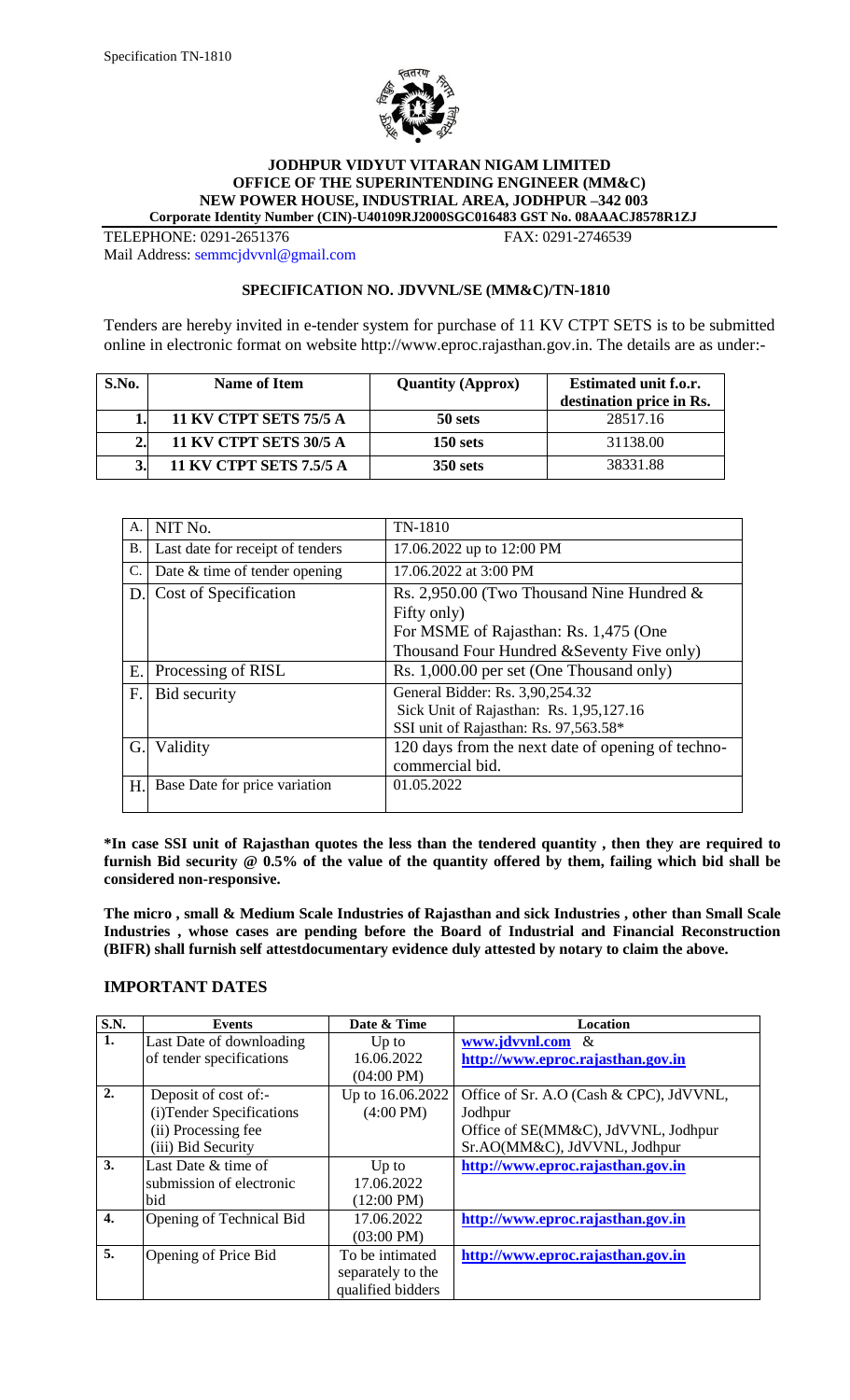|                | INDEX                                                                       |                                                                    |
|----------------|-----------------------------------------------------------------------------|--------------------------------------------------------------------|
| Section-I      | Instructions to bidders                                                     |                                                                    |
| Section-II     | <b>General Conditions of Contract</b>                                       |                                                                    |
| Section-III    | <b>Technical Specification</b>                                              |                                                                    |
| Schedule-I     | Schedule of Requirement                                                     |                                                                    |
| Schedule-II    | Prices (PV formula)                                                         |                                                                    |
| Schedule-III   | <b>Details of Standards</b>                                                 |                                                                    |
| Schedule-III-A | Pre Qualification Requirement(PQR)                                          |                                                                    |
| Schedule-III-B | Performa of Bank Guarantee in lieu of type test<br>certificates             |                                                                    |
| Schedule-IV    | <b>BOQ</b> (Price Schedule)                                                 | To be submitted online                                             |
| Schedule-IV-A  | Details of tendered quantity, quantity offered                              | The bidder is required to justify                                  |
|                | along with justification with reference to<br>Qualifying Requirement.       | quantity<br>offered<br><b>as</b><br>per<br>Qualifying Requirement. |
| Schedule V     | Guaranteed<br>Technical<br>from<br>Departure<br>Particulars                 |                                                                    |
| Schedule VA    | <b>Guaranteed Technical Particulars</b>                                     |                                                                    |
|                | (11 KV CTPT sets)                                                           |                                                                    |
| Schedule VI A  | Departure from the requirement of Technical<br>Specification.               |                                                                    |
| Schedule VI B  | Departure from commercial terms $\&$ conditions                             |                                                                    |
|                | of specification                                                            |                                                                    |
| Schedule VII   | List of Past supplies.                                                      |                                                                    |
| Schedule VII A | C.A. Certificate for Quantity Justification                                 |                                                                    |
| Schedule VII B | Undertaking for CA certificate                                              |                                                                    |
| Schedule VIII  | Delivery schedule.                                                          |                                                                    |
| Schedule IX    | List of equipment $&$ technical hands available<br>with the tendering firm. |                                                                    |
| Schedule X     | General Particulars about the bid in brief                                  |                                                                    |
| Schedule XI    | Format of Affidavit for MSME unit                                           |                                                                    |
| General        | Amendments in ITB & GCC and addendum in                                     |                                                                    |
|                | <b>ITB</b>                                                                  |                                                                    |
| Appendix-A     | Performa for Bank Guarantee in lieu of Bid                                  |                                                                    |
|                | Security                                                                    |                                                                    |
| Appendix-B     | Declaration by the bidder                                                   |                                                                    |
| Appendix-C     | <b>IEEMA</b>                                                                |                                                                    |
| Annexure-A     | Compliance with the Code of Integrity and no                                |                                                                    |
|                | Conflict of Interest                                                        |                                                                    |
|                |                                                                             |                                                                    |

# **INDEX**

# **NOTE:**

- Tender documents will be made available on e-Tendering portal [www.eproc.rajasthan.gov.in](http://www.eproc.rajasthan.gov.in/) The bidders, in their own interest are requested to read very carefully the tender document before submitting the bid only through online on website [www.eproc.rajasthan.gov.in](http://www.eproc.rajasthan.gov.in/). The bidders can download bid up to 04:00 p.m. one day prior to schedule date of opening of respective bid mentioned above documents and submit their bids online up to 12:00 p.m. on schedule of respective bid mentioned above.
- 2. Eligible bidders should submit their bid well in advance instead of waiting till last date, JdVVNL will not be responsible for non-submission of bids due to any website related problems.
- 3. The cost of Tender specification **Rs. 2950/-**(Non-Refundable) (50% for MSME of Rajasthan) to be paid by Demand Draft in Favour of the Sr. Accounts officer(Cash & CPC), JdVVNL, Jodhpur and tender processing fees Rs. **1000/** shall be payable by demand draft in favour of The Managing Director RISL, Jaipur (Non-Refundable). The bidders are required to deposit all these payments in the office of the SE(MM&C), JdVVNL, Jodhpur up to 4.00 PM one day prior to date of tendering otherwise their bids are liable to be rejected.
- 4. The Bid Security amount (as applicable) to be paid by demand draft/banker's cheque in favous of SR.AO(CASH & CPC), JDVVNL, Jodhpur (Payable at jodhpur) 342003 **up to 4.00 p.m upto one WORKING day prior to schedule date of opening** of respective bid or Bank guarantee, in specified format, of a scheduled bank in favour of superintending Engineer (MM&C), JDVVNL, Jodhpur be deposited to the Sr. Accounts Officer (MM&C), JdVVNL, New Power House, Industrial Area,Jodhpur-342003 **up to 4.00 p.m. up to one WORKING day prior to schedule date of opening**of respective bid and obtain a receipt/acknowledgement thereof. No other mode of deposit shall be accepted. At the time of depositing the Bid Security amount or Bank Guarantee, the bidder shall also furnish self attested and duly attested by Notary, the documentary evidence of SSI/MSME unit of Rajasthan or of sick unit (as applicable) along with affidavit as per schedule XI on Non-Judicial Stamp of Rs. 100/-.

The Bank Guarantee against Bid Security be issued by Nationalized / Scheduled Bank. The same may be accepted after confirmation by issuing Bank. If any Bid Security Bank Guarantee not is proper format / not confirmed by the issuing Bank the same would not be accepted and the bidder would be immediately shorted out from bid process.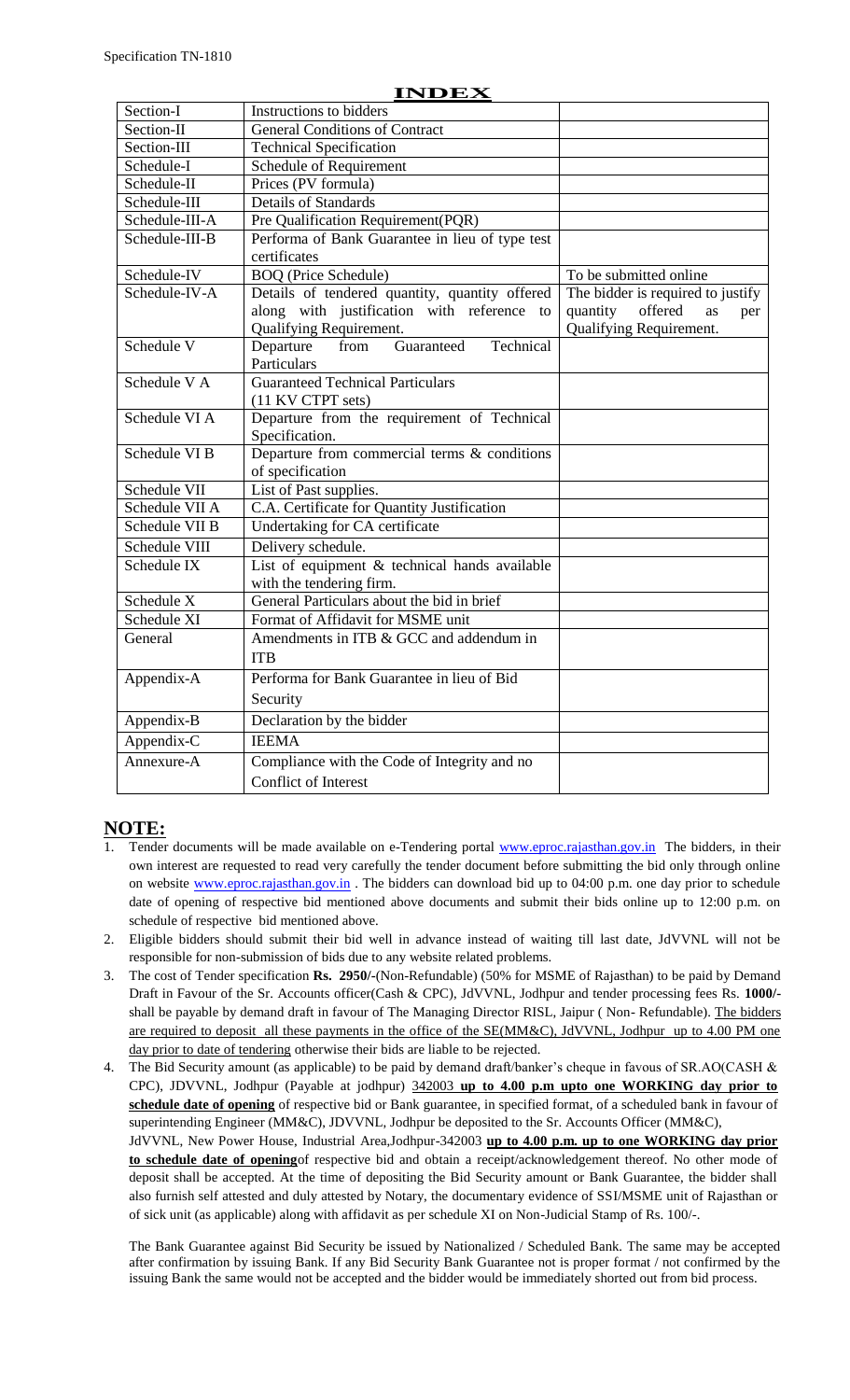# **TECHNICAL SPECIFICATION OF 11 KV CT-PT SETS OF RATIO 75/5 Amp., 30/5 Amp. & 7.5/5 Amp. AGAINST TN-1810**

#### **3.01 SCOPE**:

This specification covers the design, manufacture, assembly, testing and delivery of three phase four wire 11 KV/ 110 V oil cooled outdoor type combined CTPT units for feeder metering & Indoor type combined CT-PT unit for consumer metering purpose having 1 No. Three phase potential transformer and 3 Nos. single phase paper impregnated oil emersed current transformers for different phases in common tank equipped with weather proof bushing for outdoor use as per technical data incorporated in this specification.

#### **3.02 APPLICABLE STANDARDS**:

Unless otherwise modified in this specification, 11 KV CTPT sets of ratio 75/5 Amp, 30/5 Amp and 7.5/5 Amp shall comply with the following Indian Standard Specification (latest version):

| IS:2705-1992 | Specification for current transformers. |
|--------------|-----------------------------------------|
| IS:3156-1992 | Specification for voltage transformers. |
| IS:5621-1980 | Specification for Insulators/Bushing    |
| IS:2099-1986 | Specification for insulators/ bushing   |
| IS:3347-1986 | Specification for Insulators/bushing    |
| IS:335-1983  | Specification for new insulating oil    |
| IS:5561      | Specification for terminal connectors.  |

Equipments conforming to any other international standard(s) which ensure(s) equal or better quality than the standard(s) mentioned above will also be acceptable and in such case(s) the copy of standards (English version) adopted should be provided.

# **3.03 CLIMATIC CONDITIONS**:

The equipment shall be suitable for operation under climatic conditions as mentioned in Clause No. 16 of General Conditions of Contract Section 2 of this specification.

# **3.04 11 KV CTPT SETS OF RATIO 75/5 Amp, 30/5 Amp and 7.5/5 Amp** :

A) 11 KV Single Phase Current Transformer (3 Nos. for R Y & B phases).

The 11 KV current Transformer shall be paper impregnate oil immersed type, single phase 50 HZ confirming to IS:2705/1992 with latest amendment in all respect except where ever modified in this specification.

The 11 KV current Transformer shall have the following technical characteristics/ parameters.

| Sr.          | Particulars                            | Parameters                   |
|--------------|----------------------------------------|------------------------------|
| No.          |                                        |                              |
| $\mathbf{i}$ | Normal system voltage (KV rms)         | 11                           |
| ii)          | Highest system voltage (KV rms)        | 12                           |
| iii)         | Frequency                              | 50 Hz                        |
| iv)          | Impulse withstand voltage              | 95 KV (Peak)                 |
| V)           | i) One minute power frequency dry      |                              |
|              | withstand voltage (on assembled CT-PT  |                              |
|              | set)                                   |                              |
|              | a) primary $(KV \, r.m.s.)$            | 28                           |
|              | b) secondary (KV r.m.s.)               | 3                            |
|              | ii) One minute frequency wet withstand | Root 2x28 Rms                |
|              | voltage (KV Peak)                      |                              |
|              | (On assembled CT-PT)                   |                              |
| $\rm vi)$    | Transformation ratio (CT Ratio)        |                              |
|              | <b>For Consumer Metering</b><br>a)     | 75/5 Amp, 30/5 Amp and 7.5/5 |
|              |                                        | Amp                          |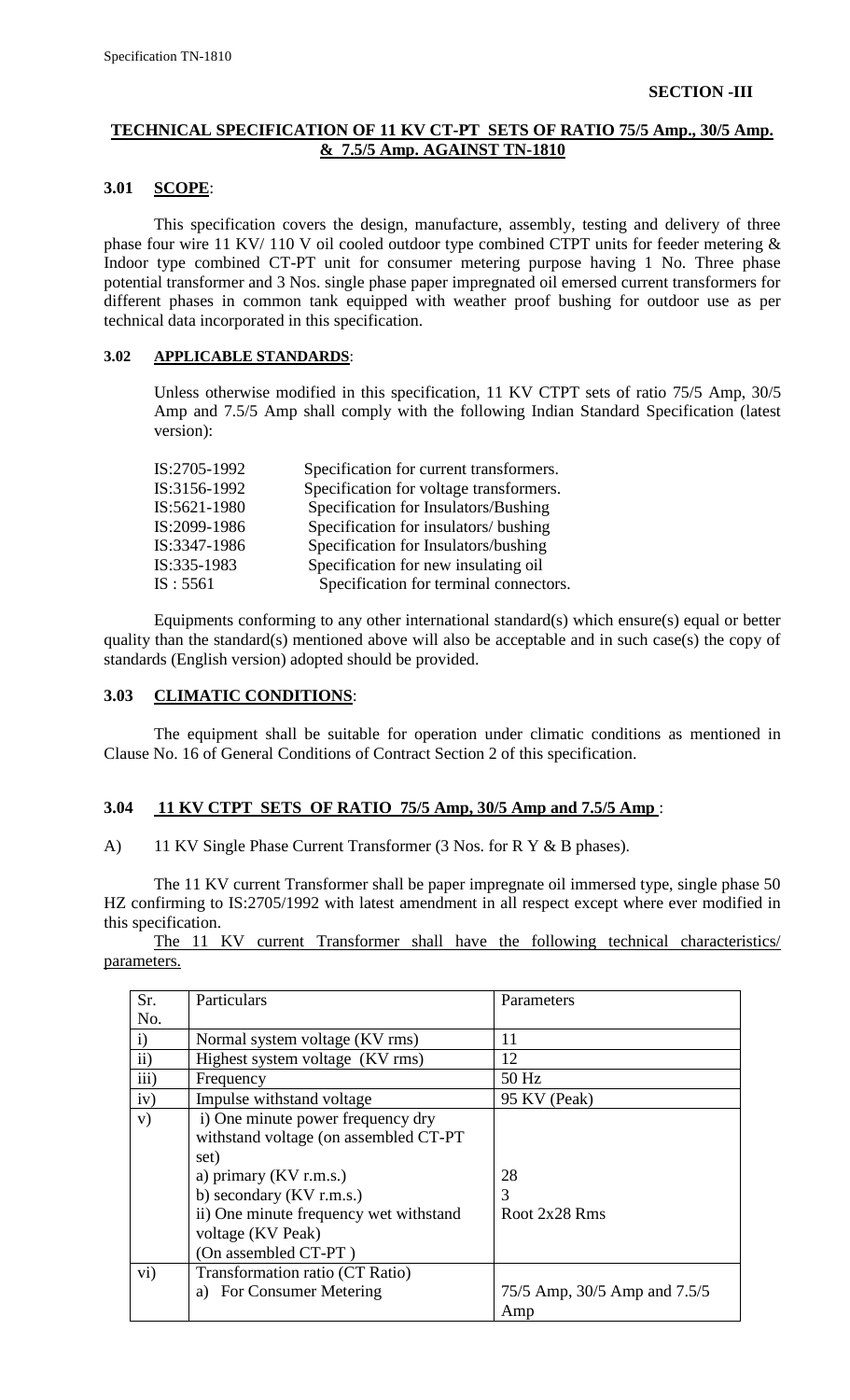Specification TN-1810

|               | CHICAUOII IN-IOIU                         |                                    |
|---------------|-------------------------------------------|------------------------------------|
| vii)          | Rated output (VA burden)                  | 10 VA                              |
| viii)         | Class of accuracy                         | 0.5S                               |
| ix)           | Rated continuous thermal current          | 1.2 times of rated primary current |
| $\mathbf{x})$ | Short time thermal current rating         | 18 KA for 1 seconds for CT ratio   |
|               |                                           | 75/5A                              |
|               |                                           |                                    |
|               |                                           | 6.4 KA for 1 seconds for CT ratio  |
|               |                                           | 30/5 A and 7.5/5 A                 |
| xi)           | Rated dynamic current                     | 2.5 times of short time thermal    |
|               |                                           | current rating.                    |
| xii)          | Number of cores                           | One                                |
| xii)          | Instrument security factor                | Not exceeding 5                    |
| xiii)         | Max. ratio error                          | As per IS:2705/1992                |
| xiv)          | Max. phase angle error                    | As per IS:2705/1992                |
| XV)           | Max. temp. rise over max. ambient temp.   | As per IS:2705/1992                |
|               | of 50 deg. C at rated continuous thermal  |                                    |
|               | current at rated frequency and with rated |                                    |
|               | burden.                                   |                                    |

# B) 11 KV Voltage Transformer:

11 KV voltage Transformer will be used along with CTs of description stated above. This shall be paper impregnate oil immersed type conforming in all respect to the Indian Standards specification IS: 3156/1992 with latest amendment except where modified in this specification.

The 11 KV voltage transformer shall have the following ratings/ technical parameters:

| Sr.              | Particulars                                                                         | Parameters                             |
|------------------|-------------------------------------------------------------------------------------|----------------------------------------|
| No.              |                                                                                     |                                        |
| i)               | Nominal system voltage (KV rms)                                                     | 11                                     |
| $\overline{h}$ ) | Highest system voltage (KV rms)                                                     | 12                                     |
| Iii)             | Nos. of phases                                                                      | Three                                  |
| iv)              | Impulse withstand voltage (KVP)<br>(on assembled CTPT set)                          | 95                                     |
| V)               | a) One minute power frequency dry<br>withstand voltage (on assembled CT-<br>PT set) |                                        |
|                  | i) primary (KV r.m.s.)                                                              | 28                                     |
|                  | ii) secondary (KV r.m.s.)                                                           | 3                                      |
|                  |                                                                                     |                                        |
|                  | b) One minute frequency wet                                                         | Root $2x28$                            |
|                  | withstand voltage (KV Peak)                                                         | rms                                    |
|                  | (On assembled CT-PT set)                                                            |                                        |
| vi)              | Frequency                                                                           | 50 Hz                                  |
| vii)             | Transformation ratio                                                                | 11 KV/110V                             |
|                  | (PT Ratio)                                                                          |                                        |
| viii)            | Rated output (VA burden)                                                            | 30 VA per phase                        |
| ix)              | Class of accuracy                                                                   | 0.5 (As per IS:3156/1992)              |
| <b>x</b> )       | Winding connection                                                                  | Star/Star with HT neutral earthed.     |
| xi)              | Rated voltage factor and time                                                       | 1.2 continuous and 1.9 for 30 seconds. |
| xii)             | Temp. rise over max. ambient temp.                                                  | Within limits of IS:3156/1992          |
| xiii)            | Max. Phase angle error                                                              | Within limits of IS:3156/1992          |
| xiv)             | Ratio error (Max.)                                                                  | Within limits of IS:3156/1992          |

# **3.05 GENERAL TECHNICAL DESCRIPTION OF 11 KV CT-PT METERING SETS**:

- i) The CT PT Metering set shall comply to the latest standards mentioned in the specification and guaranteed technical particulars.
- ii) High voltage winding of 11 KV instrument transformers shall have paper insulation impregnated with oil under vacuum. The paper used for insulation shall be of high insulation grade. The process of impregnation shall be detailed out in the tender.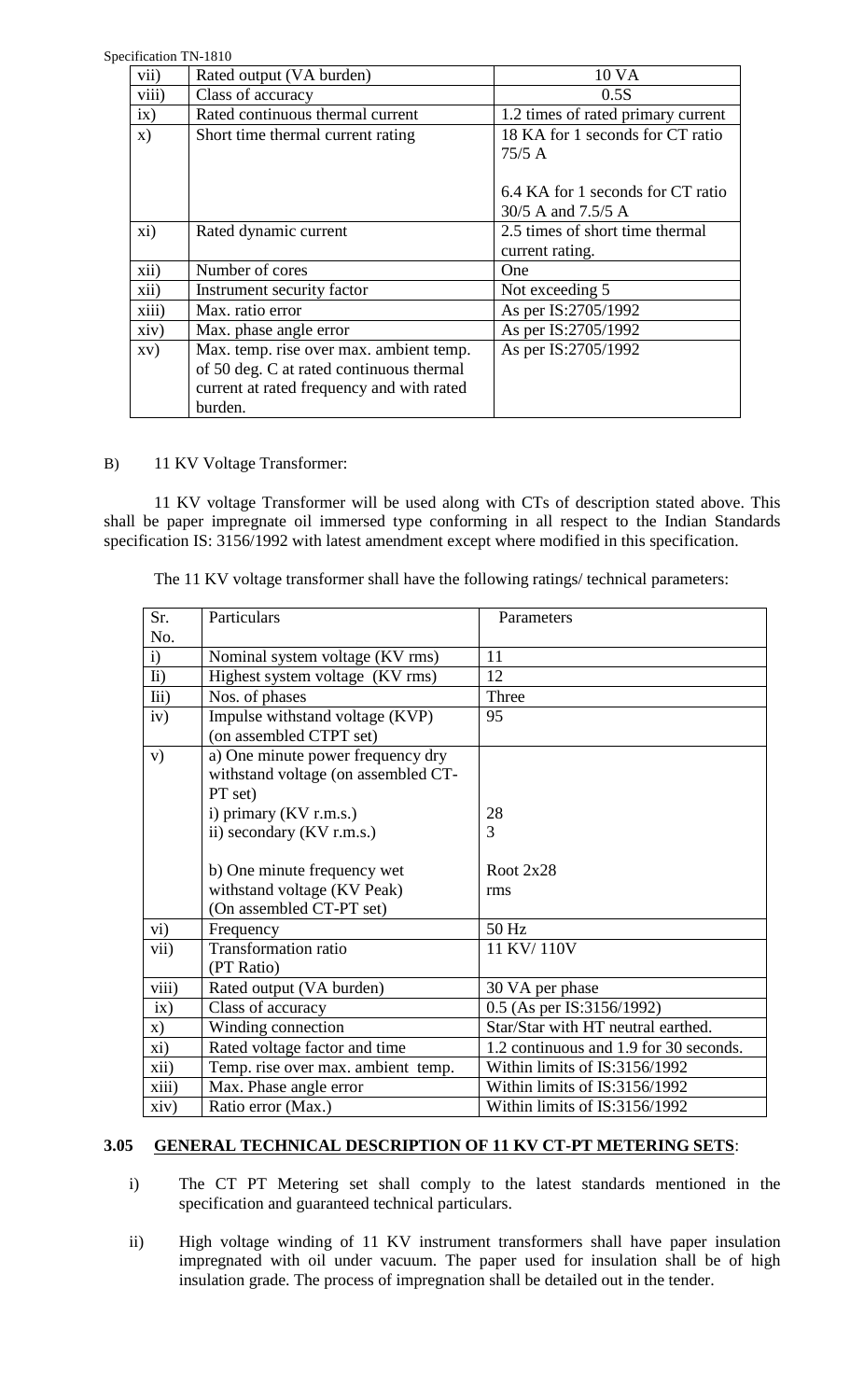Specification TN-1810

- iii) The core material of CT-PT sets shall be of high grade, non-ageing, electrical silicon steel having low hysteresis loss and high permeability to ensure accuracy at both normal and over current/ voltage.
- iv) The instrument transformers shall be contained in a fully weather proof, outdoor type, platform mounting and also suitable for pole mounting type tank with 6 Nos. of 12 KV class weather proof bushing for incoming and outgoing connections.
- v) The thickness of MS sheet used for fabrication of tank shall be minimum 3.15 mm for sides and bottom and 5 mm for top cover.
- vi) The 11 KV CT-PT set should have compact construction and the general arrangement Dimensional drawing, mounting arrangement shall be got approved before commencement of supplies.
- vii) The external surfaces of tanks of CT-PT sets shall be painted with one coat of primer and two coats of synthetic enamel paint of shade No. 631 of IS:5. The internal surfaces of the tank shall be painted with two coats of a suitable heat resistant oil insoluble paint.
- viii) The metering sets shall be supplied with first filling of insulating oil conforming to IS:335 (with latest amendment).
- ix) The bushings used in the CT-PT sets shall confirm to IS:2099, IS:5621 and IS:3347 (latest amendments). These shall be suitable for operation in heavily polluted atmosphere with creepage distance of 25 MM/KV.
- x) The minimum clearance between phases and phase to earth as specified in the relevant ISS should be maintained.
- xi) The paper impregnated oil immersed type instrument transformers shall be complete with all fittings and accessories mentioned at Clause No. 3.06 of this specification.
- xii) The 11 KV CT-PT sets shall be hermetically sealed type (should not communicate with atmospheric air) in construction without any oil conservator. The quality and work-manship shall be of high standard.
- xiii) For load shedding single phasing is adopted in the 11 KV system. The offered 11 KV CT-PT set shall be suitable for working under such abnormal operation condition.
- xiv) CT-PT sets shall be used for 3 phase 4 wire KWH metering. As such 11 KV CT PT sets shall have 3 Nos. CTs.
- xv) The 11 KV CT PT sets shall have one No. of Three Phase Potential Transformer. The primary winding of single phase PT shall be connected in star formation in the tank with common external neutral.

#### **xvi) The neutral of primary PT winding shall be floating. The neutral of PT Secondary winding shall be earthed.**

- xvii) The secondary winding neutral of PT and secondary terminals of CTs and PTs shall be brought out in one single secondary terminal box through 3 KV bushings. The terminals shall be marked as per ISS and supporting marking plate with earth terminal shall be provided. The secondary terminal box compartment shall be divided in two portions - One portion containing secondary of all CTs and the other portion shall contain all secondary PT connections with neutral and one body earthed. The whole compartment shall be covered by one bolted cover with sealing arrangement. At least two bolts at diagonally opposite corners of secondary terminal box shall be suitable for sealing arrangement. All other bolted covers and inspection windows covers, where provided shall also have sealing bolts for sealing purpose. Suitably shorting links shall be provided for individual CT shorting and PT secondary neutral.
- xviii) The secondary terminal box shall have cable gland/ flange suitable to receive two Nos. control cable of size 6 core  $X$  4 sq.mm. and 4 core  $x$  2.5 sq. mm at the bottom of the secondary box for metering connections to secondary winding of 11 KV CT-PT circuits respectively.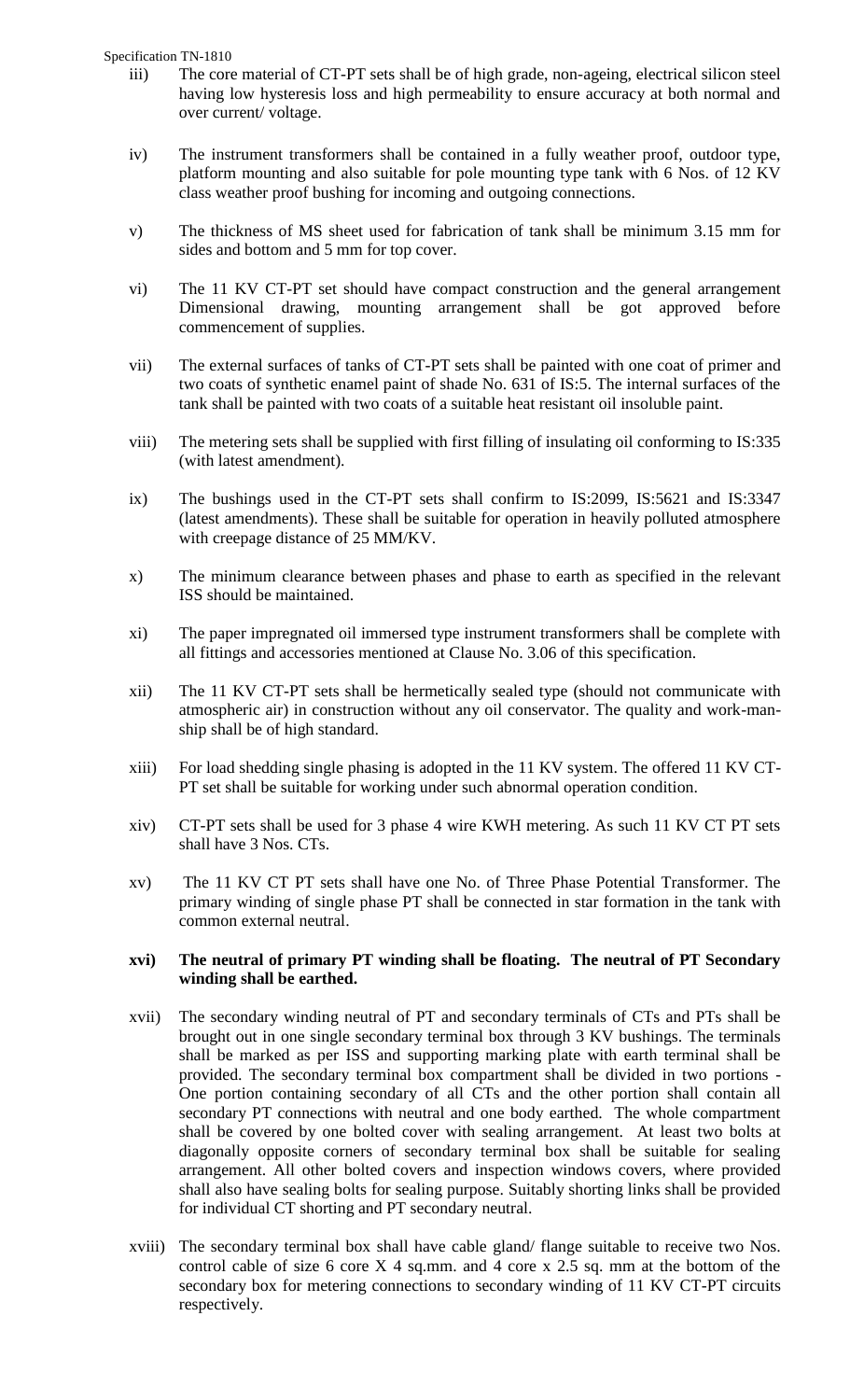- xix) The 11 KV CT PT Set shall have 3 Nos. incoming and 3 Nos. outgoing outdoor type bushing. The 11 KV CT-PT Sets shall have 6 Nos. bimetallic terminal connectors suitable for Dog Conductor for ratio 200/5 Amp. These should be type tested from CPRI/ NABL accredited Labs. These test reports should not be older than 7 years for Short Circuit Test. The dimension & drawing shall be furnished along with tender duly signed and sealed by testing authority. Inspecting officer shall verify the original type test reports at the time of inspection for terminal connectors & bushings.
- xx) No oil drain plug at the bottom of the CT-PT Sets be provided.
- xxi) Embossing/ punching with minimum height of 10mm of Sr. No., ratio & TN No. be done on the tank of the CT-PT Sets.
- xxii) Manufacturer"s name in short should be embossed/ punched.
- xxiii) CT Ratio should be painted on tank body so that it should be visible clearly.
- xxiv) The under base of CT-PT Sets of 11 KV shall be provided with 2 Nos. 75x40x6mm channels as shown in the figures detailed in Annexure–I to make them suitable for fixing to a plate form or plinth. These channels shall be provided through continuous welding with tank of the CT-PT Sets.
- xxv) For feeder metering CT-PT sets i.e. rating of 200/5 A Amp. HV Metal parts (Primary terminal) shall be of 20 mm dia and made of copper. The primary terminal shall be along the entire length of bushing.
- xxvi) The equipment shall be suitable to withstand for loading conditions when supply for one phase is disconnected from primary side.
- xxvii) Bushing rod of 20 mm dia made of copper shall be used for 11KV CT-PT Sets for feeder metering.
- xxviii) 2 Nos., 5/8" dia, 3" length earthing bolts with 2 nuts, 2 flat & 2 Nos. Spring washers shall be provided with each CT-PT Set.
- xxix) Spring loaded pressure release device shall be provided on each 11 KV CT-PT Set for releasing of accumulated gases.
- xxx) The CT-PT Set (for outdoor installation) top shall be taper / slanting with minimum slant of 10 mm.
- xxxi) The following sealing arrangement for providing seals on each 11 KV CT-PT set shall be made by the manufacturer.
	- i) 4 Nos. holes of 2.5 mm dia on each bushing clamp bolts of 6 nos. HT bushings for providing two polycarbonate seals at diagonally opposite bolts of each bushing clamp in M&P lab after successful testing as required.
	- ii) 4 Nos. holes of 2.5 mm dia on the bolts provided at four corners of top cover for providing two polycarbonate seals at diagonally opposite corner of CT-PT set by the inspecting officer after successful testing and providing polycarbonate seals in M&P lab after successful testing as required.
	- iii) 4 nos. sealing holes on the name plate (R&D plate so that our inspecting officer may provide numbered seal on one side of the plate covering top  $\&$  bottom holes whereas on the remaining two holes of other side, the one numbered seal will be provided by MT Lab after successful testing.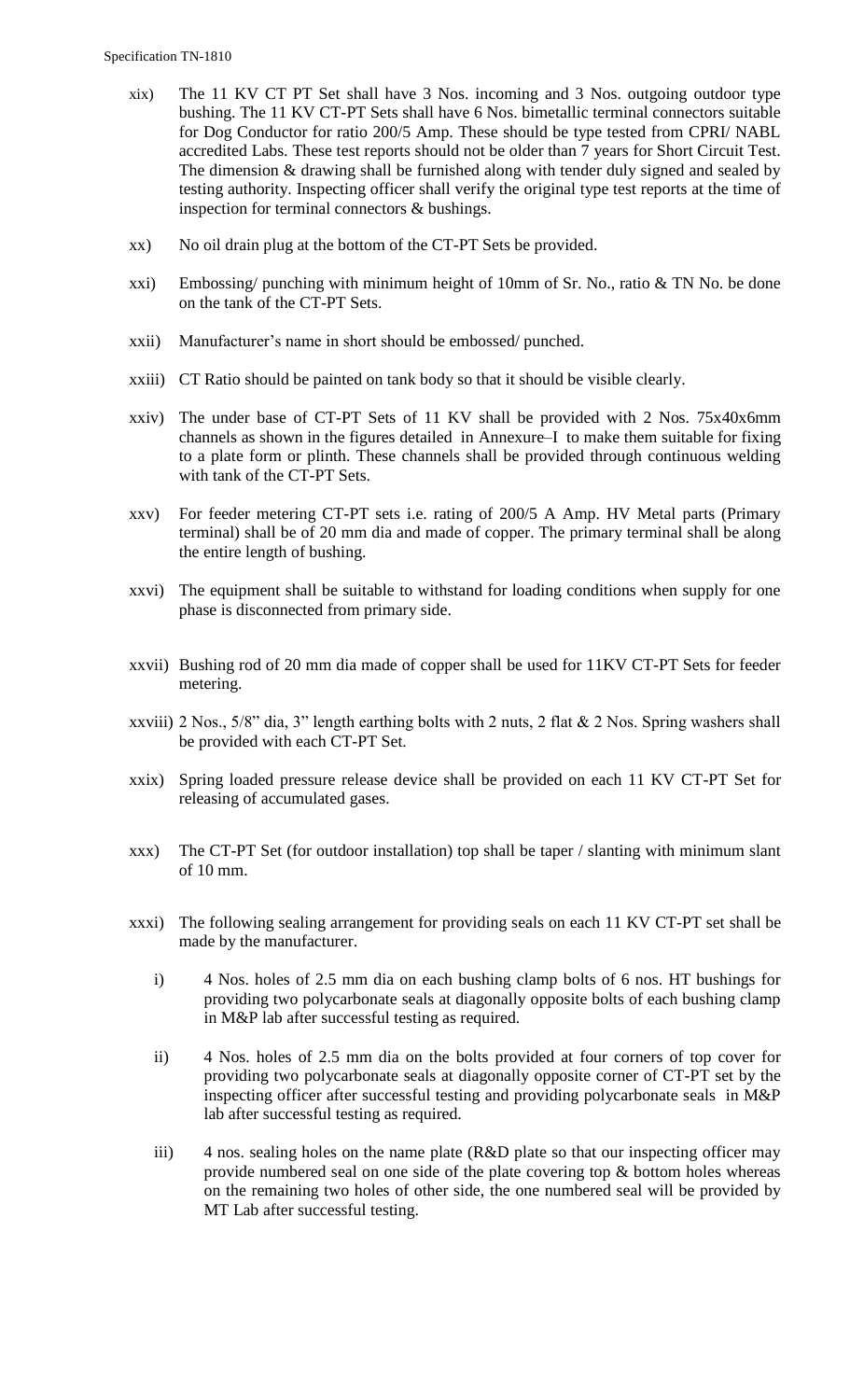# **3.06 FITTING AND ACCESSORIES**:

The outdoor platform/ pole mounting type metering equipments shall be complete with tank, fittings and accessories as detailed below:

- 1 No. Electrically welded sheet steel tank/ enclosure for accommodating above instrument transformers with suitable bolted cover.
- 6 Nos. Outdoor single terminal porcelain/ Cycloaliphatic bushing of reputed make without arcing horns. 3 Nos. for incoming and 3 Nos. for outgoing.
- 1 No. Secondary terminal box. The terminal box opening door/cover shall have suitable sealing arrangement. The necessary gland/ socket shall be in the scope of supply.
- 1 No. Oil filling hole with cap/plug.
- 1 No. Toughened prismatic oil level indicator with min. oil level marking.
- 2 No. Lifting lugs for lifting the complete CT-PT unit.
- 2 Nos. Earthing terminals.
- 1 Set Under base channels with suitable fixing holes for mounting on plat-form/poles.
- 1 Set Detachable coller assembly.
- 1 No. Rating and diagram plate.
- 6 Nos. Bimetallic Terminal Connectors. [For each 11 KV CT-PT Set of ratio 200/5 Amp.]

#### **3.07 BUSHING**:

The bushing shall confirm to IS:5621-1980 and IS:2099-1986 and its subsequent amendment, if any, the bushing shall be of standard make. The make and catalogue No. of bushing shall be clearly stated in the guaranteed technical particulars. The type tests certificates of bushings not older than seven years shall also be furnished along with tenders. The bushing rods and nuts shall be made of material as per cl.3.05 (xxv).The dimensions of 12 KV class bushings and their related parts shall conform to the relevant Indian Standards as detailed below:

| Voltage class |                                             |                          |
|---------------|---------------------------------------------|--------------------------|
|               | <b>Indian Standard</b>                      |                          |
|               | 12 KV bushing   For porcelain parts IS:3347 | For metal parts IS:3347  |
|               | (Part-III) Sec.I-1972 or the                | (Part-III) Sec.II-1967). |
|               | latest version thereof                      |                          |

The minimum electrical clearance of 255 mm between phases shall be obtained with the bushings mounted and phase to earth clearance should be maintained as specified in relevant IS/ Indian Electricity rules.

On the bushings clamp bolt of CT-PT Sets two holes on two bolts of size 2.5mm (total 12 holes on 12 bolts) at diagonally opposite sides be provided to enable metering wing to seal these bolts after successful testing in Meter Labs.

#### **3.08 GUARANTEED TECHNICAL PARTICULARS, DRAWINGS AND QUALITY ASSURANCE PLAN**:

Guaranteed Technical Particulars in the proforma enclosed with this specification shall be furnished along with the detailed general arrangement dimensional drawings mounting arrangements, connection diagrams and quality assurance plan etc. with the tender. Particulars which are subject to guarantee shall be clearly marked in GTP appended at Schedule-V.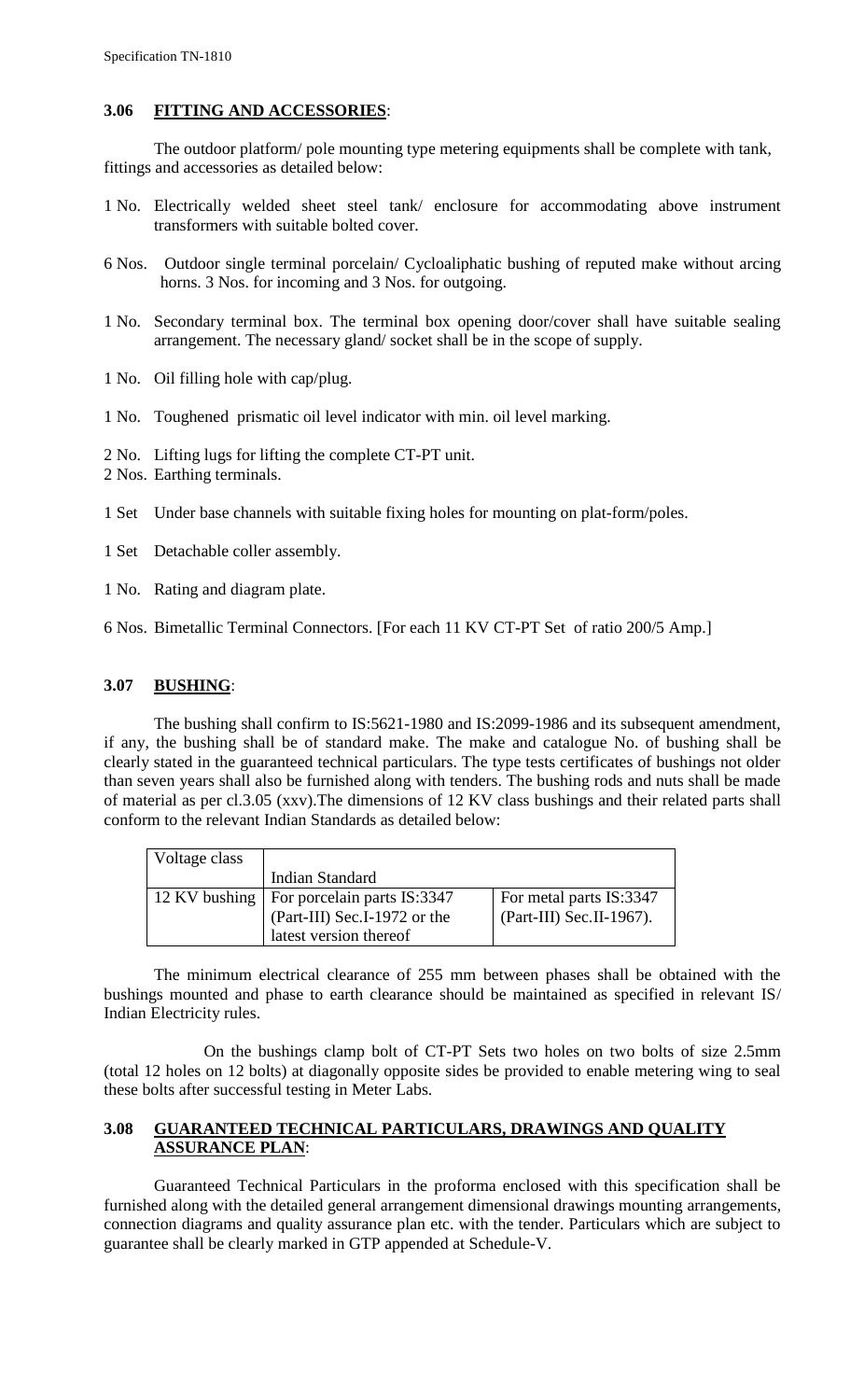## **3.09 INSTRUCTION MANUALS**:

The successful tenders shall have to supply required number of operation and maintenance instruction manuals along with the requisite sets of approved drawings of the equipments covered under this specification. One set of above manuals and drawings shall also be sent along with the delivery of 11 KV CT PT unit to the consignee.

#### **3.10 STAGE INSPECTION**:

 Each equipment shall comply with and shall be subjected to all routine tests prescribed in the relevant Indian Standard Specification besides routine tests, stage inspection at firm"s works during manufacture shall also be carried out if desired by purchaser with out any extra charges. Production schedule in advance by 15 days shall have to be given to arrange stage inspection.

## **3.11 INSPECTION, TESTING AND CHECKING**:

- **3.11.1** In the event of order, the supplier shall have to get type tests conducted as per requirement of relevant standards/ specification on one sample of lowest ratio out of first offered lot for inspection comprising of minimum 25% of ordered quantity of lowest ratio in presence of JdVVNL inspecting officer without any extra cost. **However the supplier who are already having valid type test of lowest ordered or better (lower ratio) conducted in the last 7 years (Reckoning From Technical Bid Opening Date) for similar CT-PT sets having similar specification shall be exempted from conducting type test from first lot.** The Impulse test shall be carried out on all the three phases and short circuit test on any one phase selected by the witnessing officer. For this supplier shall make arrangement for type testing to be got conducted from any NABL accredited laboratory and arrange transportation of sample selected from first offered lot for inspection to testing lab  $\&$  from testing lab to supplier's works. The supplier shall offer the type tested CT-PT set after its re-assembling in subsequent lot. The supplies shall only be accepted  $\&$  payment against supplies shall be released only after receipt of successful type testing for all type tests on sample.
- **3.11.2** Routine tests as per relevant standard along with accuracy test of CT as per IS:2705 (Pt-II)- 1992 and that of PT IS:3156 (Pt.II)-1992 shall be carried out on each equipment covered by this specification in the presence of purchaser"s representative. All test reports shall be submitted and got approved from the purchaser before despatch of the equipment.
- **3.11.3** The supplier shall simulate single phase condition in their laboratory for testing one 11 KV CT-PT set of any ratio from each lot offered for inspection under such condition for 24 hours. The errors of PT shall be measured before and after application of single phasing condition for at least 24 hours and results shall be within permissible limits of specified accuracy class. This test shall be done as acceptance test.
- **3.11.4** One CT-PT set of each ratio in each offered lot should be subjected to temperature rise test .The test shall be carried out simultaneously application of rated current (1.2 lb) and rated voltage (12 KV) and also ISF test, at firm"s works free of cost.
- **3.11.5** During routine/ acceptance test, errors for CTs shall be conducted at 1 %, 5%, 20%, 100% and 120% of rated current and in case of PT at 80%, 100% and 120% of rated voltage.
- **3.11.6** Algebraic summation of errors of standard CTs/PTs to the errors observed on CTs/PTs under test should be made to get final errors on specified percentage current/ voltage/ burden. If class of accuracy of standard CT-PT is less than 10 times of the accuracy of CT-PT set under test.
- **3.11.7** Leak test :- One CT-PT set of each rating in each offered lot should be subjected to 'Leak Test" through Nitrogen gas for a pressure of 10 PSI (Pound sq. inch) for half an hour and pressure shall not drop more than 2 PSI. There should be no leakage observed at any part of CT-PT set.
- **3.11.8** One CT-PT set of each rating in each offered lot shall be opened for verifying the diameter and cross sectional area of primary coil conductors including verification of GTP.

 The verification of diameter & cross sectional area of primary coil conductor of the CT-PT Set shall be verified for any ratio at stores also. If CT-PT set fails in above verification at stores, entire lot shall be rejected and the supplier shall lift the rejected lot. In case it founds within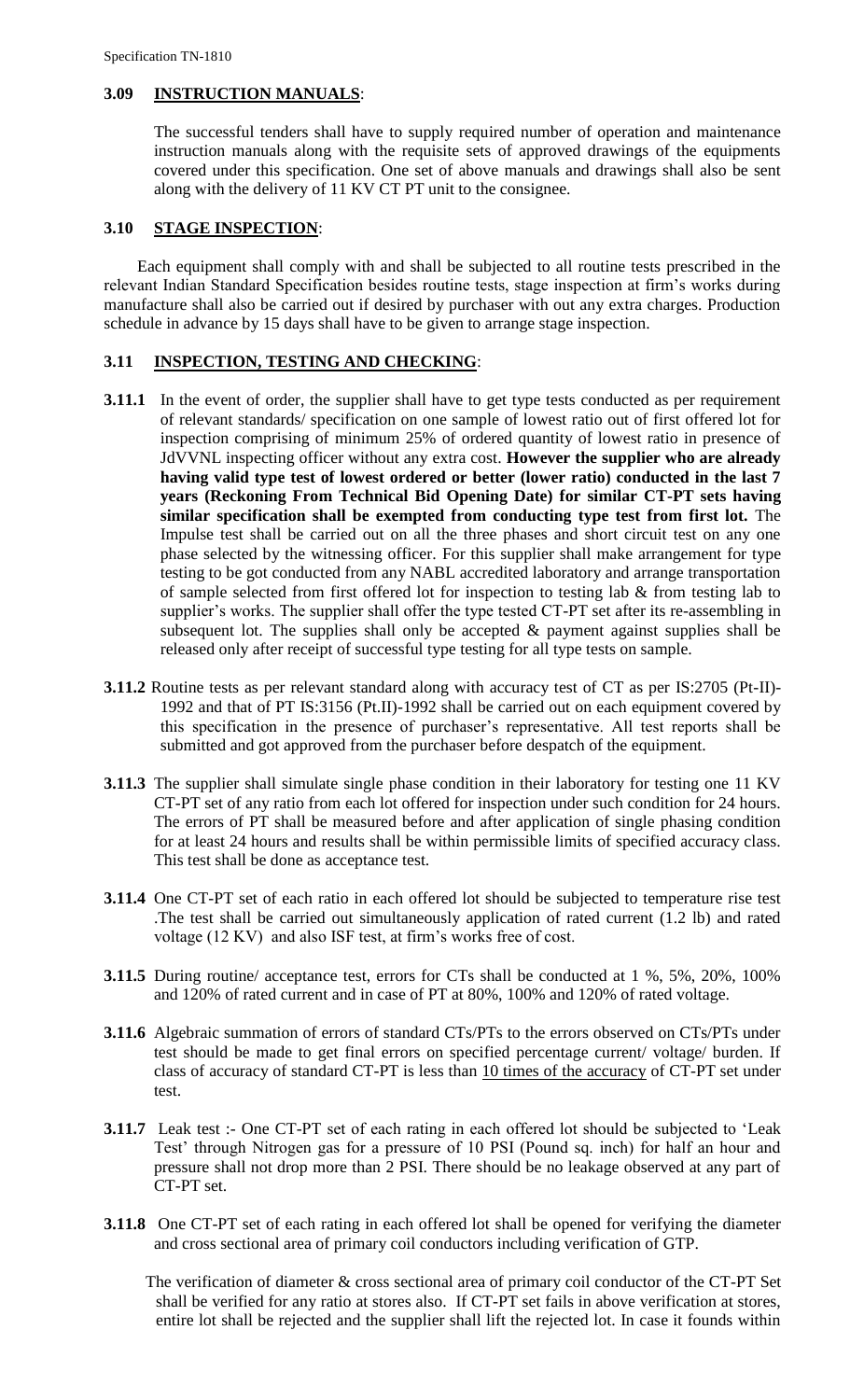Specification TN-1810

specific limits, the supplier at his own cost shall reassemble/replace the physically opened CT-PT set at works/stores.

**3.11.9** One sample of oil shall be selected for each ratio and shall be tested for a) Break down voltage b) Tan delta at 90 Deg.C.

The oil supplied with CT PT set shall be of EHV grade Transformer oil suitable for insulation and coding of the electric transformers of extra high voltage and shall conform to IS 335 (with latest amendments)

If CT-PT set fails in any of the above tests/verification at works, entire lot shall be rejected.

# **3.11.10 during the inspection at firm's works, inspecting officer / agency shall provide polycarbonate seals on each CT-PT set as under -**

- i) One polycarbonate seal on one side of the plate covering top & bottom holes.
- ii) Two polycarbonate seal at diagonally opposite corner of top cover of CT-PT set.

# **3.12 TYPE TEST:**

- 3.12.1 Certified copies of all type tests as per IS-2705-1992, IS:3156-1992 with latest amendments listed below obtained from any accredited CPRI/NABL accredited test laboratory on similar equipments of **lowest offered ratio or better (lower ratio)** included in this specification shall be furnished alongwith tenders
	- i) Short Time Current Test.
	- ii) Lightening Impulse voltage withstand Test.
	- iii) Temperature Rise Test.
	- iv) Wet Power Frequency Voltage Withstand Test.
	- v) Determination of Errors according to the requirement of the appropriate Accuracy Class.
	- vi) Instrument Security Factor Test.

Participating firms may furnish BG/DD/pay order of Rs. 5 lac (Rs.1.25 lac for Rajasthan based units) in absence of furnishing any type test report alongwith their bid.

- **3.12.2** The bidder shall submit all Type Test reports for lowest ratio of offered CTPT sets along with tender. The type test reports shall not be older than **seven** years from the date of opening of tender.
- **3.12.3** Bidder shall furnish the calculations of short time thermal current of all ratios of offered CT PT sets, on the basis of cross-sectional area of primary conductor of Type tested CT PT set.
- **3.12.4** The purchaser shall have right to get conducted type test during currency of the contract on the sets received in the Stores at purchaser's cost. In case of failure in type tests, following provisions shall be applicable: -

# **3.13 Failure in type tests**

In the event of failure/ unsatisfactory results of the CT-PT Set(s) in Impulse/Short Circuit test, the supplier shall have to replace the supplies already made and no further CT-PT Sets shall be accepted. The purchaser, however, at his option, may accept the CT-PT Sets already supplied with the following conditions:-

- i) Guarantee Period of the supplied CT-PT Sets issued to the failed shall be increased by double the normal guarantee period.
- ii) Bank Guarantee shall be extended to cover the additional guarantee period.
- iii) For failure in any of the type tests, i.e. Impulse Withstand test and Short Circuit Test, no further supplies shall be accepted. The type test charges in this case shall be borne by the supplier.
- iv) The CT-PT Sets lying in the stores shall be replaced as per Sub-para (v) below.
- v) The bidder shall, however, be allowed to check the reasons of failure and if need be, to improve/ modify the design. Further supplies, including replacement against supplies already made, shall be accepted only after successful type test(s) are arranged on the fresh CT-PT set selected by the purchaser. All the type tests shall be arranged in case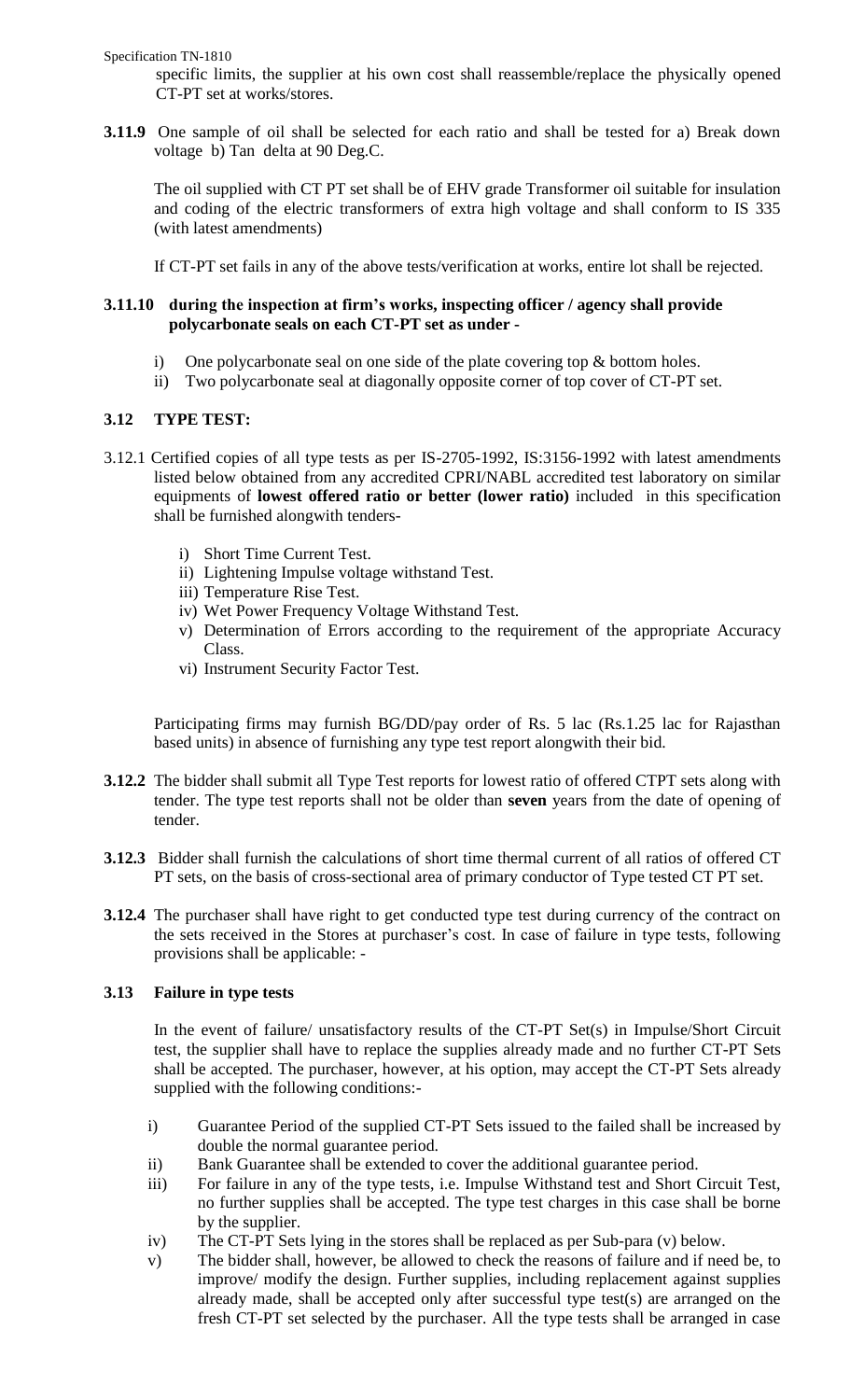there is change in design, otherwise, type test shall be repeated only for the tests in which failure has occurred. Charges for such test(s) shall be borne by the supplier. However, in the event of failure of CT-PT Sets, in the repeat type test, the Company (JdVVNL) may take following actions:-

- a) Cancel pending orders of the rating in which failure(s) has occurred, and
- b) Not place any order of CT-PT Sets on the firm for one year.

Further, it shall be ensured that all meters and instruments used during inspection/ testing are calibrated from NABL approved test house and date of calibration should not be older than one year at the date of presenting the same to the inspecting officer.

# **3.14 COMPLETENESS OF EQUIPMENT**:

Any fittings, accessories or apparatus which may not have been specifically mentioned in the specification for 11 KV CT-PT metering sets covered under the scope of this enquiry-, but which are usual or necessary in the equipment of similar type shall be deemed to be included in the contract and shall be supplied by the contractor without extra charges. All plants and equipment shall be complete in all respect whether such details are mentioned in the specification or not.

# **3.15 NAME PLATE AND MARKING**:

- a) The equipment shall have a non detachable type name plate which should be clearly visible and effectively secured against removal having markings as per requirement of IS. In addition, Sr. No., Ratio and date of despatch shall have to be engraved on bushing side of tank with letters of suitable depth & 25 mm height filled with red colour.
- b) The- main and load are to be stencilled on top cover on main and load side respectively.

# **3.16 MAINTENANCE AND GUARANTEE:**

Performance guarantee of the equipment shall be for the period of 36 months from the date of receipt in stores. The month & year of expiry of guarantee period shall be marked on the name plate. Equipment failed within such guarantee period shall have lifted from the respective circle stores and after replacement/ repairment to be deposited at the stores, free of cost within 90 days of intimation. Bidder shall furnish successful routine test reports of the equipment. If purchaser desires inspection prior to despatch an inspecting officer shall be nominated for verification for the test reports. Failed equipment (s) shall only be lifted after receipt of replacement for the same. Transportation for lifting of defective material & delivery of replaced material shall be borne by the supplier.

# **If defective CT-PT is not replaced within the specified period as above, the following clause shall be applicable-:**

- i. Firms shall lift the G.P. failed Instrument Transformer(s) within a period of 60 days from the date of intimation by the respective consignee and will replace Instrument Transformers against G.P. failed within 30 days from the date of lifting positively. In case firm fails to deliver replaced Instrument Transformer(s) within 90 days from date of intimation, the cost of the Instrument transformer(s) shall be withheld from firm"s financial hold and in case firm fails to deliver replaced Instrument transformer within 90 days from date of intimation, a penalty at the rate of ½% per week subject to maximum 10%, shall be levied for the late delivery of replaced Instrument Transformer(s).
- ii. In case firm fails to lift the G.P. failed Instrument Transformer(s) beyond 3 months (90 days period as mentioned in point no. (i)) from date of intimation by the consignee, ground rent shall be recovered @ 1% per week or part thereof (for actual delay in lifting the material beyond 3 months (90 days) from the date of intimation from the consignee, subject to a maximum of 15%. This amount of 15% will be in addition to (i). After this clause following clause will also come into effect.
- iii. In case firm fails to lift the G.P. failed Instrument Transformer(s) within 6 months from date of first intimation from consignee, then Nigam may proceed for auction of these GP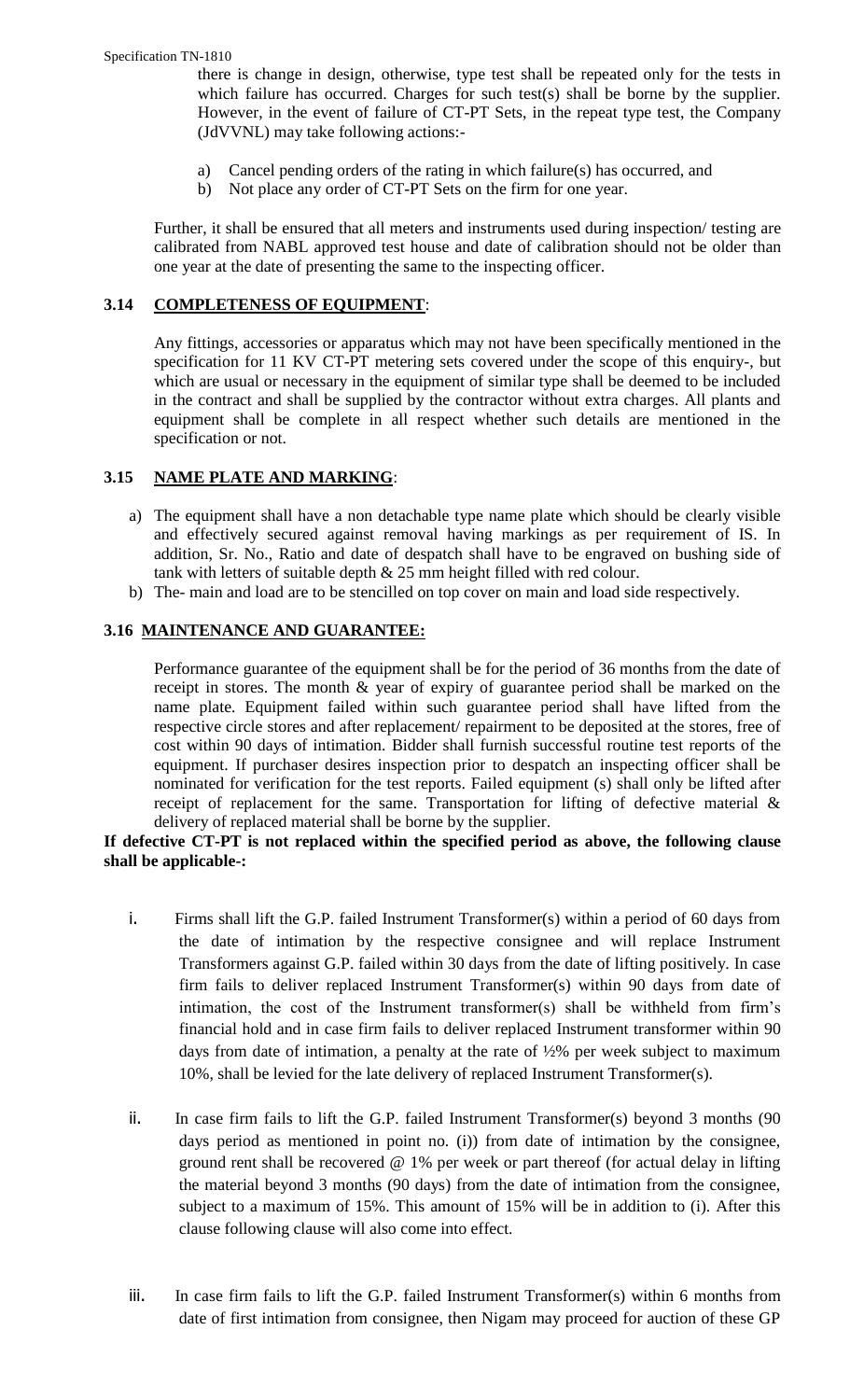#### Specification TN-1810

failed Instrument Transformer at the risk and cost of the supplier after giving 30 days final notice to the firm. The amount recovered through auction may be adjusted in any type of recoveries (if any). The recoveries of this point will be in addition to recoveries mentioned in point no. (i) and (ii).

iv. If such material / equipments and any part thereof is disposed off through sales, 5% of the sale value liable to be deducted on account of cost incurred in sales proceedings and after deduction, the balance value shall be "Net realized sale value".

# **3.17 PRICE VARIATION**

The prices of 11 KV CT-PT sets are on "VARIABLE" basis as per prevailing New IEEMA formula w.e.f. 1.1.2021 (Appendix-C) with base date 01.05.2022. Rates quoted with "FIRM" prices are likely to be ignored.

# **3.18 DELIVERY SCHEDULE**

The bidder is required to quote monthly delivery. The delivery of quoted quantity should be completed in 8 months period including commencement period of 30 days. In case ordered quantity is different than quoted quantity then monthly delivery shall be adjusted proportionately. Tenders in which monthly delivery schedule is not indicated shall be ignored.

# **3.19 SCHEDULE OF REQUIREMENT**

The following is the requirement for 11 KV CT PT metering sets of various ratios: -

| S. NO. | <b>RATIO</b> | <b>REQUIREMENT</b> |
|--------|--------------|--------------------|
|        | 75/5A        | 50 sets            |
| ـ ت    | $30/5$ A     | $150$ sets         |
|        | 7.5/5A       | <b>350 sets</b>    |
|        | <b>TOTAL</b> | <b>550 sets</b>    |

Note: The quantities mentioned above are tentative  $\&$  may be increased or decreased to any extent.

**3.20 Bidder** shall furnish relevant documents as per qualification requirement annexed at schedule –III-A

# **3.21 ADDITIONAL ORDER**

Repeat orders for additional quantities, up to a maximum of 50% of original ordered quantities, may be placed by the Nigam, on the same rates, terms and conditions given in the contract.

- **3.22.** As GST act has been effected from 01.07.2017, therefore, BOQ has been prepared accordingly with applicability of GST. Further, old tax structure wherever appearing in ITB/GCC/Specification may be replaced by GST as per notification. Further, GST registration number of Jodhpur Discom is 08AAACJ8578R1ZJ.
- **3.23.** Every Micro, Small & Medium enterprises of Rajasthan shall be required to submit an affidavit in schedule-XI, along with duly filled bid document.

--------------------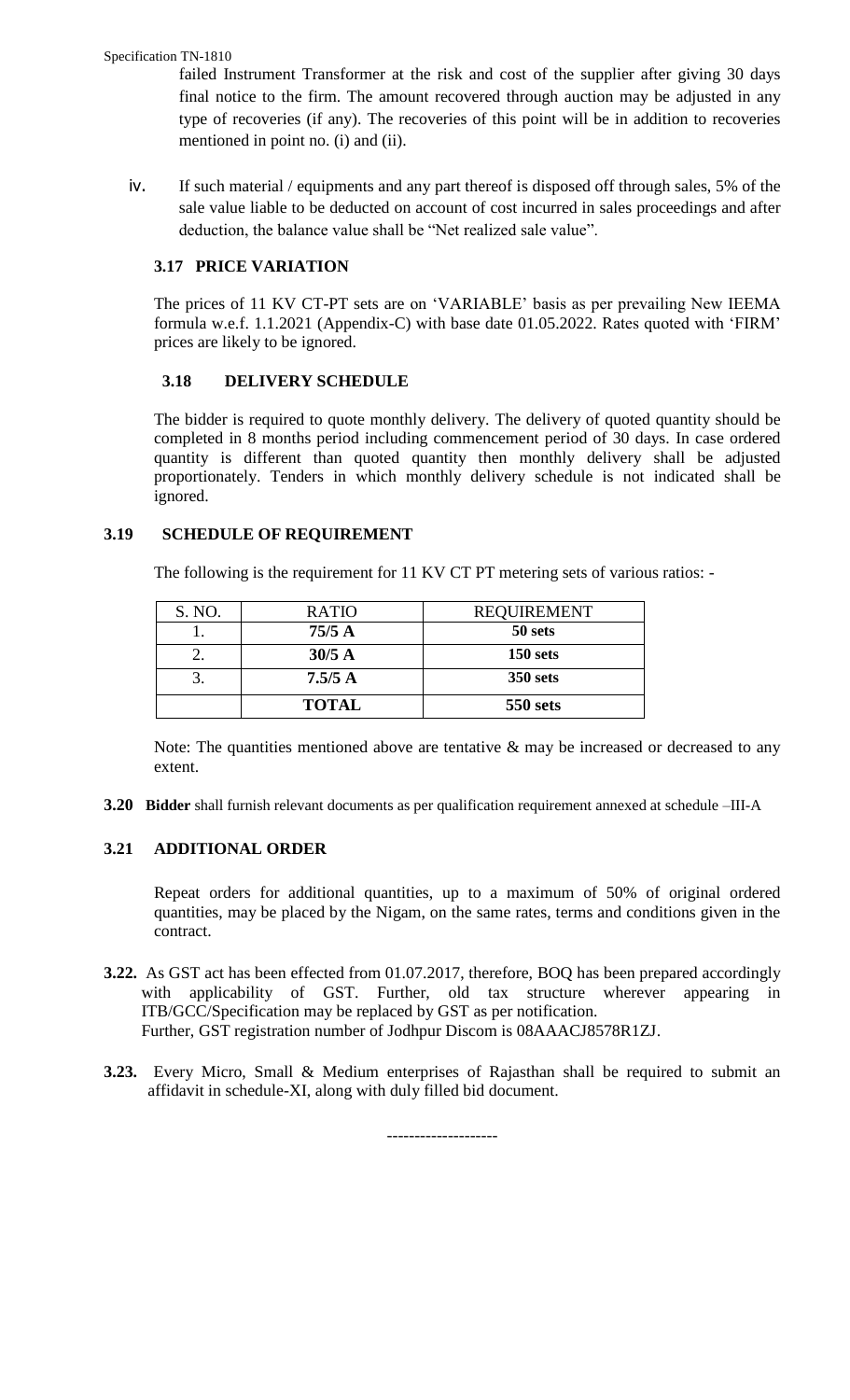## **Schedule – I**

| S.No. | <b>Ratio</b>            | Quantity        |
|-------|-------------------------|-----------------|
|       | 11 KV CTPT SETS 75/5 A  | 50 sets         |
| 2.    | 11 KV CTPT SETS 30/5 A  | $150$ sets      |
| 3.    | 11 KV CTPT SETS 7.5/5 A | $350$ sets      |
|       | <b>Total</b>            | <b>550 Sets</b> |

# **SCHEDULE OF REQUIREMENT**

**NOTE:-The quantities as mentioned in the schedule of requirements are tentative and may increase/decrease as per the requirement of the Nigam.**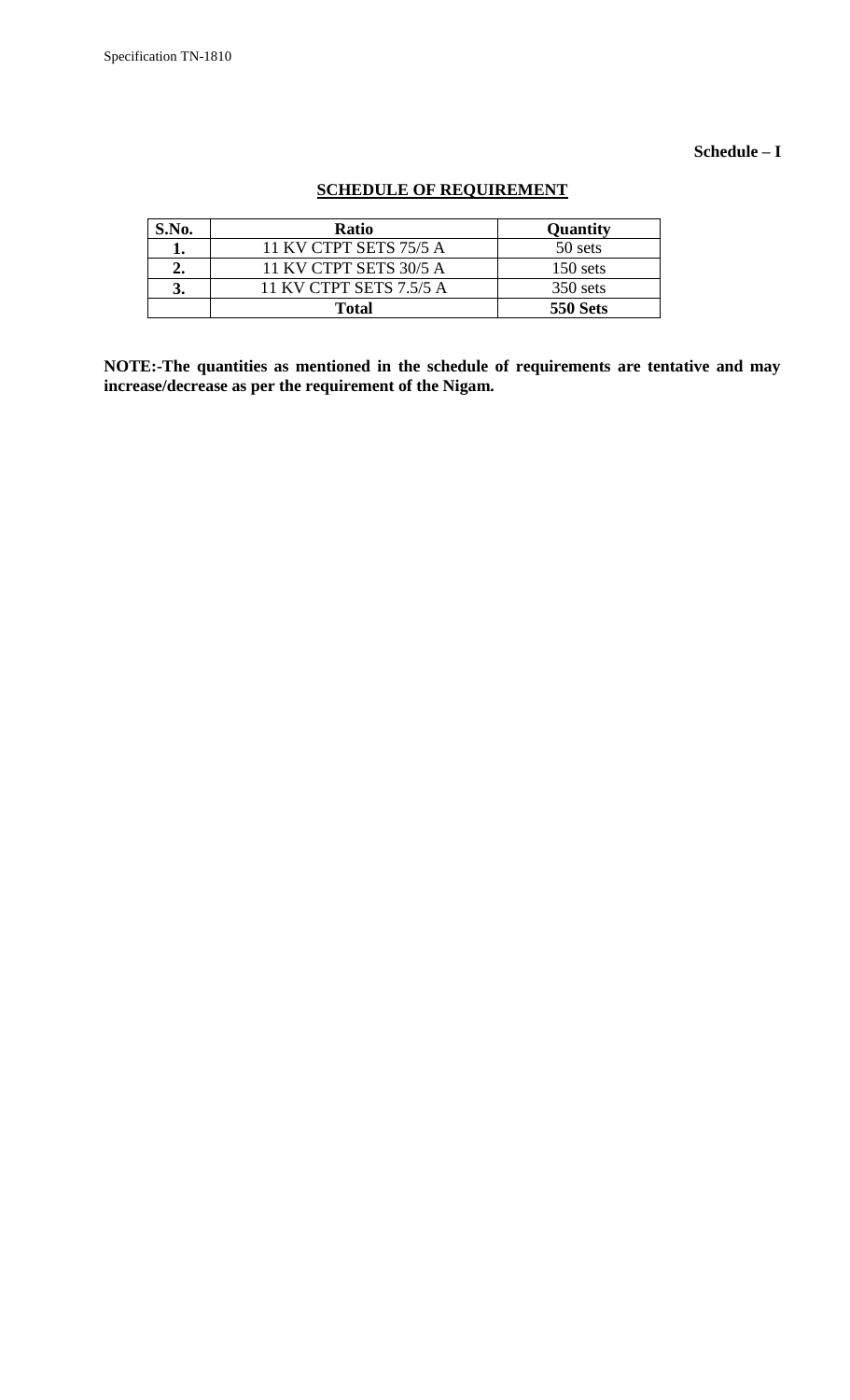# **PURCHASE OF 11 KV CTPT METERING SETS OF VARIOUS RATIOS AGAINST TN-1810**

The prices of 11 KV CT-PT sets are on "VARIABLE" basis as per prevailing New IEEMA formula w.e.f. 1.1.2021 (Appendix-C) with base date 01.05.2022.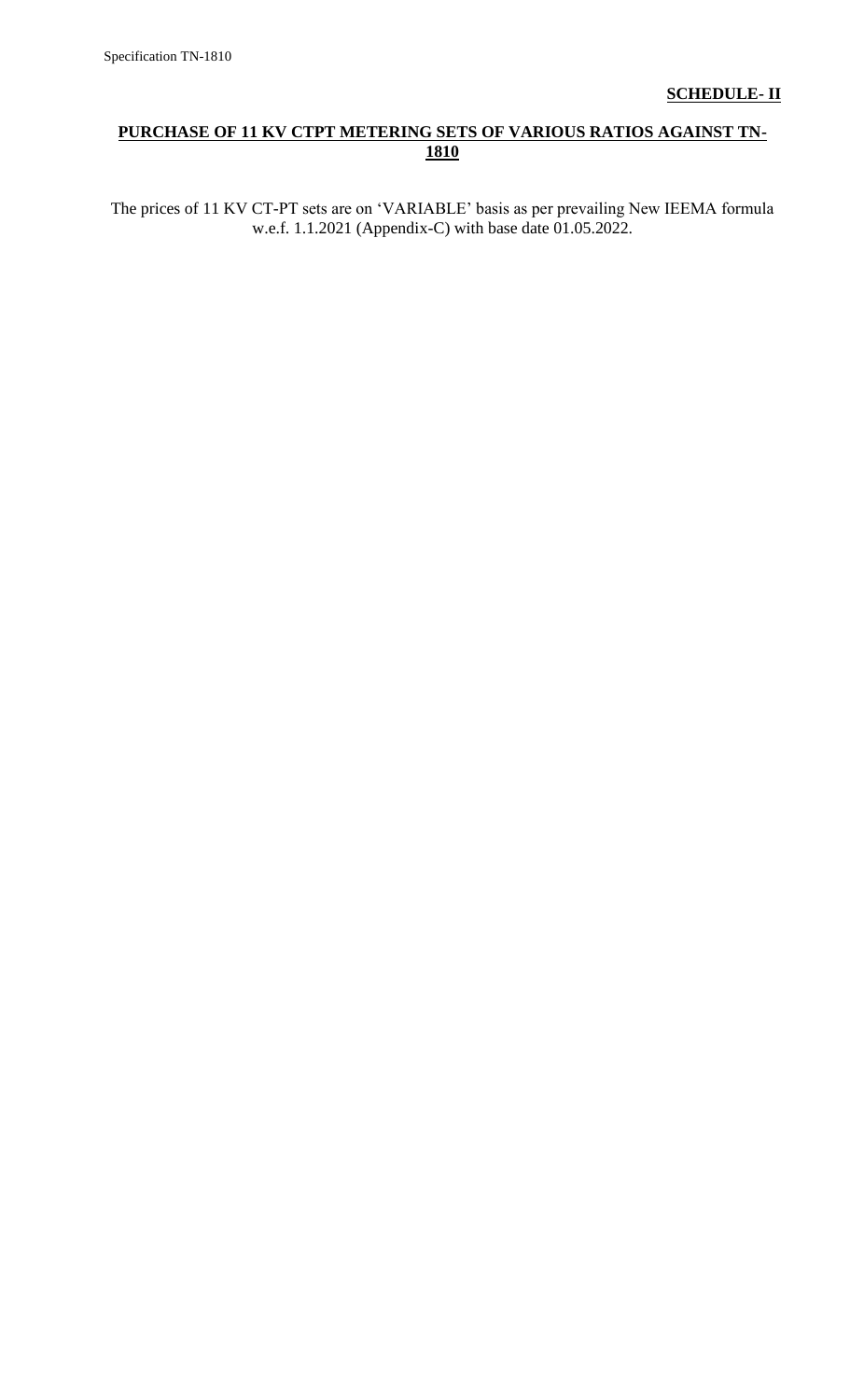# **A Govt. of Rajasthan Undertaking Prescribed technical specification for supply of**

**(Name of Material/Equipment/Machinery / T&P etc.)**

S.No. Technical specification Name of IS/other Other particularsto which material/equipment/ standard specification if any. standard specification if any. Machinery/T&P shall confirm to which material should confirm

Certified that we agree to all the aforesaid technical specification except at S.No……. for which our technical specification shall be as under:-

| S.No. Technical specification   | Name of IS/other         | Other particulars to which |
|---------------------------------|--------------------------|----------------------------|
|                                 |                          |                            |
| material/equipment/             | standard specification   | if any.                    |
| Machinery/ $T\&P$ shall confirm | to which material should |                            |
| confirm                         |                          |                            |

 **(Signature) Name & Designation with seal of the bidder.**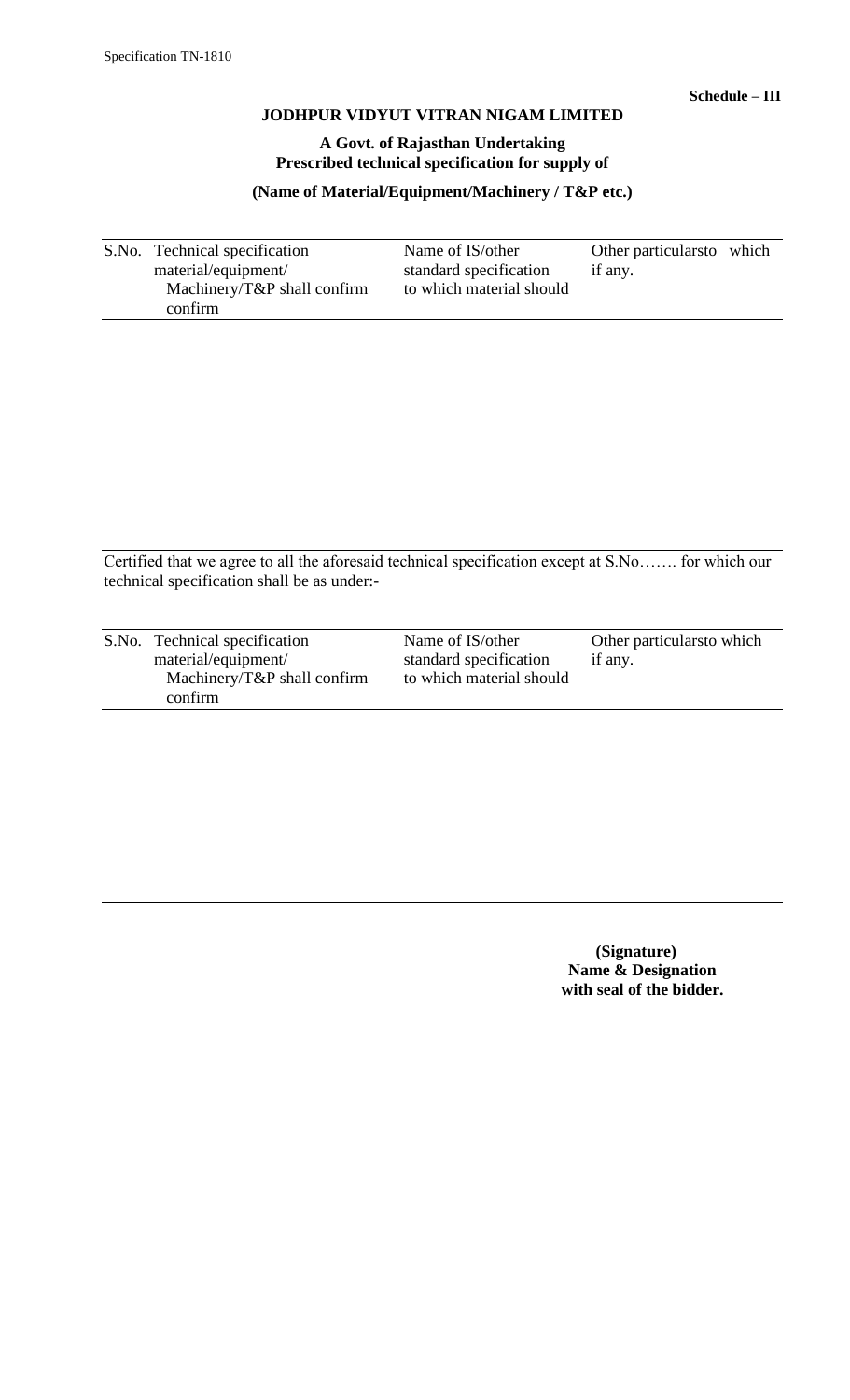# **QUALIFICATION REQUIREMENT**

# **ITEM-PURCHASE OF 11 KV CT PT SETS OF RATIO 75/5 Amp., 30/5 Amp. & 7.5/5 Amp. AGAINST TN-1810**

The bidder should fulfill following qualifying requirements for successful participation in the tender along with relevant documentary evidence supporting each qualifying requirement without which the offer shall be considered non-responsive & rejected.

# 1.0 **STATUS OF BIDDER:-**

a) The bidder should be a Manufacturer.

b) The bidders should be qualified, not be insolvent, not be in receivership, not be bankrupt or being wound up, should not have affairs administered by a court or a judicial officers, should not have business activities suspended, should not be blacklisted or debarred by any utility/ government agency, should not have a conflict of interest. For this bidder is required to furnish a Declaration as per **Appendix-B**, on Rajasthan Non-judicial Stamp Paper of Rs. 100/ (excluding surcharge on Stamp Paper, as per rules).

c) Old/ New suppliers:- Any bidder located within or outside the state of Rajasthan has participated for the first time in a particular Discom & meeting minimum qualification requirement and has supplied the tendered material/or of higher rating in other utility shall be treated as an old supplier. Rajasthan's firms although supplied in past but not meeting minimum quantity supplied criterion including altogether new units which have not supplied any quantity but having adequate & required manufacturing and testing facility and technical know-how of the tendered material shall be considered as new firms and would be eligible for trial order only.

# 2.0 **PAST SUPPLY & PERFORMANCE CRITERIA** :-

The bidder shall meet both past supply and performance criteria as detailed below for opening of tenders:-

# **2.01 PAST SUPPLY:-**

**2.01.01** The bidder is required to quote for minimum 10% of tendered quantity, failing which the offer may be considered Non-Responsive

**2.01.02** The bidder should have designed, manufactured / fabricated, tested and supplied to utility / Discoms / Govt. Departments at least 2XQQ (QQ being the quoted quantity) of 11 KV CT-PT Sets of various ratios in last three financial years from the date of opening of technicalcommercial bid.

**Note:** Requirement of quantity manufactured, minimum quantity to be offered and amount of Bank Guarantee to be furnished shall be reduced to 25% for Rajasthan based units.

**2.01.03** In support of fulfillment of the past supply criteria, the bidder shall furnish documentary evidence in the form of certificate from Chartered Accountant in the following manner:-

- 1. The CA certificate should be furnished by the firm duly notarized by the notary public along with the signature of CA.
- 2. The CA certificate should be furnished on the letter head of CA and information should be in prescribed format of QR.
- 3. The CA certificate should have the membership no. with name & address of the CA.
- 4. The CA certificate clearly indicate the quantity supplied, type of material supplied, voltage, current and accuracy class etc. of the material year wise.
- 5. The CA certificate should be signed by concerning firm/supplier along with seal.

Any deviation to format or information diverted format, will not be considered and rejected.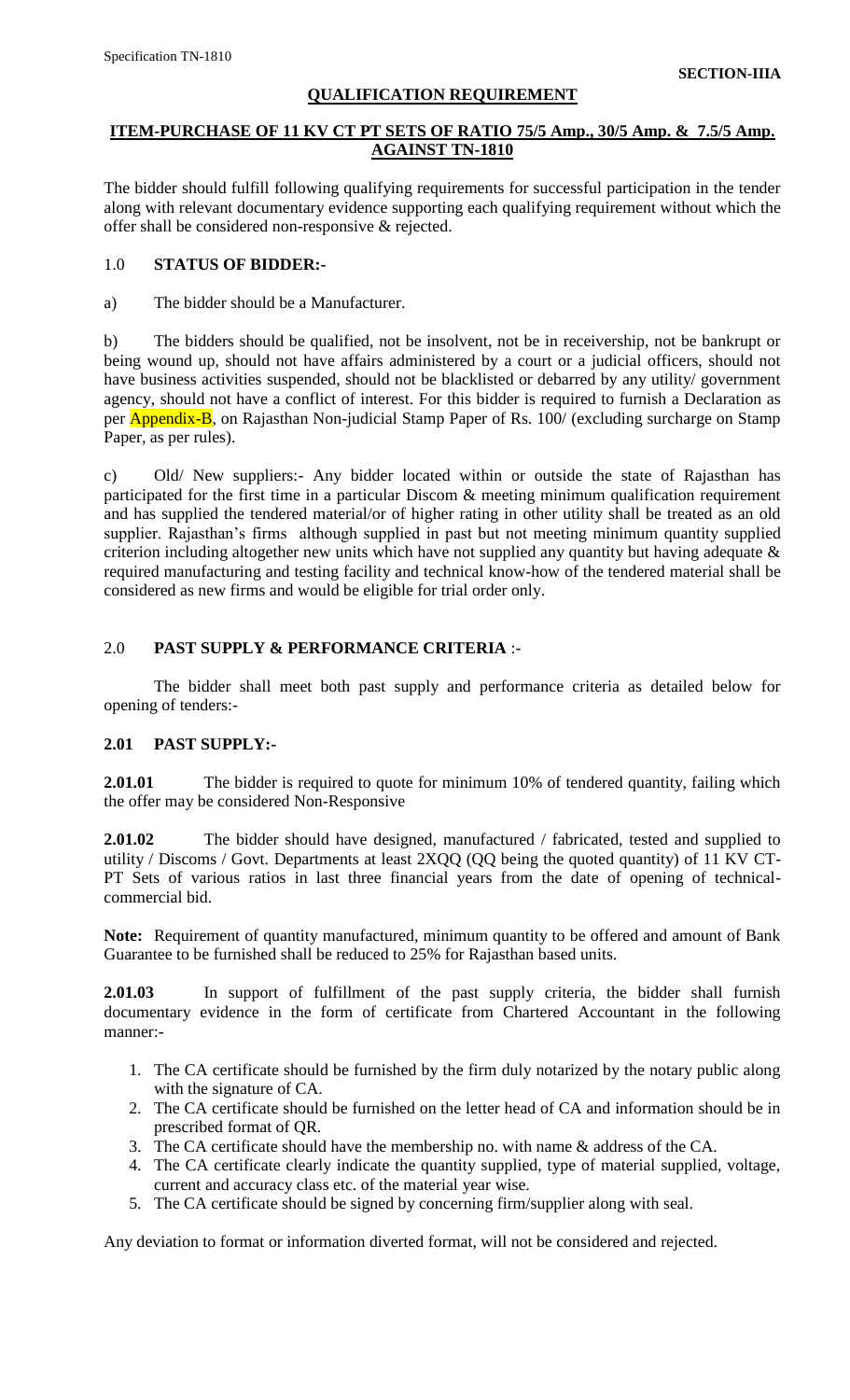Specification TN-1810

Note:- The material supplied and accepted for same or better rating for Turnkey projects to a licensed power utility/Govt. shall be considered for the purpose of evaluation criteria. The certificate given by C.A. shall indicate above quantity separately.

# 2.02 **PERFORMANCE CRITERIA:-**

2.02.1 i) If a bidder has supplied up to 50% of ordered quantity in previous tender up to date of opening of subsequent tender and scheduled delivery period expired, the bid of such bidder will not be opened in the Discom for that item.

ii) However, if the supplies have been completed for a quantity more than 50% but not completed up to date of opening of subsequent tender and scheduled delivery period expired, the quantity equal to the quantity pending in previous tender for that item shall be reduced from the subsequent tender quantity to be allocated to the bidder.

# 3.0 **TYPE TEST CRITERIA:-**

3.01 The bidder shall furnish valid and authenticated type test certificates from a Govt. approved / a Govt. recognized / NABL Accredited laboratory / ILAC i.e. International Laboratory Accreditation Cooperation (in case of foreign laboratory) **of lowest ratio or better (lower ratio)** and design of offered material / equipment. Such type test certificates should not be older than 7 years as on the date of bid opening. For this purpose date of conducting type test will be considered. **The type test reports which could not be revalidated due to COVID pandemic, since 23.03.2020 may be considered valid up to 30.09.2022 in accordance to guidelines issued by Central Electricity Authority vide letter no.CEA-PS-80/1/2019-PSETD Division-Part(2)/564-640 and CEA-PS-14- 80/1/2019-PSETD Division-Part(2) /517-96**

The type test certificate by in house laboratory of bidding firm even if it is a Govt. approved / Govt. recognized / NABL accredited laboratory / ILAC accredited, shall not be accepted, in case of their own tender. This will not apply if tendering firm is Govt. company / public Sector undertaking.

The bidder should furnish documentary evidence in support of the laboratory whose type test have been furnished, that the said laboratory is a Govt. / a Govt. approved / a Govt. recognized / NABL accredited laboratory / ILAC accredited (in case of foreign laboratory).

The type test certificates shall be furnished either in original or copy duly attested by notary.

3.02 A new Rajasthan based units who does not possess valid type test reports be considered responsive subject to furnishing of Bank Guarantee in lieu of type test reports and technically competent.

The Rajasthan & outside Rajasthan firm who does not possess valid type test reports may be considered responsive, if type test reports of higher ratings are furnished along with the Bank Guarantees as per existing provisions. The B.G. or D.D. / Pay Order shall be amounting to Rs.5 Lac. The initial validity of Bank Guarantee shall be 9 months with claim period of three months in addition.

3.03 The date of conducting type test shall be before the date of opening of Technical Bid. The date of issuing of type Test Bank Guarantee in lieu of non-furnishing of Type Test reports shall be before the date of opening of technical bid & the Type Test BG issued on or after opening of technical bid shall not be accepted.

# **4.0 Documents:-**

4.01) The bidder shall clearly indicate the deviations such as Technical Deviations & Commercial Deviations in the prescribed proforma only. The deviations indicated elsewhere in the bid shall not be accepted.

4.02) The bidder must clearly fill up each and every particular of Guaranteed Technical Particulars annexed with Technical Specification otherwise he will be responsible for Technical Non-Responsiveness.

4.03) The bidder should possess adequate testing facilities for carrying out routine & acceptance test of items as per relevant standard at their works. The bidder shall furnish documentary evidence in support for conducting routine & acceptance test.

# **5.0 POOR RECORD OF PERFORMANCE AND DELIVERY :**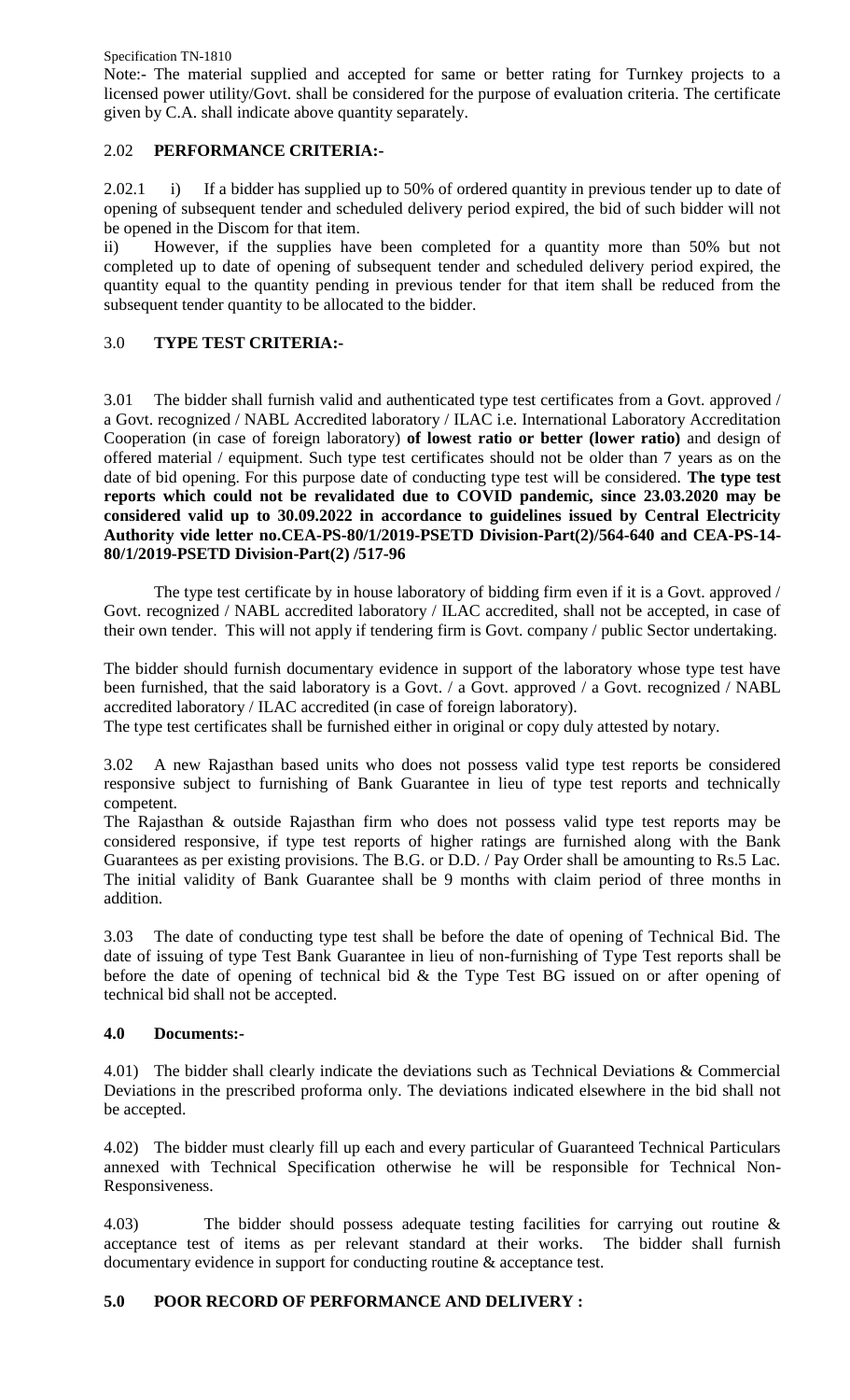Specification TN-1810 Severment of business relations will be done in case of following circumstances for the period and with the recovery mentioned against each-:

|                                      | i) When vendor does not accept Forfeiture of EMD/cancellation of vendor registration to |
|--------------------------------------|-----------------------------------------------------------------------------------------|
| order awarded on its accepted        | recover amount of EMD along with severment of business                                  |
| price and terms and conditions or    | relations for three years from the date of issue of order.                              |
| does not comply with contractual     |                                                                                         |
| formalities.                         |                                                                                         |
|                                      | ii) When vendor complies with Levy of maximum recovery on account of delay in delivery  |
| contractual formalities but does not | along with severment of relations for a period of 2 years                               |
| commence supplies.                   | from the date of issue of order or in next two bids                                     |
|                                      | whichever is later along with forfeiture of EMD /                                       |
|                                      | cancellation of vendor registration.                                                    |

# **6.0 (A) Black listing of a firm:**

After having given Show Cause Notice of 30 days, and having established & cogent reasons for blacklisting of the firm as given below, the firm should immediately be blacklisted for a period of 5 years indicating reasons of doing so, in the letter itself, and a copy of such blacklisting should be given to the firm, with the approval of CLPC:-

(i) There are sufficient and strong reasons to believe that the supplier or his employee has been guilty of malpractices such as manhandling/misbehavior with Government official by supplier or his partner/employee, bribery, corruption or abatement of such a offence in a position where he could corrupt Nigam"s official, fraud, vitiating fair tender process including substitution of or interpolation in tender, mis-representation, pilfer-aging or unauthorized use or disposal of Nigam"s material issued for specific work etc.

(ii) Where a supplier or his partner or his representative has been convicted by a court of Law for offences involving moral turpitude in relation to the business dealing or where security considerations including suspected disloyalty to the Nigam/state so warrant the blacklisting.

(iii) If the State Bureau of Investigation or any other authorized investigating agency recommends for blacklisting after completing the investigation.

Note: - 1 If a supplier after having tendered for a supply or after negotiations gives application voluntarily vitiating the fair tendering process, it shall also tantamount to malpractice.

Note:-2 A register containing the reasons for blacklisting the supplier as also the names of all the partner of the suppliers and the allied concerns coming within the effective influence of the blacklisted supplier will be maintained.

Note: - 3 A register of black listed supplier will be maintained which will not only include suppliers enlisted with the Enlisting Authority but also black listed suppliers in Nigam.

Note :-4 A Black listed supplier (i) shall not be entitled for registration in any of the Discom (ii) shall not be awarded any supply order in future in any Discom during the notified period.(iii) his registration if any shall stand cancelled immediately and his registration security /EMD/S.D. shall stand forfeited. (iv) In case of blacklisting of the firm by any one of Discom for the cogent prescribed reason(s) as stipulated above, the same shall be applicable to all the three Discoms and as a consequence of blacklisting, all the pending orders to that firm, will be cancelled in all three (3) Discoms with immediate effect. However in respect of completed/executed contract G.P. obligations as well as other liabilities shall be fulfilled by the supplier.

# **(B) Severment of Business relation:**

(a) After having given Show Cause Notice of 30 days, and having established & cogent reasons for Severment of business relation as given below, the firm should immediately be severed the business relations for a period of 2 to 3 years indicating reasons of doing so, in the letter itself, and a copy of such severment should be given to the firm, with the approval of CLPC:-

(i) The supplier continuously refuses to pay Nigam dues without showing adequate reasons and where the purchasing authority is satisfied that no reasonable dispute attracting reference to Settlement Committee or Court of Law exists for the supplier's action of non-supply.

(ii) When vendor does not accept LOI/detailed purchase order awarded on its accepted prices and terms & conditions or does not comply with the contractual formalities.

(iii) When vendor/supplier who otherwise completed contractual formalities but does not commence supplies on the date of opening of technical bid of the fresh tender/completion of schedule delivery period whichever is later.

**Note-1**-In case supplier does not deposit outstanding dues towards Nigam, even after completion of severment period, the period of severment will continue.

**2.** Severment done purely/ mainly on account of non-deposition of dues against the supplier/vendor/contractor could be lifted by CLPC, if the dues are deposited prior to the expiry of such severment period.

3. On severment of business, the EMD/SD/vendor registration security will be forfeited.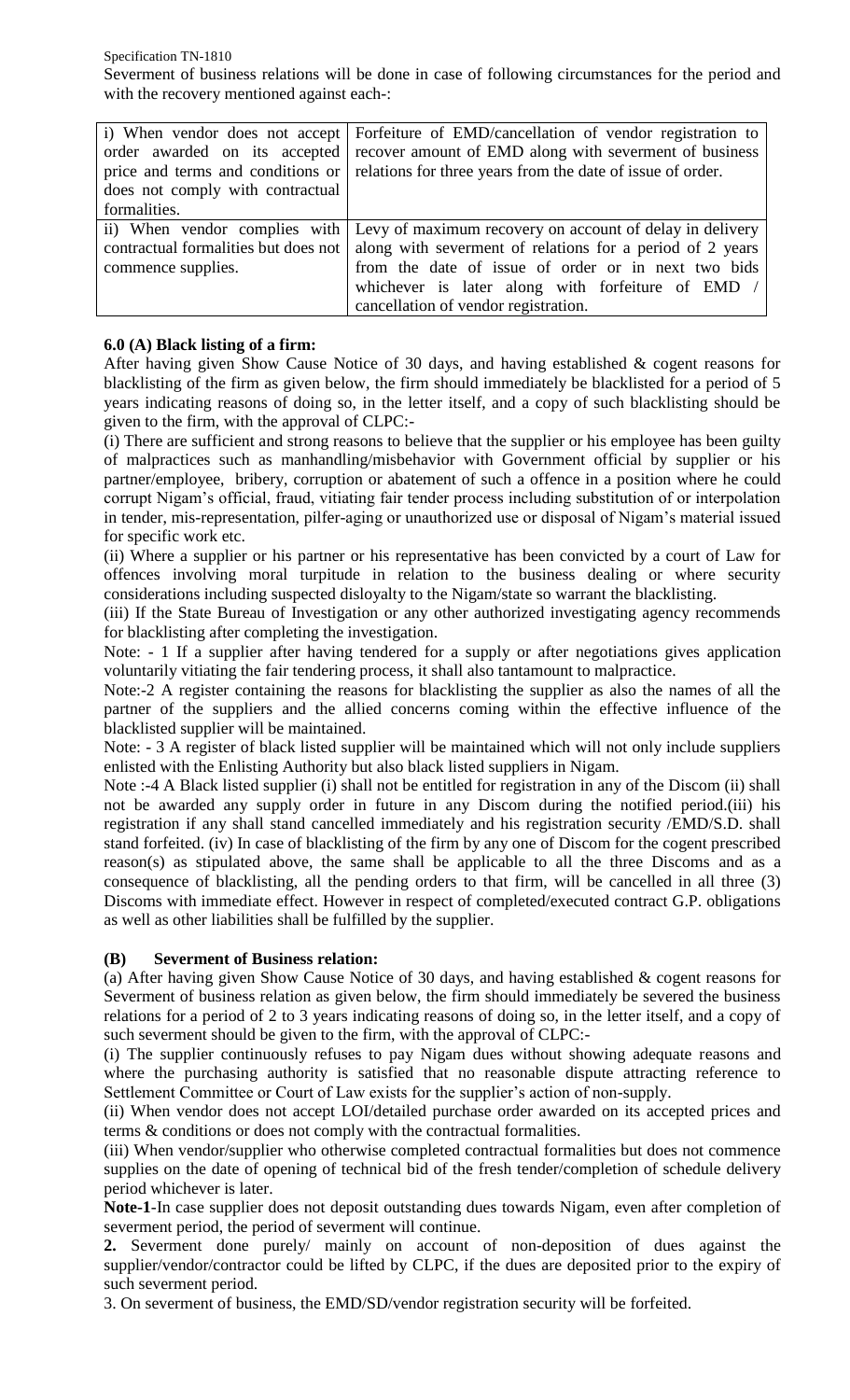4. The orders in execution satisfactorily will not be cancelled other than the order on which severment have been done.

# **(C) DEBARMENT**

Reasons on which Debarment can be made:-

(i) The competent authority may debar the supplier on account of his performance or other disabilities, if it is no longer considered fit to remain under vendor registration as per his obligation under vendor registration.

(ii) If at any subsequent stage of inspection of firms after award of contract, it is found that firm does not have sufficient tech. staff or required/necessary technical equipments, the purchasing authority can debar the firm for one year or next tenders whichever is later. The debarment will be lifted only on re-inspection of firm"s works; the defects noticed earlier are fully rectified to the satisfaction of Nigam**.** 

(iii) When contract agreement executed and supplies commenced but could supply only up to 50% of ordered quantity and scheduled delivery period expired, then the firm can be debarred for one year or next tender whichever is later in that Discom only for that particular item/rating/ capacity/size etc.

(iv) The suppliers who have been awarded contract for supply of material is not adhering to the periodic delivery schedule, the contract awarding authority reserve the right to terminate the contract and may debar the firm in participating in tender for a period of 2 to 3 years. Note:-1. On debarment, the EMD/ SD/Vendor Registration security shall be forfeited.

**(D)** A Bidder debarred under section 46 of the RTPP Act 2012 shall not be eligible to participate in any procurement process undertaken by‐

 (a) any Procuring Entity, if debarred by the State Government; and (b) a Procuring Entity if debarred by such procuring Entity

## **7.0 APPEALS AND APPLICATIONS:-**

Appeal against the order of blacklisting, severment and debarment can be filed before BOD within a period of 3 months from the date of intimation. The letter of appeal will be addressed to the order placing authority. Who will process the case for placing the matter in B.O.D. with in a period 60 days. The BOD may reduce or waive the penalty, if sufficient reasons/supporting documents are furnished by the supplier.

**8.0** "The bidders should be qualified, not be insolvent, not be in receivership, not be bankrupt or being wound up, should not have affairs administered by a court or a judicial officers, should not have business activities suspended, should not be blacklisted or debarred by any utility/ government agency, should not have a conflict of interest.

For this bidder is required to furnish a Declaration as per **Appendix-B,** on Rajasthan Non-judicial Stamp Paper of Rs. 100/ (excluding surcharge on Stamp Paper, as per rules)."

#### **GENERAL CONDITIONS : - (ALL CONDITIONS BE DULY SIGNED & SEALED)**

- I) The bidder shall clearly indicate the deviations such as `Technical Deviation & Commercial Deviations' in the prescribed proforma only. The deviations indicated elsewhere in the bid shall not be accepted.
- II) The bidder must clearly fill up each and every particular of guaranteed technical particulars annexed with Technical Specifications otherwise he will be responsible for Technical Non-responsiveness.
- III) All documents required in the prescribed format are to be furnished along with the bid itself only except an attested copy of BIS license (wherever it is required), failing which the bid will be summarily rejected.
- IV) However, a copy of BIS License may be submitted by the bidder up to the official working hours of one working day prior to the schedule / notified date of opening of price bid.
- **V) The date of conducting type test shall be before the date of opening of Technical Bid. The date of issuing of type Test Bank Guarantee in lieu of non-furnishing of Type Test reports shall be before the date of opening of technical bid & the Type Test BG issued on or after opening of technical bid shall not be accepted.**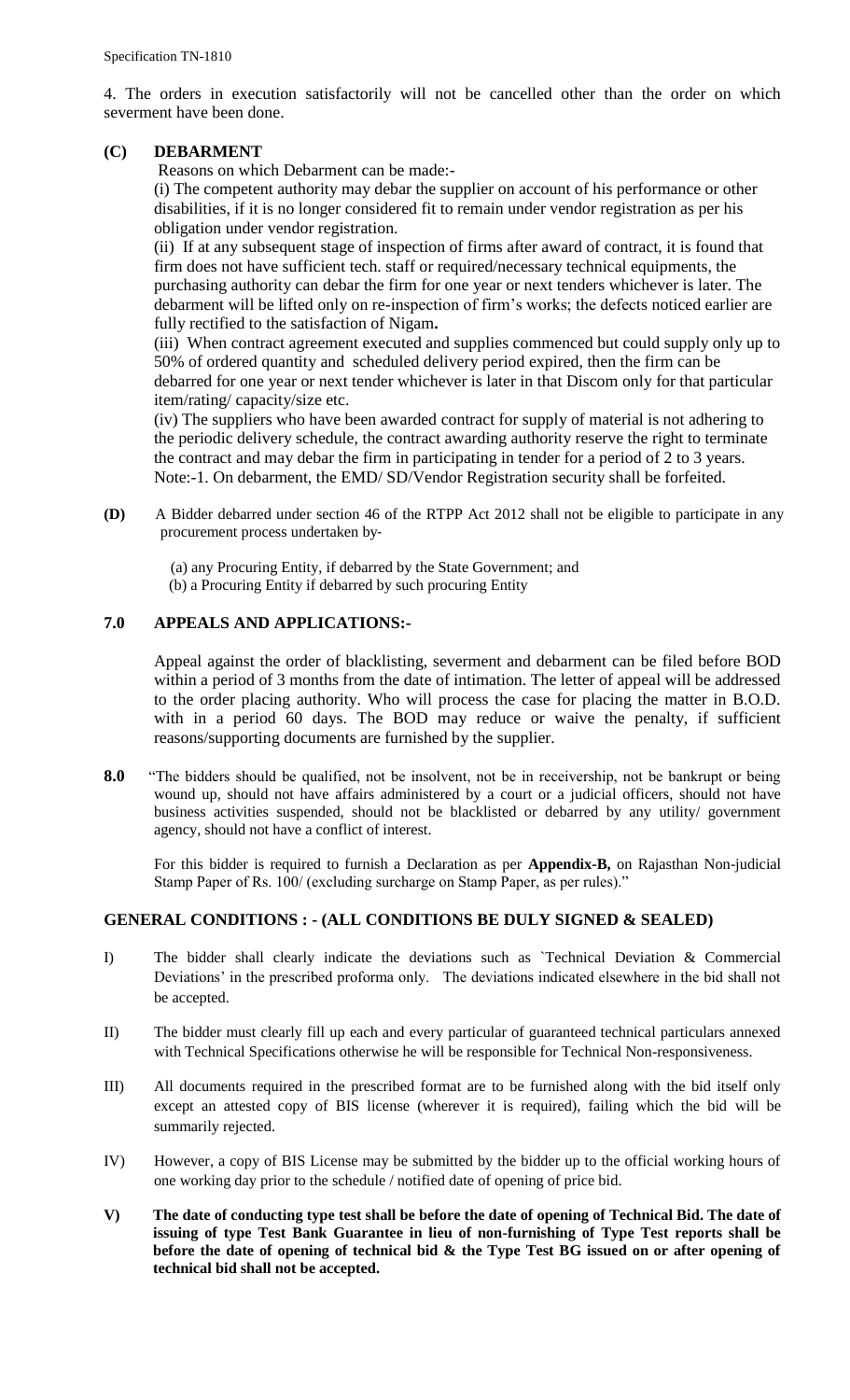## **BANK GUARANTEE IN LIEU OF FURNISHING OF TYPE TEST CERTIFICATE**

(On Rajasthan Non-Judicial Stamp Paper worth 0.25% of BG value or maximum upto Rs. 25,000/-)

To,

The Superintending Engineer (MM&C), Jodhpur Vidyut Vitran Nigam Limited, Jodhpur.

Dear Sir,

Whereas Jodhpur Vidyut Vitran Nigam Limited, Jodhpur (hereinafter called the Purchaser) has issued a tender enquiry under TN\_\_\_\_\_\_\_\_\_\_\_\_for procurement of \_\_\_\_\_\_\_\_\_\_\_\_\_\_\_\_\_\_\_\_\_\_(name of material).

Whereas M/s \_\_\_\_\_\_\_\_\_\_\_\_\_\_\_\_\_\_\_\_\_\_(hereinafter called the bidder) has furnished a bid for supply of \_\_\_\_\_\_\_\_\_\_\_\_\_\_\_\_\_to the Superintending Engineer(MM&C), Jodhpur Vidyut Vitran Nigam Limited, Jodhpur.

Whereas in accordance with the provision of the specification of the aforesaid TN\_\_\_\_\_\_, the bidder can deposit a bank guarantee in lieu of the requirement of furnishing the type test certificates.

Whereas M/s\_\_\_\_\_\_\_\_\_\_\_\_\_\_\_\_\_\_\_\_\_\_\_\_\_\_\_\_\_\_(the bidder) have requested us (Name of the Bank) to furnish the bank guarantee, in lieu of the type test certificate, for an amount equivalent to Rs.  $(in words also) only.$ 

Under this Bank Guarantee, we (Name of the Bank) hereby undertake unconditionally and irrevocably to guarantee as primary obligator and not as Surety merely, the payment to the purchaser on his first demand without whatsoever right of objection on our part and without his first claim to the bidder, in the amount not exceeding (amount of guarantee in figures and words).

Payment pursuant to this undertaking will be demanded by the purchaser from the Bank and will be met by the Bank without question in the case in which the bidder, on receipt of the order and/or after the acceptance of this tender, makes default in furnishing the required type test certificates as to whether the occasion or ground has arisen for such demand the decision of the Superintending Engineer (MM&C), Jodhpur Vidyut Vitran Nigam Limited, Jodhpur shall be final.

The liability of the Bank shall not at any time exceed Rs. (Rupees \_\_\_\_\_\_\_\_).

The undertaking will be determined on but will not withstanding such determination, continue to be in force till the expiry of 3 months from that date.

No indulgence or grant of time by the purchaser to the bidder without the acknowledgement of the Bank will discharge the liabilities of the Bank under this guarantee.

The guarantee herein contained shall not be affected by any change in the constitution of the bidder.

All disputes arising under the said guarantee between the Bank and the bidder or between the bidder and the purchaser pertaining to the guarantee shall be subject to the jurisdiction of Courts only at Jodhpur in Rajasthan.

The Bank further undertake not to revoke this guarantee during its currency except with the previous consent of the Superintending Engineer (MM&C), Jodhpur Vidyut Vitran Nigam Limited, Jodhpur.

Notwithstanding anything contained herein before, the Bank"s liability under this guarantee i.e. restricted to Rs. \_\_\_\_\_\_\_\_\_(Rupees\_\_\_\_\_\_\_\_\_\_\_\_\_\_\_\_) and the guarantee shall remain in force within three months from that date, the Bank shall be released and discharged from all liabilities there under. However, the validity of the bank guarantee shall be extended as and when required by the purchaser.

IN WITNESS WHEREOF THE Bank has executed these presents the day\_\_\_\_\_month\_\_\_ and year\_\_\_\_\_\_\_\_\_.

Yours faithfully,

**Schedule-III-B**

(Bankers) EXECUTANT

Witnesses: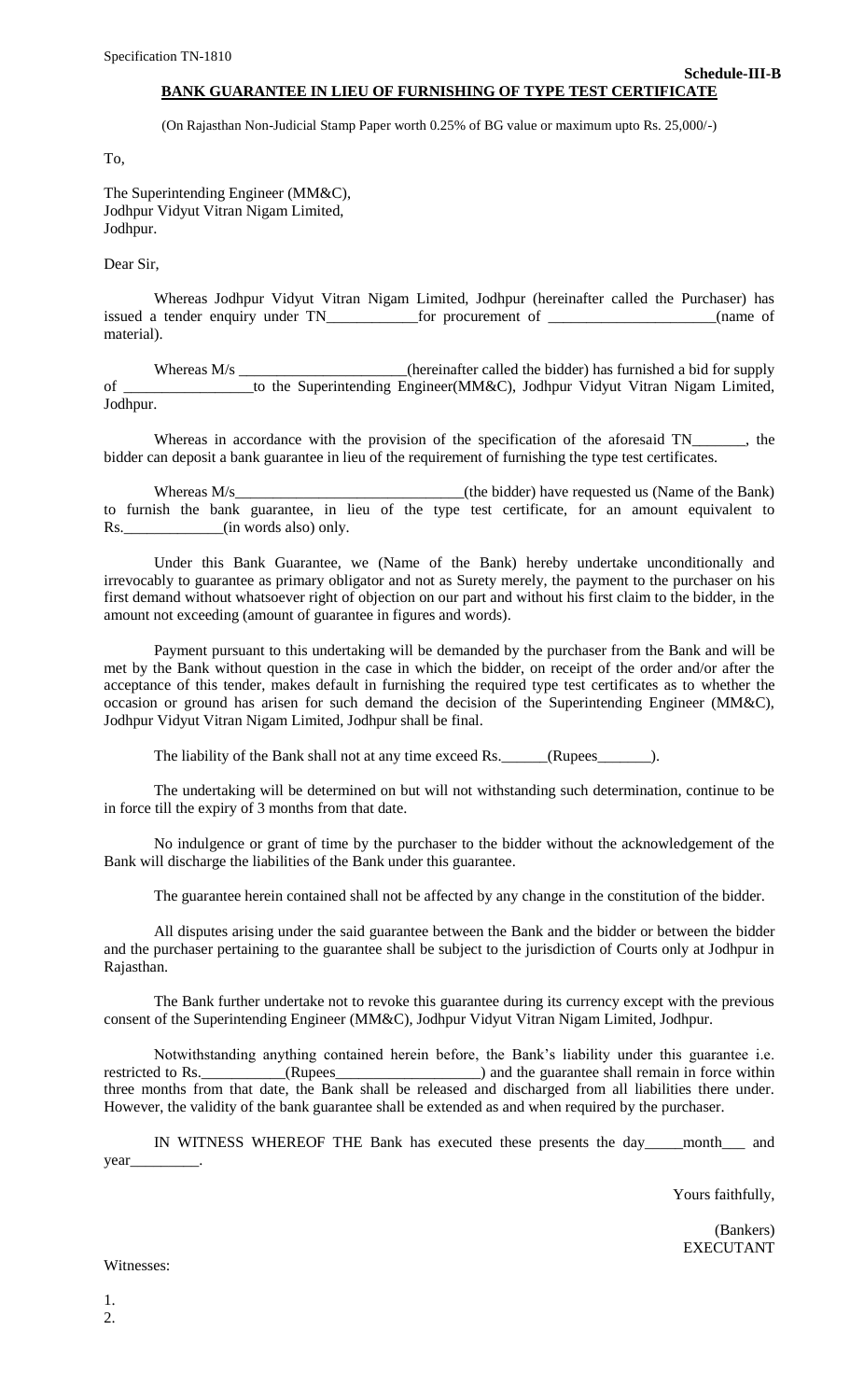#### **Must be filled-in by the tenderer and attach with technical bid (Part-I)**

**To,**

**The Superintending Engineer (MM&C), Jodhpur Vidyut Vitran Nigam Limited, Jodhpur.**

Dear Sir,

With reference to your invitation to tender against specification No. JDVVNL/SE (MM&C)/TN-1810 we agree to supply the following quantity:-

| S.       | Particulars of item       | Tendered | Qty.    | Justification of quantity | Status of        |
|----------|---------------------------|----------|---------|---------------------------|------------------|
| N        |                           | Quantity | Offered | offered as per            | <b>Type Test</b> |
| $\Omega$ |                           | (set)    |         | Qualifying                | Certificates.    |
|          |                           |          |         | Requirement.              |                  |
|          |                           | 3        | 4       |                           | 6                |
|          | 11KV CT-PT Sets of ratio: |          |         |                           |                  |
|          | $\mathbf{i}$<br>75/5 Amp  | 50       |         |                           |                  |
|          | ii)<br>30/5 Amp           | 150      |         |                           |                  |
|          | iii)<br>7.5/5 Amp         | 350      |         |                           |                  |
|          |                           |          |         |                           |                  |
|          |                           |          |         |                           |                  |

- 1. The offer is valid for a period of 120 days from the date of opening of this tender.
- 2. It is noted that the quantities as mentioned in the specification are approximate and we agree to supply any quantity as per your requirement.
- 3. The delivery shall strictly be in accordance with our delivery clause as given in **Schedule-VIII** of this specification. In case we fail to deliver the material as indicated in the clause No. 1.23 of G.C.C. (Schedule-II), we are liable to pay recovery for delay in delivery as per clause No. 1.24 of this Schedule-II of this specification. The material shall conform to your specification No. JdVVNL /SE/ MM&C/ TN-1810and as per relevant ISS in all respect.
- 4. We confirm that we agree to all the terms & conditions as well as the technical stipulations of your specification No. JdVVNL /SE/ MM&C/ TN-1810and there are no deviations other than as specified in the **Schedule VI (A&B).**

**Yours faithfully,**

 **Signature of tenderer with stamp Dated**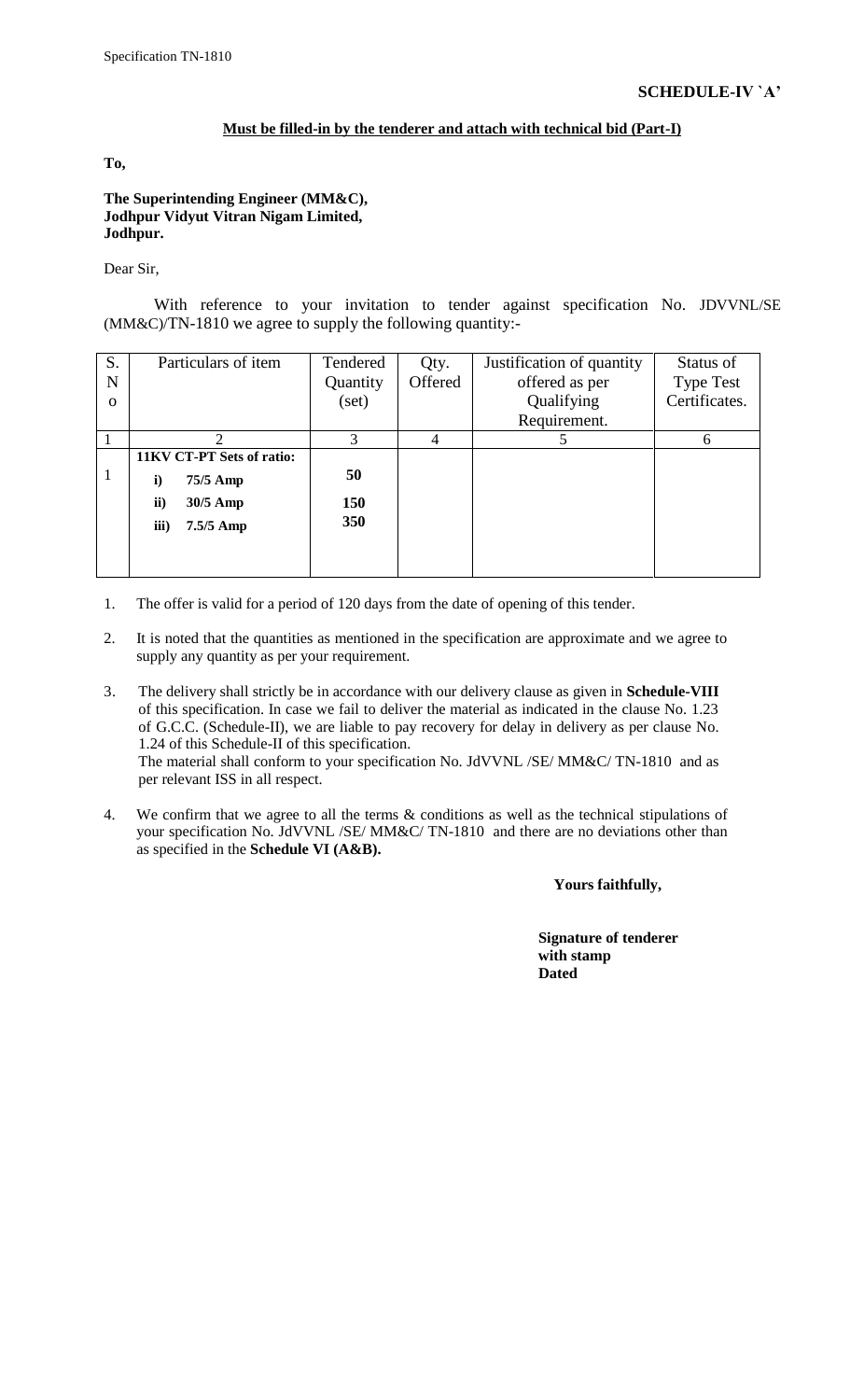# **A Govt. of Rajasthan Undertaking**

Statement of guaranteed technical particulars and other performance data for supply of ……………………………………….. (Name of material) against specification no..………………………..

**S.No. Particulars of technical & other performance data guaranteed.**

Certified that we agree to all the aforesaid technical particulars and other performance data except following:-

| S.No. | Particulars of technical & other | <b>Reasons for</b>     |
|-------|----------------------------------|------------------------|
|       | Performance data                 | deviations/ departure. |

 **(Signature) Name & Designation with seal of the bidder**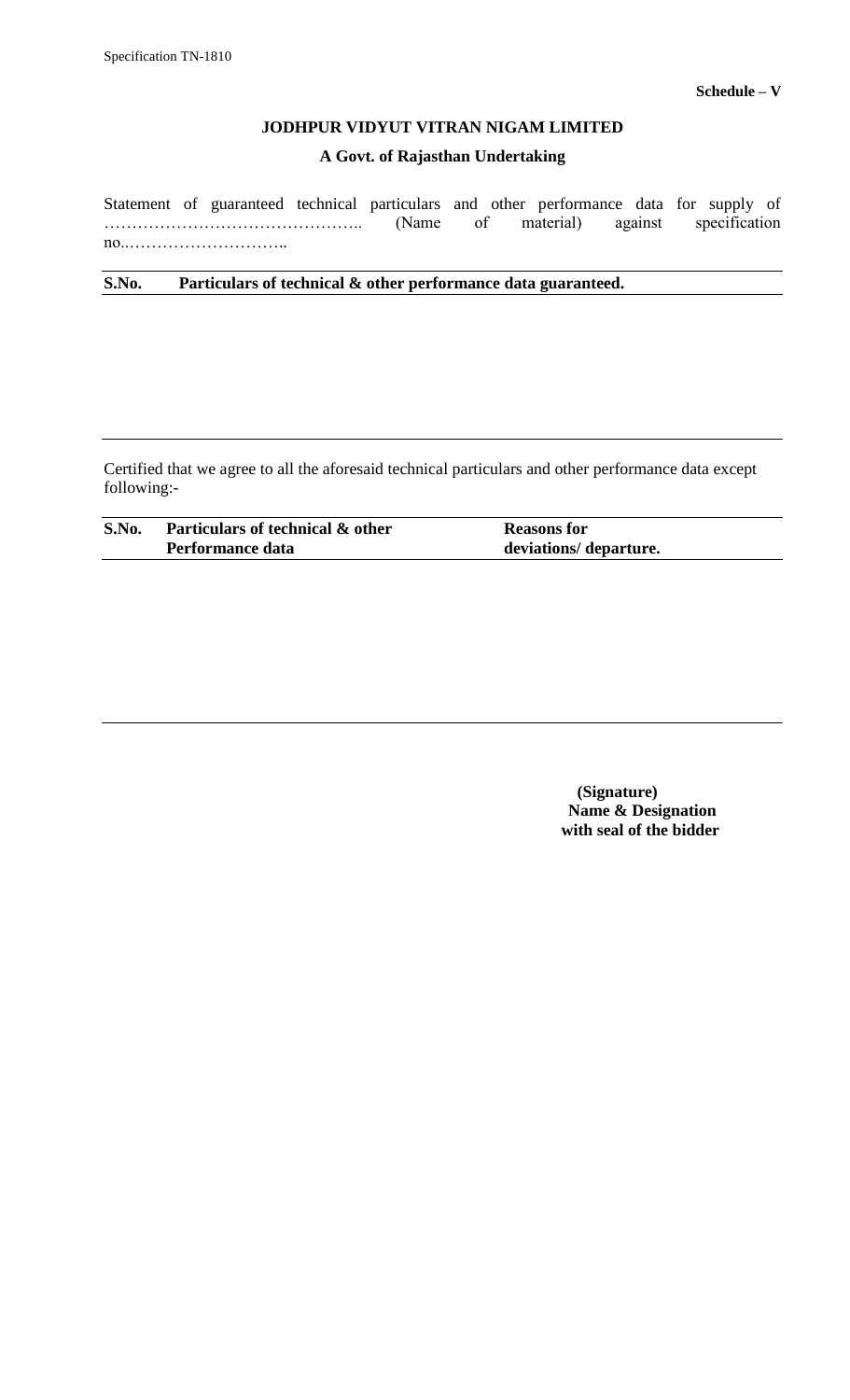$\overline{\mathsf{I}}$ 

# **GUARANTEED AND OTHER TECHNICAL PARTICULARS FOR 11KV CT-PT SETS OF RATIO 75/5 A, 30/5 A & 7.5/5 A (TN-1810)**

# **(I) FOR 11 KV SINGLE PHASE CURRENT TRANSFORMERS**

|                                                            | <b>PARTICULARS</b>                        |              |                                                           |                                               |
|------------------------------------------------------------|-------------------------------------------|--------------|-----------------------------------------------------------|-----------------------------------------------|
|                                                            | NAME & ADDRESS OF MANUFACTURER.           |              |                                                           |                                               |
|                                                            | MANUFACTURER'S TYPE & DESIGNATION.        |              |                                                           |                                               |
| NOMINAL SYSTEM VOLTAGE (KV rms)                            |                                           |              |                                                           |                                               |
| HIGHEST SYSTEM VOLTAGE (KV rms)                            |                                           |              |                                                           |                                               |
| <b>INSULATION LEVEL:</b>                                   |                                           |              |                                                           |                                               |
|                                                            | a) IMPULSE WITHSTAND VOLTAGE(KV<br>PEAK)  |              |                                                           |                                               |
| WITHSTAND VOLTAGE (KV r.m.s)                               | b) ONE MINUITE POWER FREQUENCY DRY        |              |                                                           |                                               |
| (i) PRIMARY(KV rms)                                        |                                           |              |                                                           |                                               |
| (ii) SECONDARY (KV rms)                                    |                                           |              |                                                           |                                               |
| WITHSTAND VOLTAGE (KV Peak)                                | c) ONE MINUITE POWER FREQUENCY WET        |              |                                                           |                                               |
| <b>RATED FREQUENCY (Hz)</b>                                |                                           |              |                                                           |                                               |
| <b>TRANSFORMATION RATIO.</b>                               |                                           |              |                                                           |                                               |
| RATED OUTPUT (VA BUDEN)                                    |                                           |              |                                                           |                                               |
| <b>CLASS OF ACCURACY.</b>                                  |                                           |              |                                                           |                                               |
| SHORT TIME THERMAL CURRENT FOR<br>THREE SECOND.(KA rms)    |                                           |              |                                                           |                                               |
|                                                            | RATED DYNAMIC CURRENT (KA PEAK)           |              |                                                           |                                               |
| rms)                                                       | RATED CONT. THERMAL CURRENT (KA           |              |                                                           |                                               |
|                                                            | MAX. INSTRUMENT SECURITY FACTOR.          |              |                                                           |                                               |
| DETAIL OF WINDINGS.                                        |                                           |              |                                                           |                                               |
| <b>CT RATIO</b><br><b>PARTICULARS</b>                      |                                           | No. of Turns | Cross sectional Area<br>of each Turn in<br>Sq.mm (Aprox.) | Total weight of<br>winding in Kg.<br>per Unit |
| 75/5A<br>$30/5$ A<br>i) PRIMARY<br>7.5/5A                  |                                           |              |                                                           |                                               |
| ii) SECONDARY                                              | 75/5A<br>$30/5$ A<br>7.5/5A               |              |                                                           |                                               |
| <b>GURANTEED RATIO ERROR (MAX.)</b>                        |                                           |              |                                                           |                                               |
|                                                            | <b>GURANTEED PHASE ANGLE ERROR (MAX.)</b> |              |                                                           |                                               |
|                                                            | MAX. TEMP. RISE OF THE WINDING OVER       |              |                                                           |                                               |
| AN AMBIENT TEMP. OF 50 DEG. CAT<br>RATED CONTINOUS THERMAL |                                           |              |                                                           |                                               |
|                                                            | CURRENT, AT RATED FREQUENCY & WITH        |              |                                                           |                                               |
| RATED BURDEN.                                              |                                           |              |                                                           |                                               |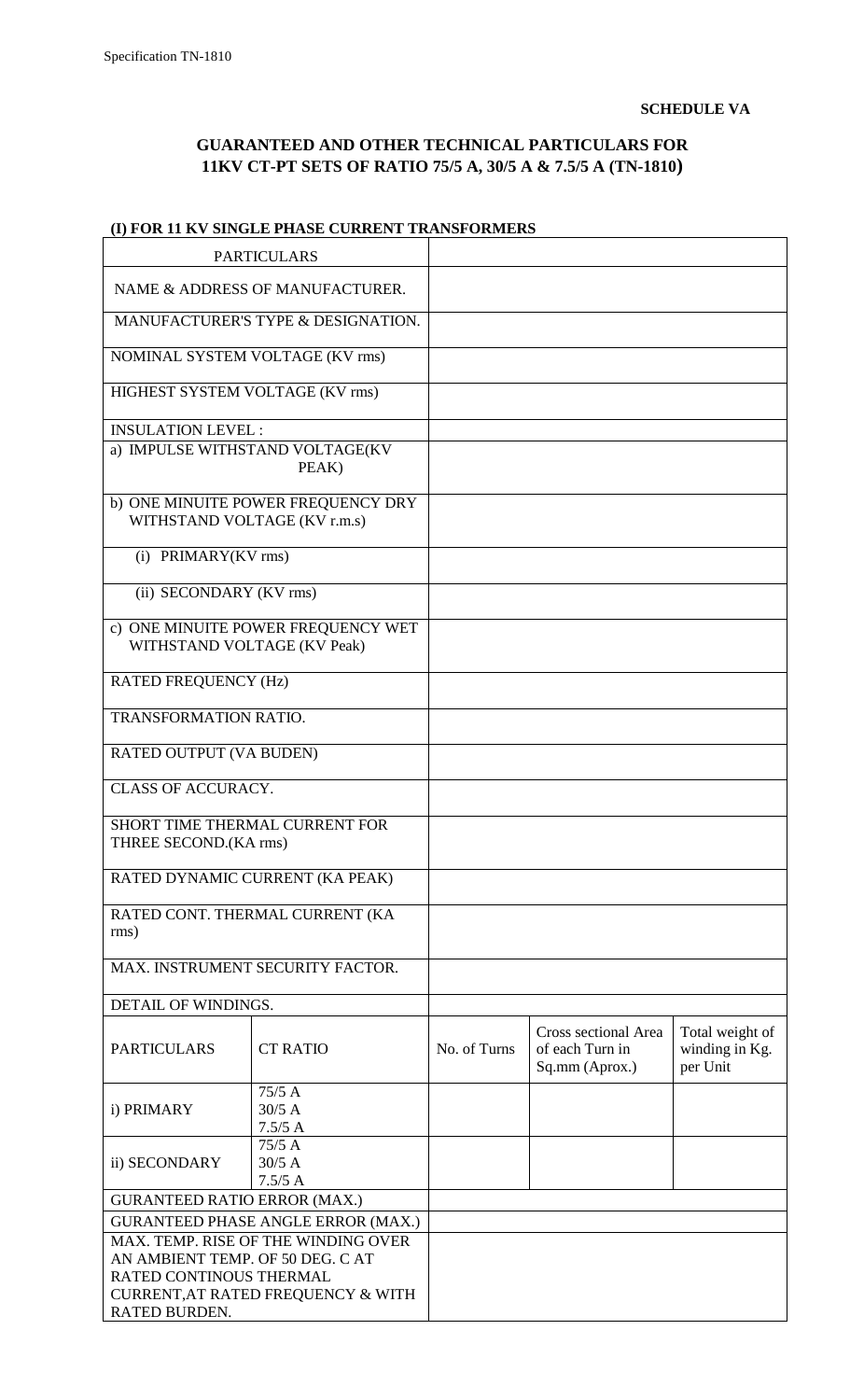| i) INSULATION CLASS                                                                      |  |
|------------------------------------------------------------------------------------------|--|
| ii) INSULATION MATERIAL USED.                                                            |  |
| <b>CORE DETAILS:</b>                                                                     |  |
| i) MATERIAL                                                                              |  |
| ii) WEIGHT OF CORE                                                                       |  |
| TYPE OF INSULTING OIL WHETHER AS PER<br>IS-335 AND LATEST AMENDMENT.                     |  |
| WHETHER SHORT CIRCULATING<br><b>ARRANGMENT FOR CTs.</b>                                  |  |
| <b>BUSHING DETAIL</b>                                                                    |  |
| a) MAKE                                                                                  |  |
| b) CATALOGUE NO.                                                                         |  |
| c) TOTAL CREEPAGE DISTANCE (mm)                                                          |  |
| d) IS TO WHICH BUSHING CONFORMS.                                                         |  |
| e) ARCING DISTANCE (mm)                                                                  |  |
| f) MAX. CREEPAGE FACTOR.                                                                 |  |
| g) Type : Porcelain / Cycloaliphatic                                                     |  |
| WHETHER CURRENT TRANSFORMER USED<br>ARE OF RESIN CAST OIL IMMERSED TYPE<br>OR OTHERWISE. |  |
| IS TO WHICH CT CONFORMS.                                                                 |  |
| <b>MAKE OF TERMINAL CONNECTOR</b>                                                        |  |

| (II) FOR SINGLE PHASE POTENTIAL TRANSFORMERS                  |                                                                                                                                                                      |
|---------------------------------------------------------------|----------------------------------------------------------------------------------------------------------------------------------------------------------------------|
| NAME & ADDRESS OF MANUFACTURER.                               |                                                                                                                                                                      |
| MANUFACTURER'S TYPE &<br>DESIGNATION.                         |                                                                                                                                                                      |
| NOMINAL SYSTEM VOLTAGE (KV rms)                               |                                                                                                                                                                      |
| HIGHEST SYSTEM VOLTAGE (KV rms)                               |                                                                                                                                                                      |
| <b>INSULATION LEVEL:</b>                                      |                                                                                                                                                                      |
| a) IMPULSE WITHSTAND VOLTAGE(KV<br>PEAK)                      |                                                                                                                                                                      |
| b) ONE MINUITE POWER FREQUENCY<br>WITHSTAND VOLTAGE (KV PEAK) |                                                                                                                                                                      |
| <b>RATED FREQUENCY (Hz)</b>                                   |                                                                                                                                                                      |
| RATED TRANSFORMATION RATIO.                                   |                                                                                                                                                                      |
| RATED OUTPUT (VA BUDEN PER PHASE)                             |                                                                                                                                                                      |
| <b>CLASS OF ACCURACY.</b>                                     |                                                                                                                                                                      |
| RATED VOLTAGE FACTOR AND TIME.                                |                                                                                                                                                                      |
| <b>WINDING CONNECTIONS</b>                                    |                                                                                                                                                                      |
| a) PRIMARY                                                    |                                                                                                                                                                      |
| b) SECONDARY                                                  |                                                                                                                                                                      |
| DETAIL OF WINDINGS.                                           |                                                                                                                                                                      |
| <b>PARTICULARS</b><br>PT RATIO                                | NO.OF<br><b>CROSS SECTIONAL</b><br><b>TOTAL</b><br><b>TURNS</b><br><b>AREA OF EACH TURN</b><br><b>WEIGHT</b><br>OF WDG.<br>IN SQ.MM.<br>$\langle$ approx.)<br>In Kg. |
| i) PRIMARY WINDING (COPPER) 11 KV                             |                                                                                                                                                                      |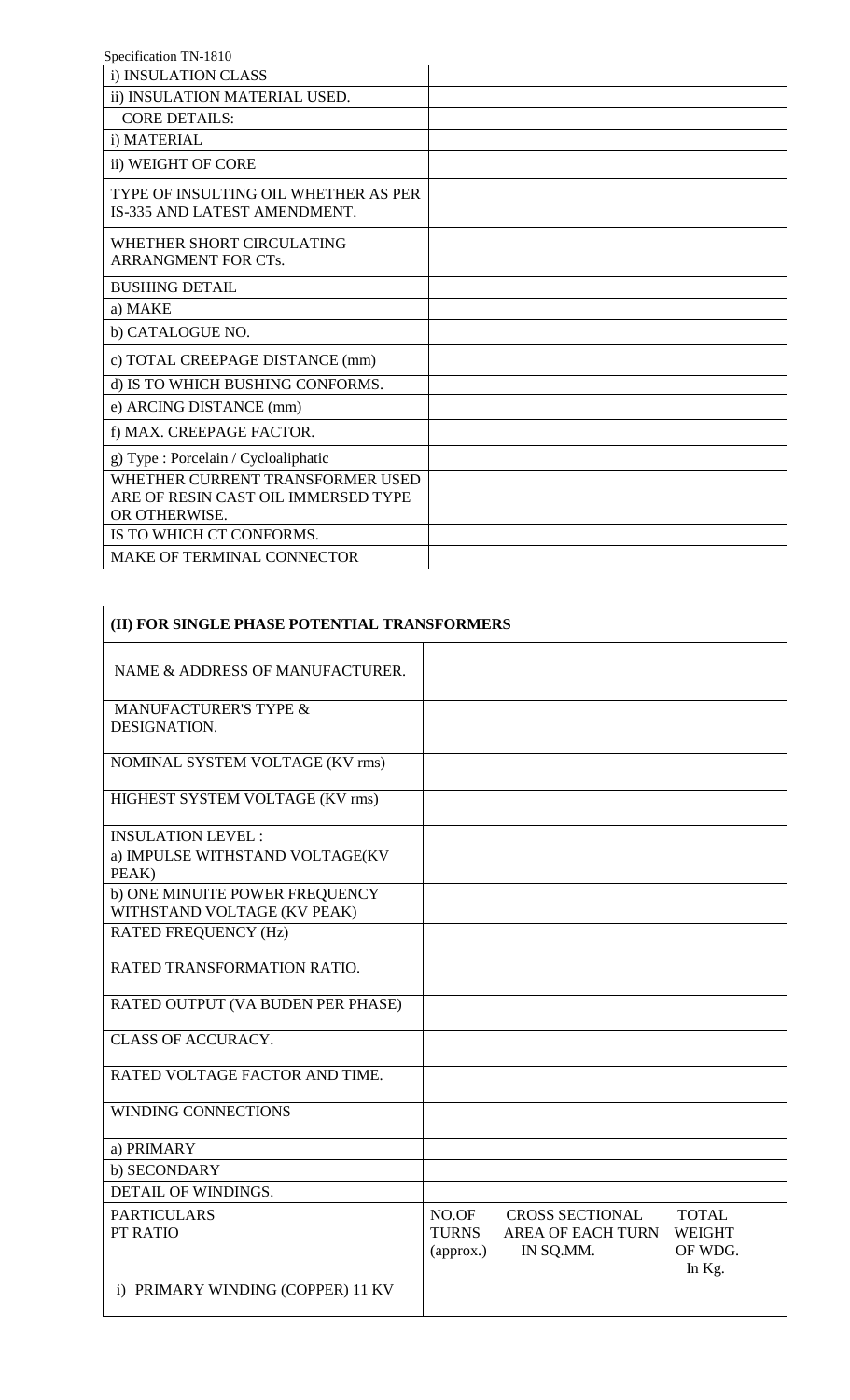| ii) SECONDARY WINDING (COPPER) 110 V                                    |  |
|-------------------------------------------------------------------------|--|
|                                                                         |  |
| <b>GURANTEED RATIO ERROR (MAX.)</b>                                     |  |
|                                                                         |  |
| <b>GURANTEED PHASE ANGLE ERROR</b>                                      |  |
| (MAX.)                                                                  |  |
|                                                                         |  |
| <b>GURANTEED MAX. TEMP. RISE OF THE</b>                                 |  |
| WINDING OVER AN AMBIENT TEMP. OF 50                                     |  |
| DEG. C AT RATED CONTINOUS THERMAL                                       |  |
| <b>CURRENT, AT RATED FREQUENCY &amp;</b>                                |  |
| WITH RATED BURDEN.                                                      |  |
|                                                                         |  |
| <b>BUSHING DETAIL</b>                                                   |  |
| a) MAKE                                                                 |  |
|                                                                         |  |
| b) CATALOGUE NO.                                                        |  |
|                                                                         |  |
| c) TOTAL CREEPAGE DISTANCE (mm)                                         |  |
|                                                                         |  |
| d) IS TO WHICH BUSHING CONFORMS.                                        |  |
|                                                                         |  |
| e) ARCING DISTANCE (mm)                                                 |  |
|                                                                         |  |
| f) MAX. CREEPAGE FACTOR.                                                |  |
|                                                                         |  |
| g) Type : Porcelain / Cycloaliphatic                                    |  |
| i) INSULATION CLASS                                                     |  |
| ii) INSULATION MATERIAL USED.                                           |  |
| <b>CORE DETAILS:</b>                                                    |  |
| i) MATERIAL                                                             |  |
| ii) WEIGHT OF CORE                                                      |  |
|                                                                         |  |
| WHETHER ANY FUSE HAVE BEEN                                              |  |
| PROVIDED IN SECONDARY SIDE OF PT?                                       |  |
| WHETHER NEUTRAL OF PT FOR HT SIDE                                       |  |
| IS ISOLATED/FLOATED?                                                    |  |
|                                                                         |  |
| <b>III OTHER PARTICULARS FOR 11 KV COMPLETELY ASSEMBLED CT-PT SETS.</b> |  |
|                                                                         |  |
|                                                                         |  |
| <b>PARTICULARS</b>                                                      |  |
| OVERALL DIMENSIONS OF CT-PT SET.                                        |  |
| MOUNTING DETAILS.                                                       |  |
| i) TOTAL MASS OF COMPLETELY                                             |  |
| ASSEMBLED CT-PT SET WITH OIL.                                           |  |
|                                                                         |  |
| ii) MASS OF IST FILLING INSULATION OIL.                                 |  |
| iii) VOLUME OF OIL (LITRES)                                             |  |
| i) MATERIAL OF TANK/ENCLUSURE                                           |  |
| SHEET.                                                                  |  |
| ii) THICKNESS OF THE TANK SHEET.(mm)                                    |  |
| a) BOTTOM.                                                              |  |
| b) TOP COVER                                                            |  |
| c) SIDES                                                                |  |
| <b>MAKE/MANUFACTURER'S NAME FOR</b>                                     |  |
| <b>INSU-LATING OIL TO BE USED IN CT-PT</b>                              |  |
| SETS.                                                                   |  |
| WHETHER ALL THE FITTINGS AND                                            |  |
| ACCESSORIES AS PER CLAUSE 3.06 OF                                       |  |
| <b>SPECIFICATION PROVIDED?</b>                                          |  |
| WHETHER CT-PT SETS ARE SUITABLE                                         |  |
| FOR SATISFACTORY OPERATION<br><b>OUNDER ABNORMAL SYSTEM</b>             |  |
| CONDITION VIZ., SINGLE PHASING                                          |  |
| SUPPLY ARRANGEMENT BY LOOPING                                           |  |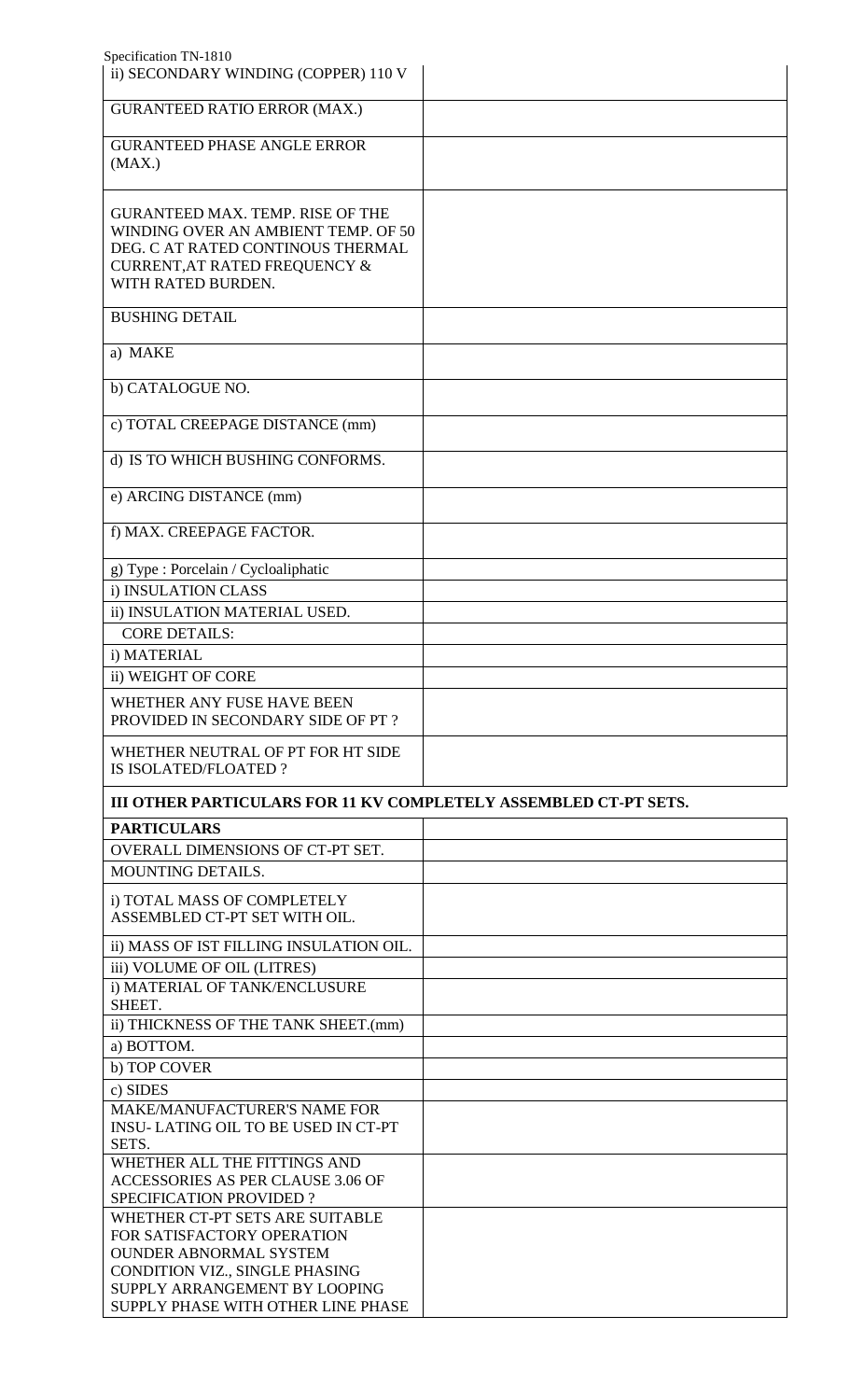| Specification TN-1810               |  |
|-------------------------------------|--|
| $\gamma$                            |  |
|                                     |  |
|                                     |  |
|                                     |  |
|                                     |  |
|                                     |  |
| MIN. ELECTRICAL CLEARANCE BETWEEN   |  |
| PHASES. WITH BUSHINGS MOUNTED       |  |
|                                     |  |
| (MM)                                |  |
| MIN. ELECTRICAL CLEARANCE BETWEEN   |  |
| PHASES. TO EARTH WITH BUSHING       |  |
| <b>MOUNTED (MM)?</b>                |  |
| WHETHER OIL CONSERVATOR PROVIDED    |  |
| ON CT-PT SET ?                      |  |
|                                     |  |
| ARRANGEMENT PROVIDED TO TAKE        |  |
| <b>CARE OF EXPANSION AND</b>        |  |
| CONTRACTION IN OIL.                 |  |
|                                     |  |
| WHETHER PRESSURE RELIEF DEVICE      |  |
| <b>PROVIDED?</b>                    |  |
|                                     |  |
| TEST RESULTS OF OIL AS PER IS: 335  |  |
|                                     |  |
| <b>BREAK DOWN VOLTAGE</b>           |  |
|                                     |  |
|                                     |  |
| TAN DELTA AT 90 DEG. C              |  |
|                                     |  |
| COLOUR OF OIL (SHALL BE COLOURLESS) |  |
|                                     |  |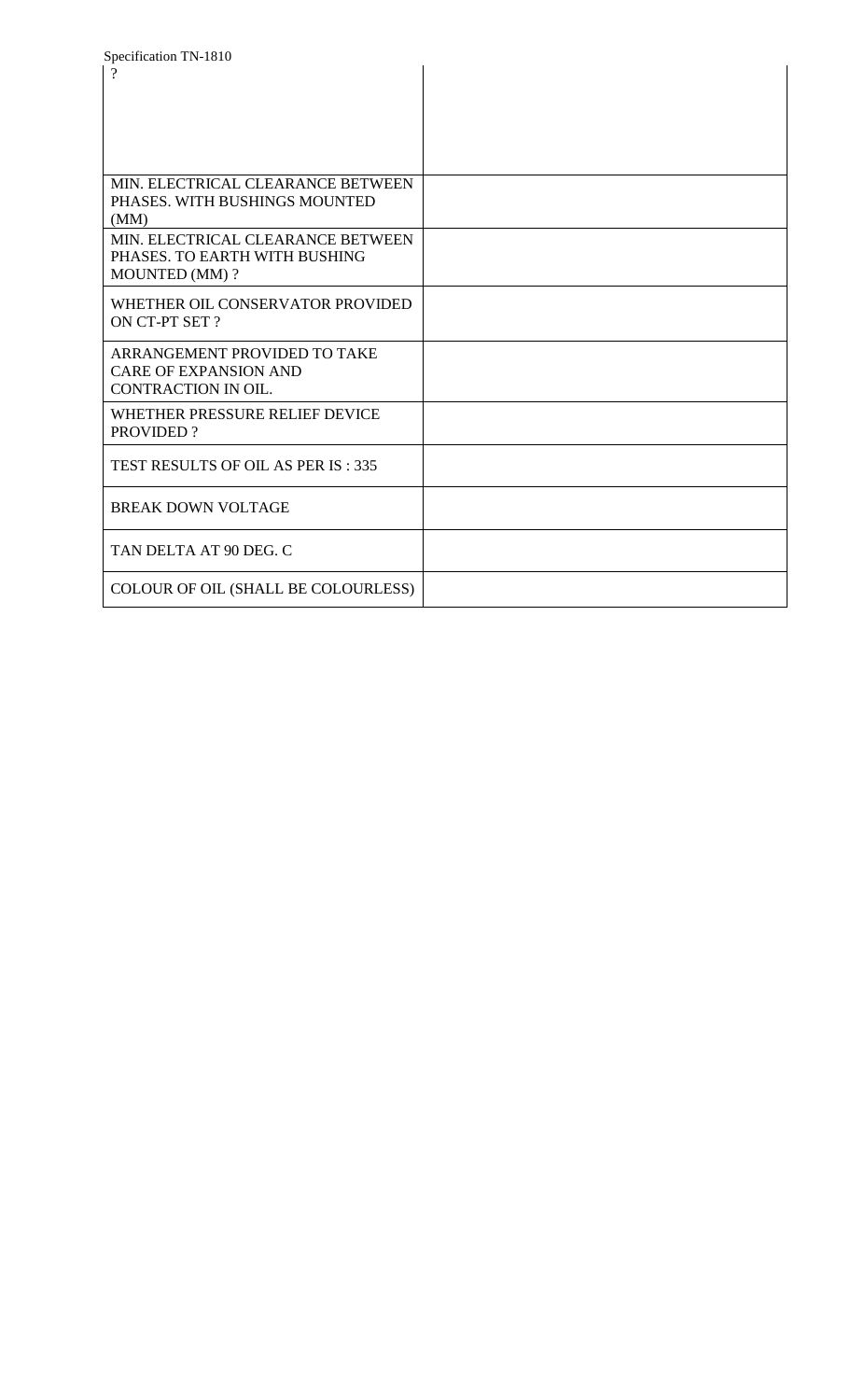# **A Govt. of Rajasthan Undertaking**

# **DEPARTURE/DEVIATION FROM TECHNICAL SPECIFICATION**

The bidder shall state under this schedule the departure from the Purchaser's specification in respect of technical is as under:-

S.No. Main Deviations from Technical Specification.

Certified that we agree to all the technical specification of the NIT except for the deviation to the extent indicated above.

> **(Signature) Name & Designation with seal of the bidder.**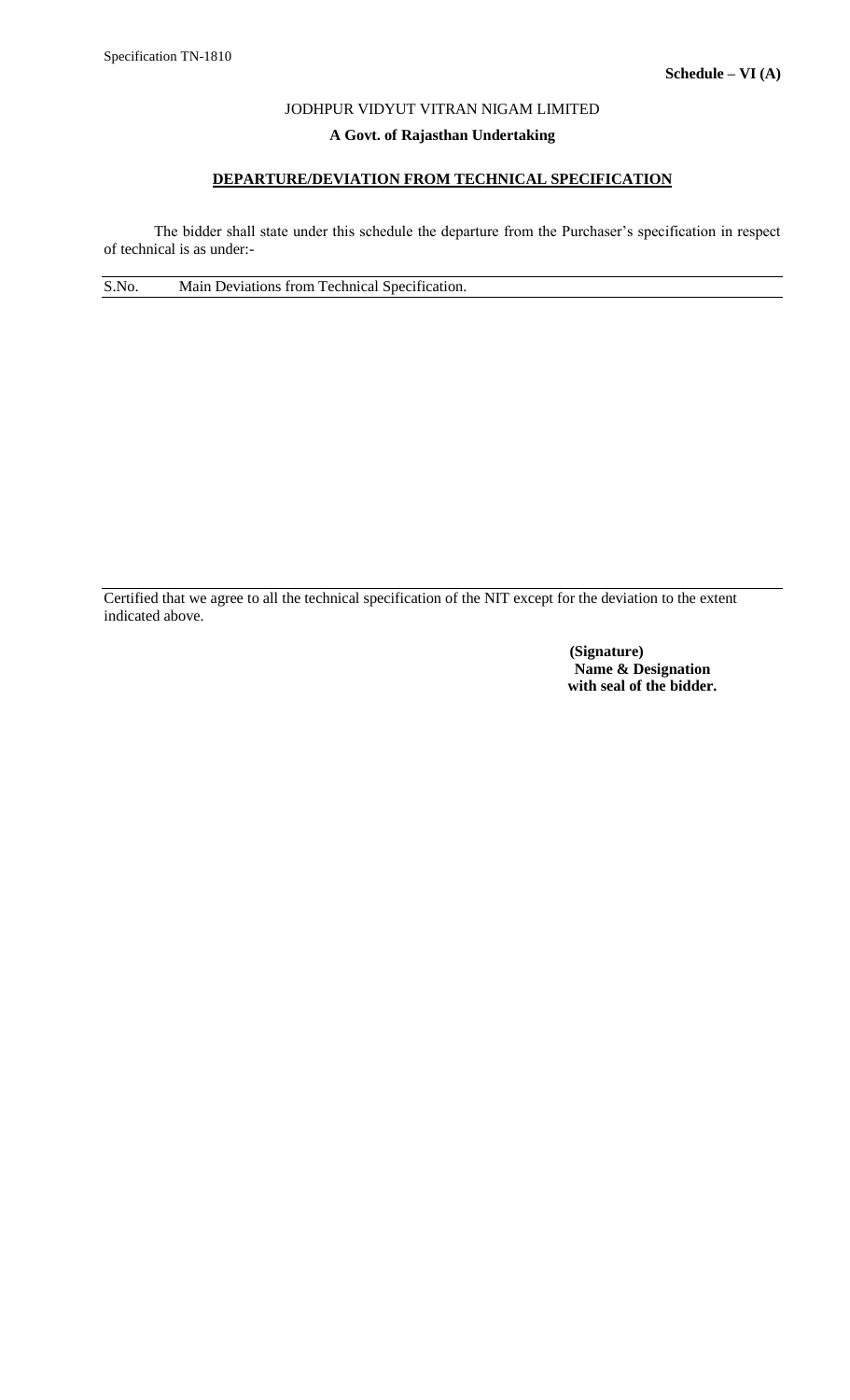## **A Govt. of Rajasthan Undertaking DEPARTURE FROM COMMERCIAL TERMS & CONDITIONS OF THE SPECIFICATION**

The bidder shall state under this schedule the departure from the Purchaser's specification in respect of Commercial terms & conditions:-

S.No. Main Deviations from Specification.

Certified that we agree to all the commercial terms & conditions as laid down in General Conditions of Contract to the specification except for the deviation to the extent indicated above.

> **(Signature) Name & Designation with seal of the bidder.**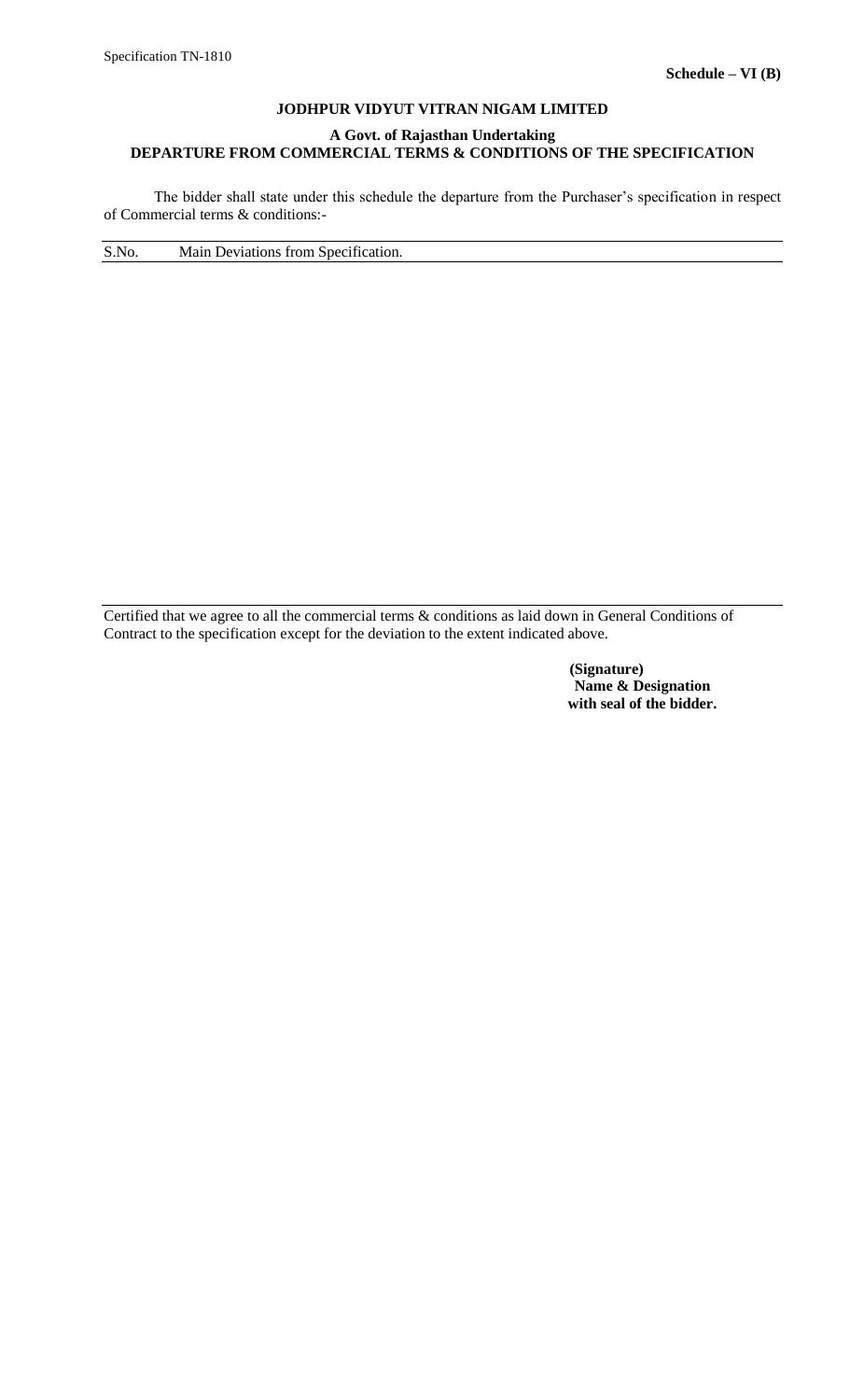#### **A Govt. of Rajasthan Undertaking LIST OF PAST SUPPLIES**

The bidder shall state under this schedule whether material and equipments, similar to those offered in the tender have been previously supplied by him. A list shall be given of such orders executed by him together with information regarding the names of purchasing organizations, quantities supplied and when the supplies were effected. This list should be in form given below:-

| S.No. Detailed particulars | Oty in | Order No. | Name & details          | Date of    | Ol |
|----------------------------|--------|-----------|-------------------------|------------|----|
| items supplied             | sets   | & Date    | of purchasing authority | Completion |    |
|                            |        |           |                         |            |    |

| If executed partially<br>mentioned | whether still<br>to be executed<br>order | Delivery<br>stipulated in | Remarks to be<br>$Qty.$ in sets) |
|------------------------------------|------------------------------------------|---------------------------|----------------------------------|
|                                    |                                          |                           |                                  |

**Note:** Separate schedules are to be furnished by the bidder for past supply to the JDVVNL, Jodhpur other State Electricity Boards and other Departments /Organisations.

> **(Signature)** Name & Designation with seal of the bidder.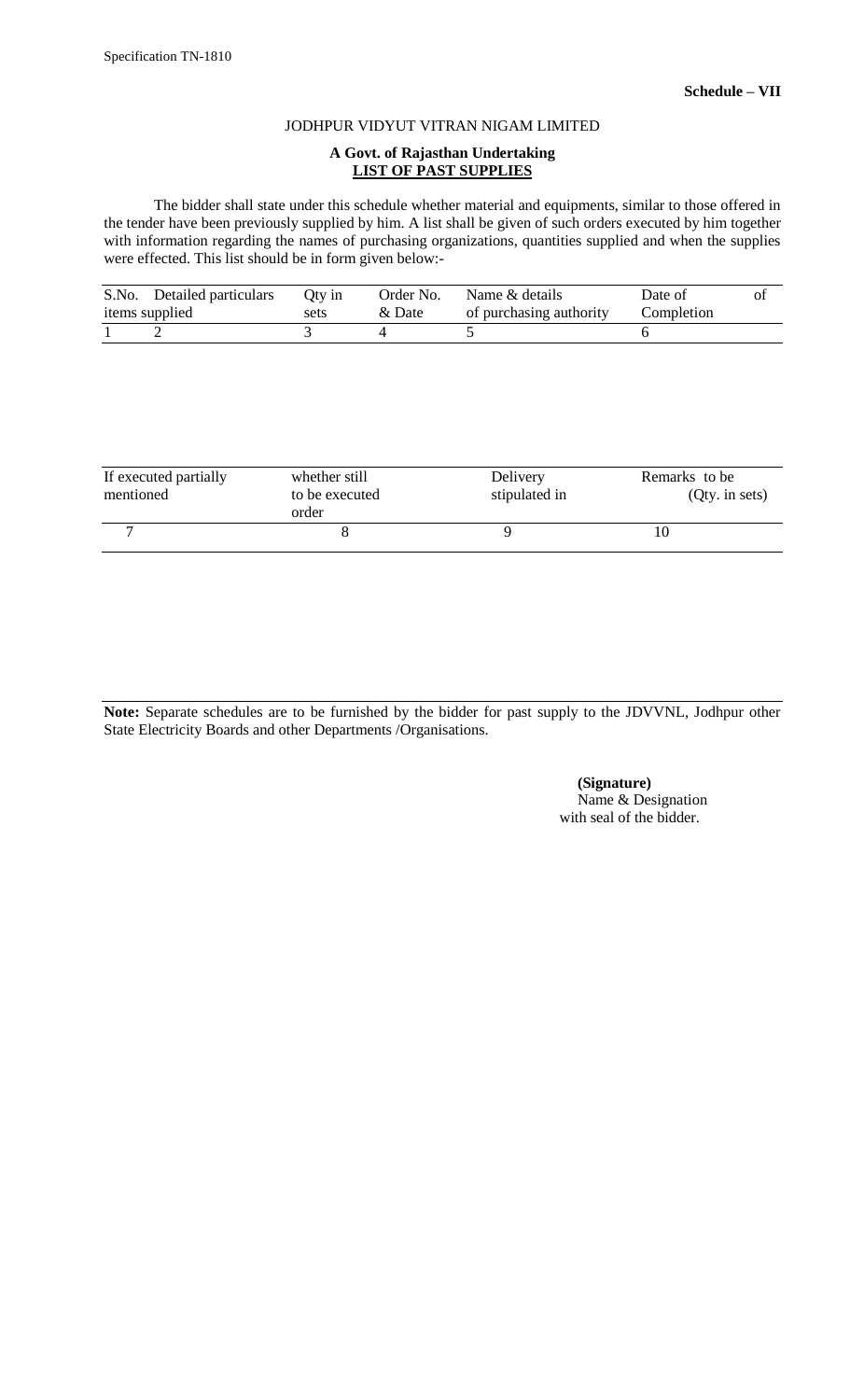# **TO WHOMSOEVER IT MAY CONCERN**

This is to certify that M/s.<br><u>Complete with address</u>) have manufactured **and supplied the goods/ equipments/ material during the following financial year(s) to the Electrical Utilities/ Government Departments/ Discoms/ SEBs as detailed out below:**

#### **FOR THE LAST THREE FINANCIAL YEAR FROM THE DATE OF OPENING OF TECHNO-COMMERCIAL BID.**

| S.<br>N <sub>0</sub> | Financial<br>in<br>year<br>which | Detailed<br>particular<br>of<br>S | $\&$<br>Name<br>particular<br>of<br>-S | Order No.<br>$\&$<br>Date<br>against | Unit | Ordered |                | Actual<br>to | Supplied Up    | Remarks |
|----------------------|----------------------------------|-----------------------------------|----------------------------------------|--------------------------------------|------|---------|----------------|--------------|----------------|---------|
|                      | material<br>supplied             | item(s)<br>supplied               | purchasin<br>g<br>authority            | which<br>item(s)<br>supplied         |      | Qty     | Value<br>(Rs.) | Qty          | Value<br>(Rs.) |         |
|                      |                                  |                                   |                                        |                                      |      |         |                |              |                |         |

Signature  $\alpha$  seal of C.A.

Name & Designation Name: With Seal of the Bidder Address Date\_\_\_\_\_\_\_\_\_\_\_\_\_\_\_

Membership No.

UDIN No.

The above particulars are true and correct based on explanations, records and books of accounts produced before us. Further the above certificate issued on the request of the company.

CA Firm(

**Note:- The C.A. certificate must be signed by the bidder and C.A. firm on the letter head of C.A. The details i.e. address of C.A. & membership No. shall clearly be mentioned on C.A. certificate. In case C.A. certificate is not signed by the bidder/furnished without membership No. & address of C.A. then same may not be considered for which responsibility rests with the bidder.**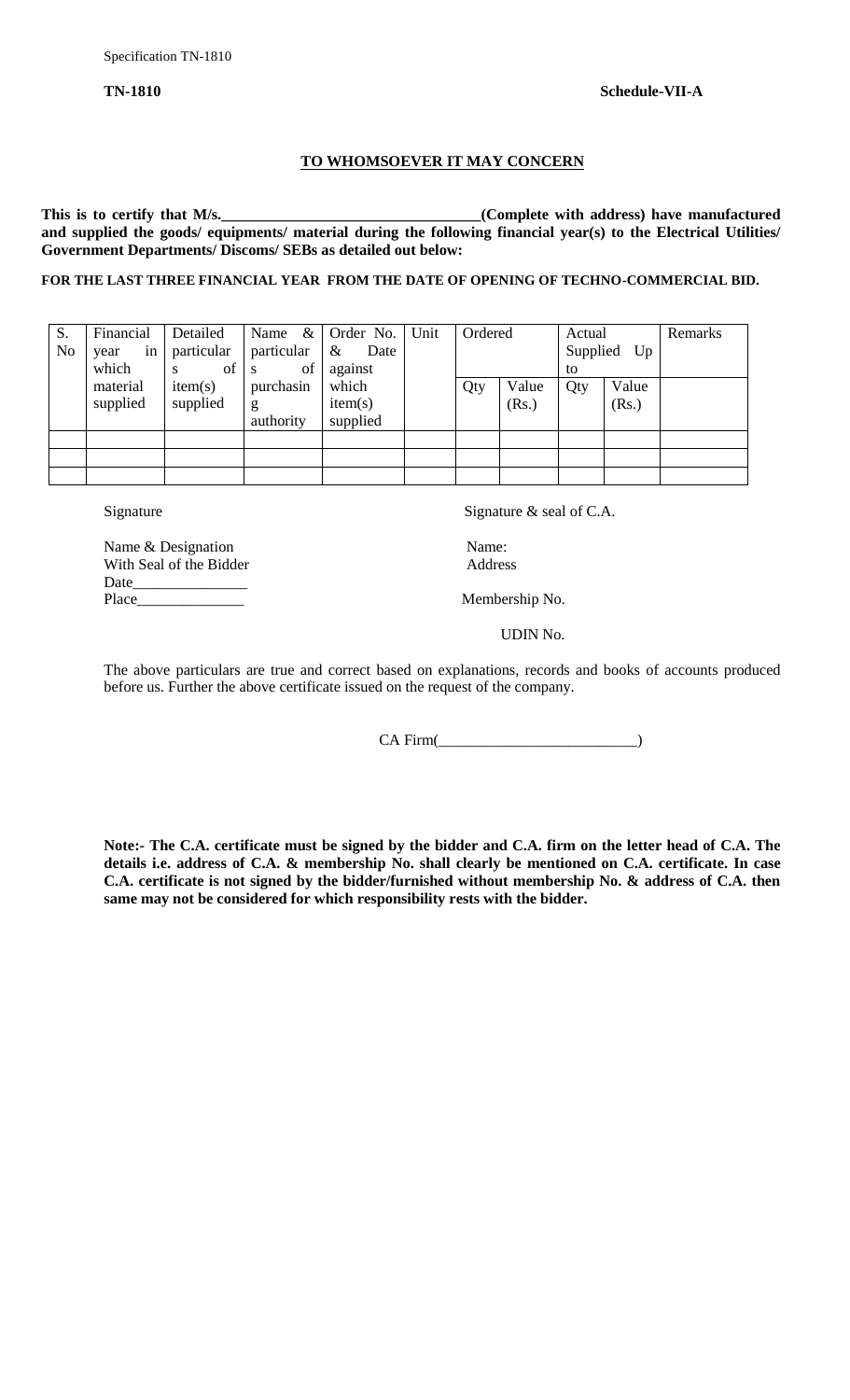**\ Schedule-VII B**

# **UNDERTAKING FOR CA CERTIFICATE (TO BE FURNISHED ON NON-JUDICIAL STAMP WORTH Rs.100/- & DULY NOTARIZED)**

I/WE UNDERTAKE THAT THE CA CERTIFICATE SUBMITTED AS PER THE REQUIREMENT OF PRE-QUALIFICATION REQUIREMENTS, FOR ADJUDGING THE PAST SUPPLIES ,UNDER THE SUBJECT TENDER, TN-\_**\_\_\_\_\_\_\_\_\_\_\_** , IS CORRECT AND I, UNDERSIGNED WILL BE SOLELY RESPONSIBLE FOR ANY DEVAITION/ DISCREPANCY/ IN-CORRECT INFORMATION , IF EVER NOTICED IN THE CA CERTIFICATE. FURHER, IN CASE, IF ANY DEVAITION/DISCREPANCY/IN-CORRECT INFORMATION IS NOTICED IN THE CA CERTIFICATE FURNISHED WITH THE BID, AT ANY STAGE DURING

PROCESSING/ CURRENCY OF TENDER, DISCOM CAN TAKE THE ACTION AGAINST THE FIRM

 $M/s$   $\overline{\phantom{a}}$ 

\_\_\_\_\_\_ \_\_\_\_\_\_\_\_\_\_\_\_\_\_\_\_\_\_\_\_\_\_\_\_\_\_\_\_\_\_\_\_\_\_\_\_\_\_\_\_\_\_\_\_\_\_\_\_\_\_\_\_AS PER THE RULES &

REGULATIONS.

# **(SIGNATURE)** NAME & DESIGNATION WITH SEAL OF THE BIDDER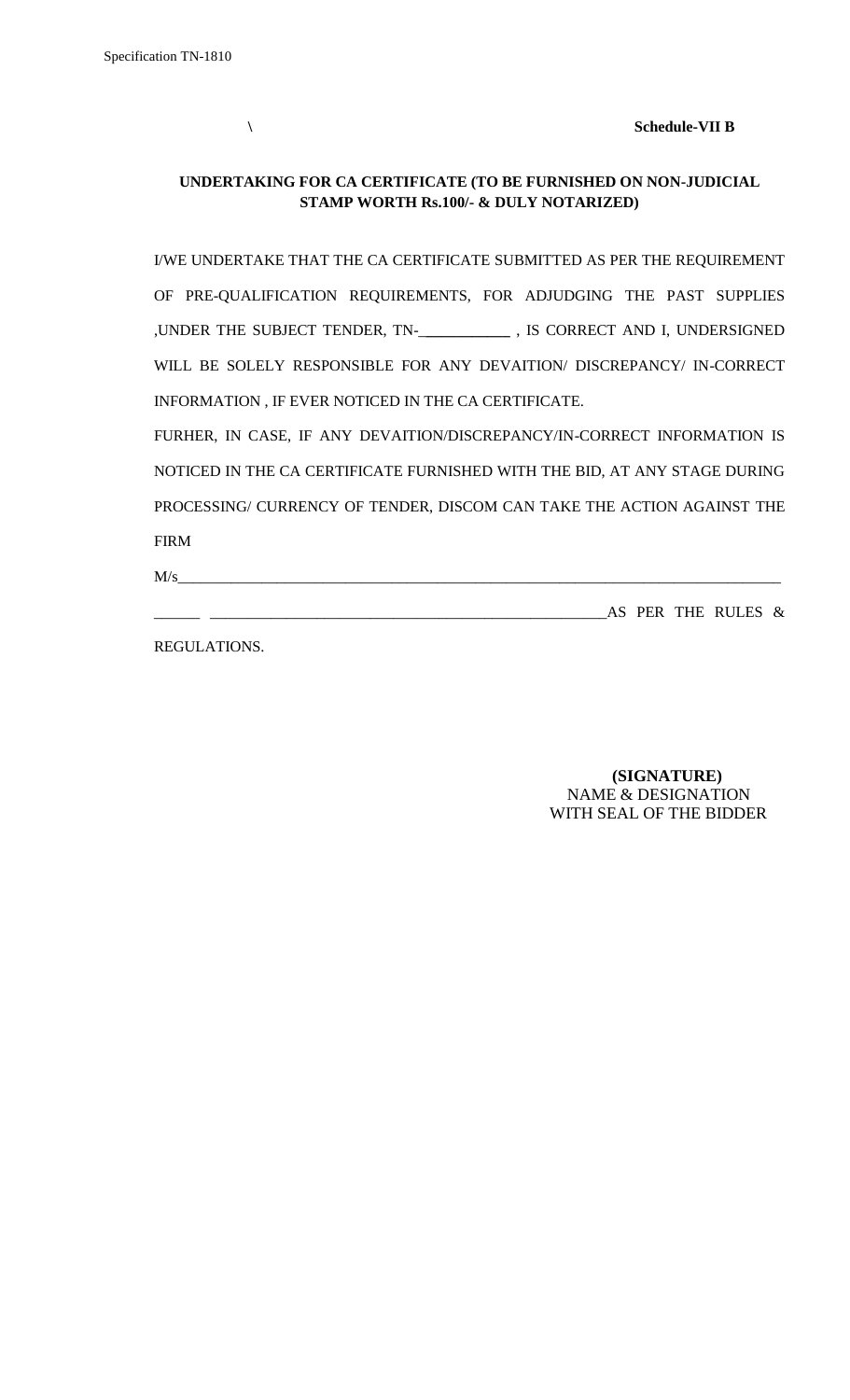#### **SCHEDULE-VIII**

#### **JODHPUR VIDYUT VITRAN NIGAM LIMITED**

#### **DELIVERY SCHEDULE**

## **TN-1810**

# **PART-A**

The delivery schedule of the material by the Purchase Officer is as mentioned hereunder:-

| Sr.<br>No. | <b>Particulars</b><br>of<br><b>Material</b>                              | <b>Commencement</b><br>period                                                     | Rate of supply per<br>month                                  | Period for completion of<br>delivery of entire material           |
|------------|--------------------------------------------------------------------------|-----------------------------------------------------------------------------------|--------------------------------------------------------------|-------------------------------------------------------------------|
| 1.         | CT-PT<br>11 KV<br><b>SETS</b><br>OF<br>RATIO 75/5 A,<br>30/5 A & 7.5/5 A | After 30 Days<br>from the date<br>of receipt of<br>detailed<br>Purchase<br>Order. | ------- Nos. Per month<br>quoted by<br>$(to$ be<br>tenderer) | In 8 months period including<br>commencement period of 30<br>days |

# **PART-B**

In case bidder deviates from the delivery schedule mentioned by the purchaser in Part-A then the delivery schedule shall be indicated/mentioned by the bidder as under:-

| S.No. | <b>Particulars</b><br>of Material | <b>Commencement</b><br>period per Month. | <b>Rate of supply</b><br>per Month | <b>Period for completion</b><br>of delivery of entire |  |
|-------|-----------------------------------|------------------------------------------|------------------------------------|-------------------------------------------------------|--|
|       |                                   |                                          |                                    | material                                              |  |

Note: 1. During the commencement period the process of model assembly and submission of B.O.M. for approval shall be got completed.

 2. During the commencement period the contractual formalities shall be got completed.

> **(Signature) Name & Designation with seal of the bidder.**

> > .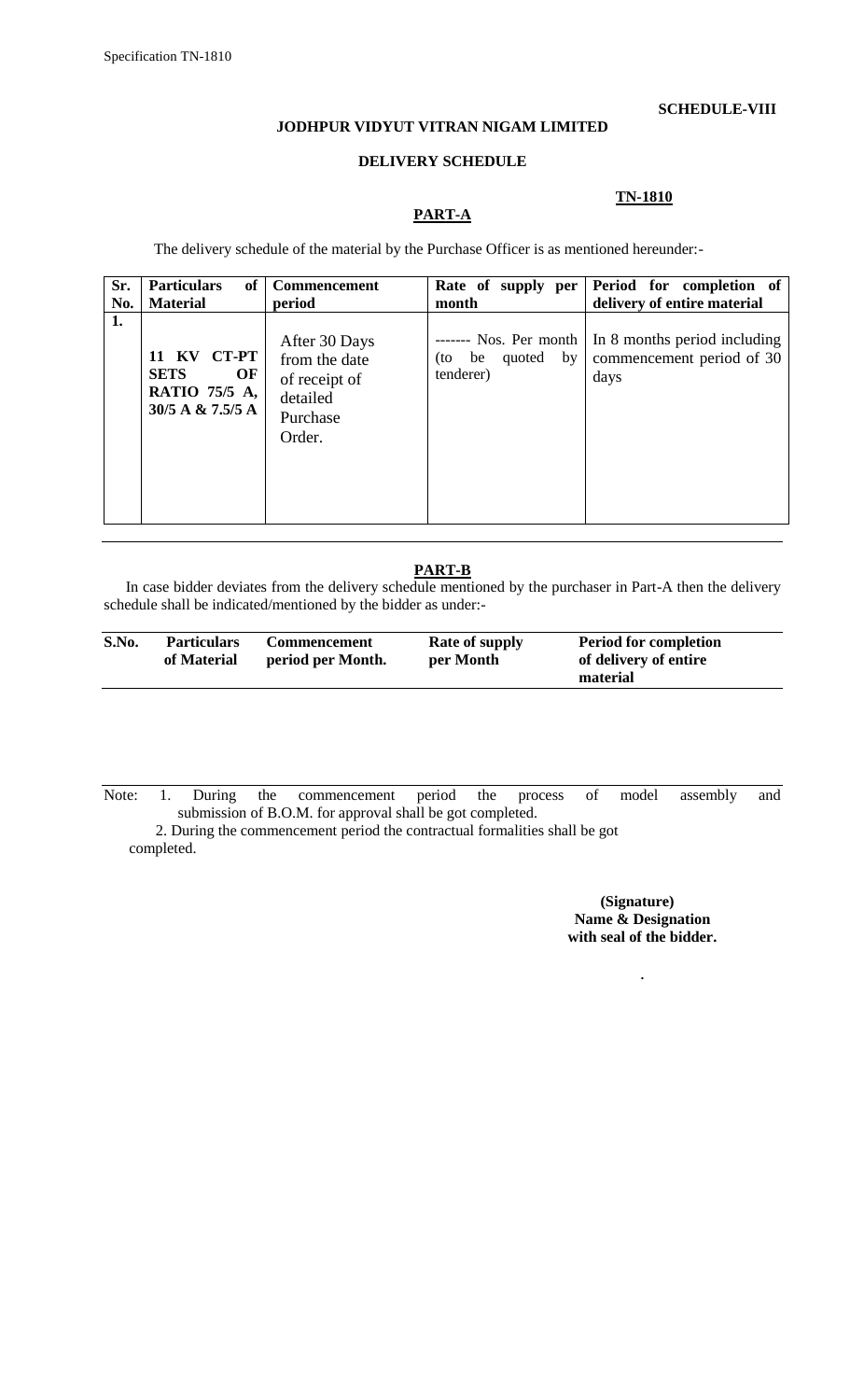**Schedule – IX**

#### **JODHPUR VIDYUT VITRAN NIGAM LIMITED**

#### **A Govt. of Rajasthan Undertaking List of Equipments and Technical Hands Available with the Firm**

## **(To be filled in by the bidders & enclosed with the bid**

Manufacturers and / or their authorized agents who are quoting against this bid are requested to furnish the following information along-with the bid. The Purchaser will have the discretion to ignore the bid without the under noted particulars and/or ignore the bid particulars.

| 1.  | Name and Address of Manufacturer                                                                                                                                                                                 |  |
|-----|------------------------------------------------------------------------------------------------------------------------------------------------------------------------------------------------------------------|--|
|     | (With landline, fax and mobile no.)                                                                                                                                                                              |  |
|     |                                                                                                                                                                                                                  |  |
| 2.  | Official email ID                                                                                                                                                                                                |  |
| 3.  | <b>GSTIN No.</b>                                                                                                                                                                                                 |  |
| 4.  | Whether firm is proprietorship/partnership/ Limited (Please give<br>details and also enclose copy of memorandum of constitution of<br>firm along with name of directors/ partners/proprietor & their<br>address. |  |
| 5.  | Place where works exist (indicate the name of the only one works<br>from where you want to supply the offered material).                                                                                         |  |
| 6.  | Details of machinery particularly with B.H.P. of each item<br>installed.                                                                                                                                         |  |
| 7.  | Details of staff employed in the works                                                                                                                                                                           |  |
| 8.  | Date when started the manufacturing of item under reference                                                                                                                                                      |  |
| 9.  | List of items manufactured.                                                                                                                                                                                      |  |
|     | 10. Literature and drawings of items manufactured showing their<br>description, size, design and other important technical particulars                                                                           |  |
|     | 11. Details of order so far, executed alongwith the names of<br>organization to whom supplied.                                                                                                                   |  |
|     | 12. Manufacturing capacity.                                                                                                                                                                                      |  |
|     | 13. Is the workshop open for inspection by the representative of the<br>board, if required?                                                                                                                      |  |
|     | 14. Statement of financial resources and Banking Reference along<br>with Balance-Sheet for previous two years                                                                                                    |  |
| 15. | Testing facilities available for the manufactured articles in the<br>testing laboratory of works.                                                                                                                |  |
|     | 16. Whether the Firm is a small/medium/large scale industry.                                                                                                                                                     |  |
| 17. | Registration No. with :-                                                                                                                                                                                         |  |
|     | i. Small Scale, National/State.                                                                                                                                                                                  |  |
|     | ii) DGTD                                                                                                                                                                                                         |  |
|     | iii) State Industries Department                                                                                                                                                                                 |  |

 **(Signature)** Name & Designation with seal of the bidder.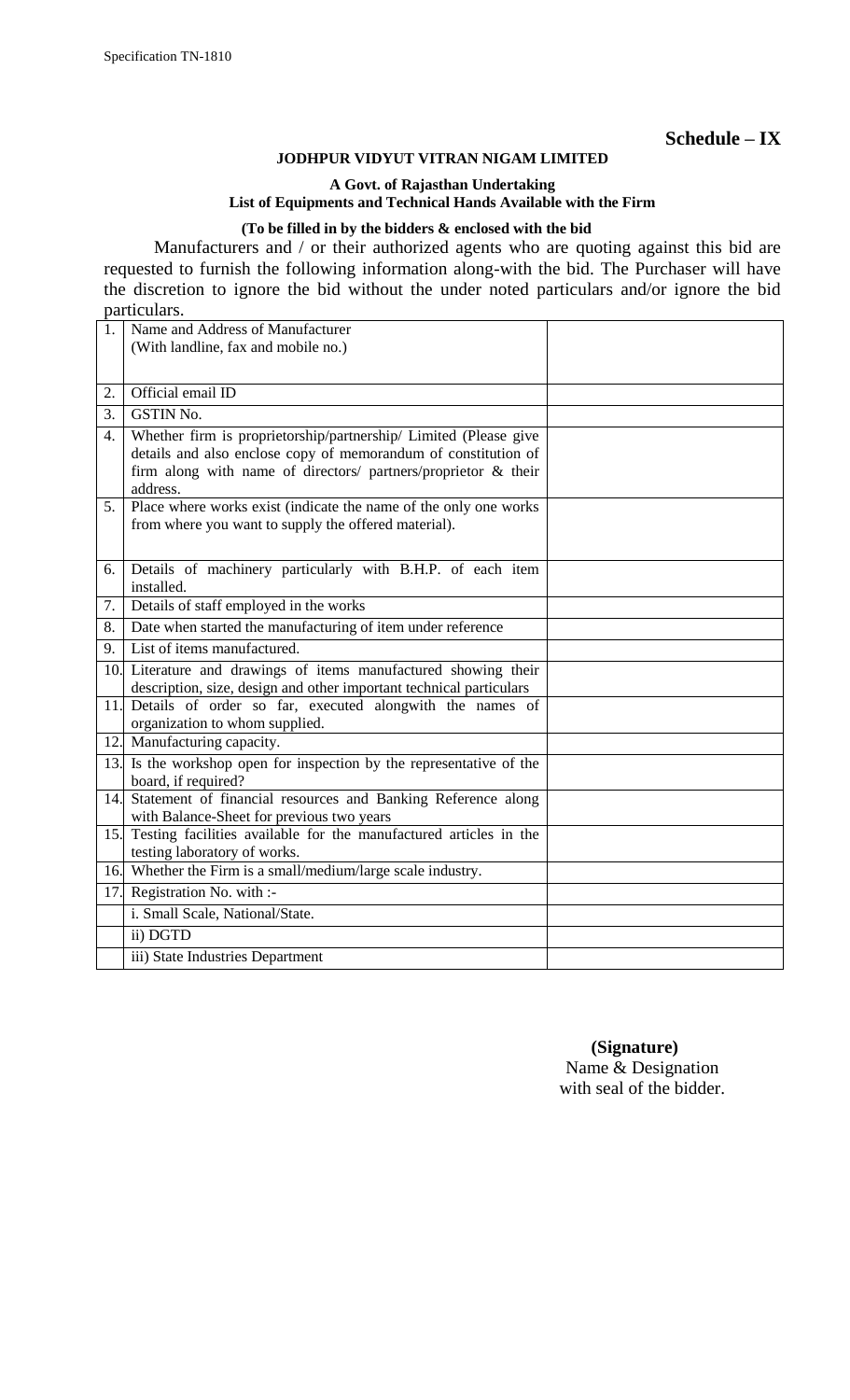# **GENERAL PARTICULARS ABOUT THE TENDER IN BRIEF**

## **JODHPUR VIDYUT VITARAN NIGAM LIMITED OFFICE OF THE SUPERINTENDING ENGINEER (MM&C) NEW POWER HOUSE, INDUSTRIAL AREA, JODHPUR –342 003**

#### **TELEPHONE: 0291-2651376 FAX: 0291-2746539**

#### **BID DOCUMENTS FOR PURCHASE OF 11 KV CT PT SETS OF VARIOUS RATIOS UNDER SPECIFICATION NO. JDVVNL/SE (MM&C)/TN-1810**

| $\mathbf{A}$  | NIT No.                          | TN-1810                                                                                                             |
|---------------|----------------------------------|---------------------------------------------------------------------------------------------------------------------|
| B             | Last date for receipt of tenders | 17.06.2022 up to 12:00 PM                                                                                           |
| $\mathcal{C}$ | Date & time of tender opening    | 17.06.2022 at 3:00 PM                                                                                               |
| D             | Cost of Specification            | Rs. 2,950.00 (Two Thousand Nine Hundred $\&$<br>Fifty only)                                                         |
|               |                                  | For MSME of Rajasthan: Rs. 1,475 (One                                                                               |
|               |                                  | Thousand Four Hundred & Seventy Five only)                                                                          |
| ${\bf E}$     | Processing of RISL               | Rs. 1,000.00 per set (One Thousand only)                                                                            |
| $\mathbf{F}$  | Bid security                     | General Bidder: Rs. 3,90,254.32<br>Sick Unit of Rajasthan: Rs. 1,95,127.16<br>SSI unit of Rajasthan: Rs. 97,563.58* |
| G             | Validity                         | 120 days from the next date of opening of techno-<br>commercial bid.                                                |
|               |                                  |                                                                                                                     |

**\*In case SSI unit of Rajasthan quotes the less than the tendered quantity , then they are required to furnish Bid security @ 0.5% of the value of the quantity offered by them, failing which bid shall be considered non-responsive.**

**The micro , small & Medium Scale Industries of Rajasthan and sick Industries , other than Small Scale Industries , whose cases are pending before the Board of Industrial and Financial Reconstruction (BIFR) shall furnish self attestdocumentary evidence duly attested by notary to claim the above.**

# **VERY VERY IMPORTANT:**

The bids not accompanied with qualification requirement, technical requirement indicated in the specification and other requirement given here under will be considered as incomplete offer and sufficient grounds for offer to be passed over:

- 1. Capacity, capability and competency proofing documents.
	- Capacity /orders of similar and higher rating of tendered equipment booked as on date of biding with type and rating and construction details of equipment for which order received be indicated.
	- b. Copy of purchase orders of Erstwhile RSEB /SEB`S / Electric Utilities / Govt.
- 2. Departments / Discom for similar or higher rating equipment latest executed.
- 3. Year wise past experience for last 5 years of similar or higher rating of tendered equipment.
- 4. The details of testing facilities available at the works and copies of latest type test certificates, carried out on similar ITEM.
- 5. Quality assurance plan.
- 6. Complete guaranteed technical particulars, out lines and general arrangement drawings along with Bill of Material.
- 7. Bids without Section-I, II, III & Schedules (I to XI) shall be rejected.
- 8. Bids shall be furnished through online.
- 9. JdVVNL has the right to reject any offer on the basis of track record of poor performance in execution of previous order / equipment supplied /after sales service while evaluating the Techno-Commercial bid.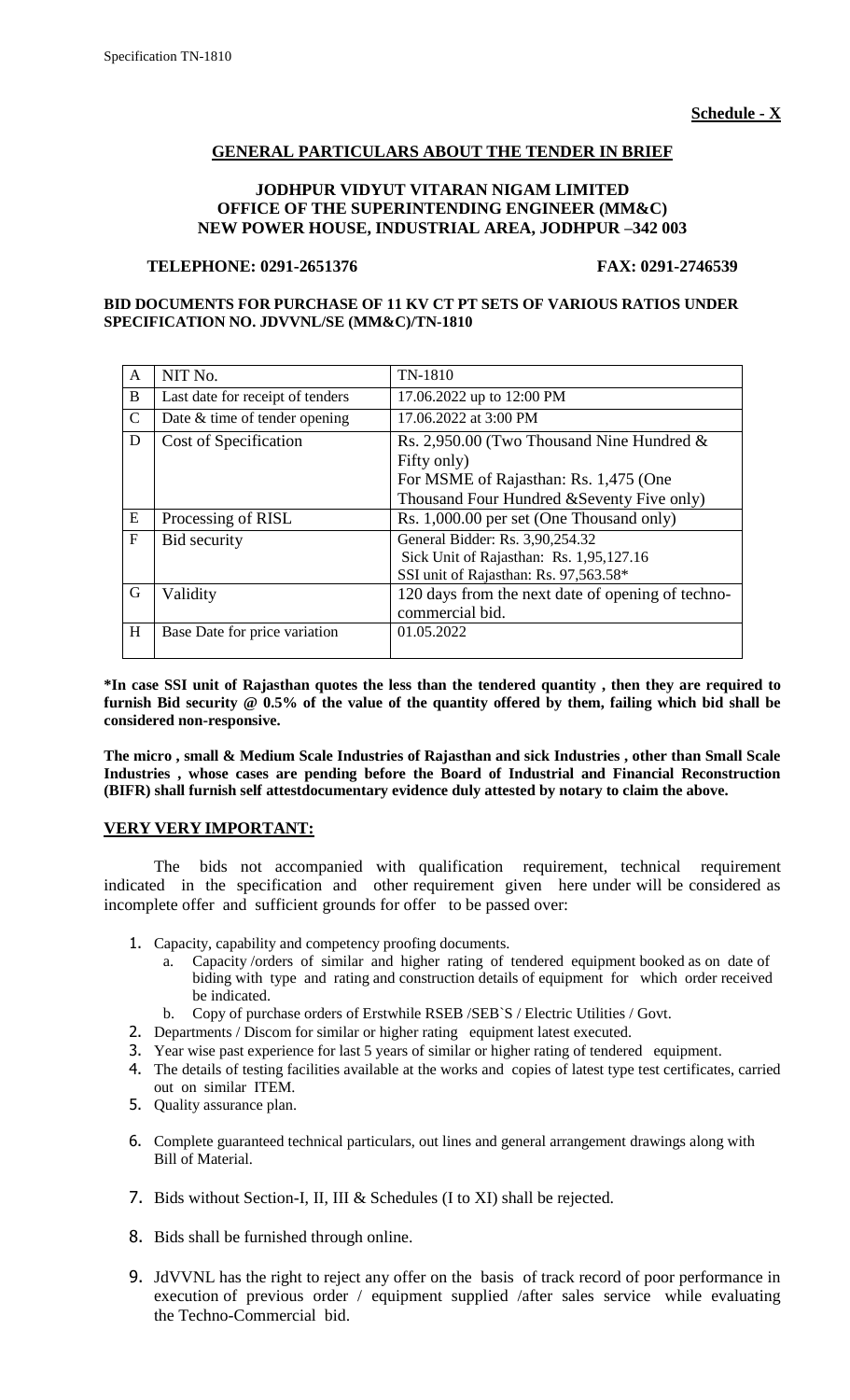- 10.JdVVNL reserves the right to accept minor deviations in standard terms and conditions and also in technical and constructional features as specified in the technical specification (Schedule-III).
- 11.Deviation of any kind shall not be quoted in price bid, if found quoted, the same shall be ignored.
- 12.The following facilities are to be provided by the supplier at his own cost to the inspecting officer of Nigam (JdVVNL):-
- i. Suitable accommodation.
- ii. Local conveyance between arrival point, place of stay, works and departure point.
- iii. The supplier shall assist in arranging return ticket and reservation on the request of the inspecting officer for which the payment shall be made by the inspecting officer. In case of joint inspection, single or shared double room accommodation shall be provided.

-------------------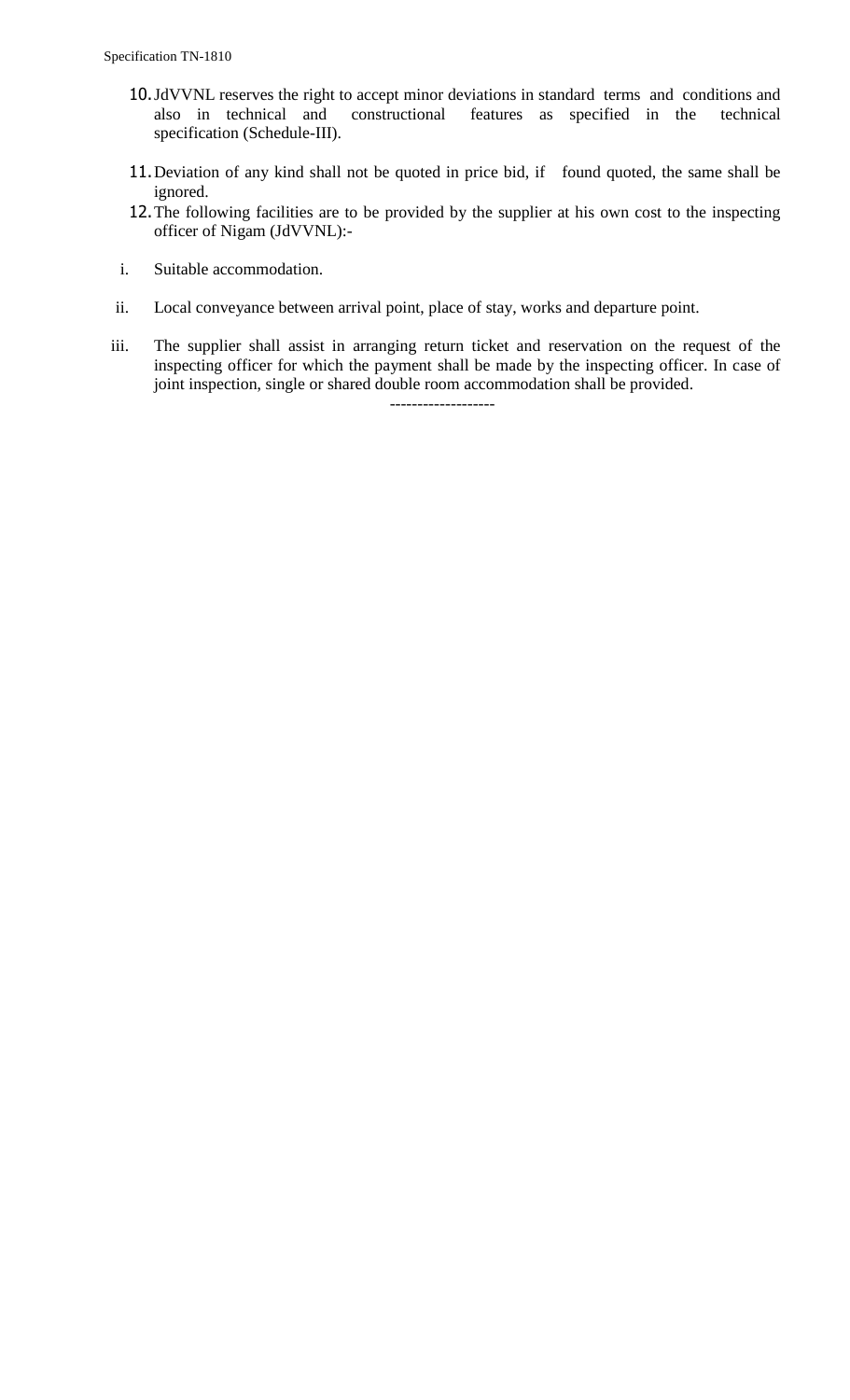#### **(TO BE FURNISHED ON NON-JUDICIAL STAMP WORTH Rs.100/- & DULY NOTARIZED)**

## **FORMAT OF AFFIDAVIT**

| $\mathbf{I}$       |    | $S/O$ Aged $Yrs$ .                                |                              |                                                                                                                                                                                                                                                                                                                                        |
|--------------------|----|---------------------------------------------------|------------------------------|----------------------------------------------------------------------------------------------------------------------------------------------------------------------------------------------------------------------------------------------------------------------------------------------------------------------------------------|
| Residing           | at |                                                   |                              | Proprietor/Partner/Director<br>of                                                                                                                                                                                                                                                                                                      |
|                    |    | $M/s$ do hereby solemnly affirm and declare that: |                              |                                                                                                                                                                                                                                                                                                                                        |
|                    |    |                                                   |                              | (a) My/Our above noted enterprise M/s ________________________________has been issued acknowledgement                                                                                                                                                                                                                                  |
|                    |    |                                                   |                              | of Entrepreneurial Memorandum Part II by the District Industries Centre________________________. The                                                                                                                                                                                                                                   |
|                    |    |                                                   |                              |                                                                                                                                                                                                                                                                                                                                        |
| following items:   |    |                                                   |                              |                                                                                                                                                                                                                                                                                                                                        |
| Name of Items      |    |                                                   | Production Capacity (Yearly) |                                                                                                                                                                                                                                                                                                                                        |
| (i)                |    |                                                   |                              |                                                                                                                                                                                                                                                                                                                                        |
| (ii)               |    |                                                   |                              |                                                                                                                                                                                                                                                                                                                                        |
| (iii)              |    |                                                   |                              |                                                                                                                                                                                                                                                                                                                                        |
| (iv)               |    |                                                   |                              |                                                                                                                                                                                                                                                                                                                                        |
| (v)                |    |                                                   |                              |                                                                                                                                                                                                                                                                                                                                        |
| above noted items. |    |                                                   |                              | (b) My/Our above noted acknowledgement of Entrepreneurial Memorandum Part-II has not been cancelled or<br>withdrawn by the Industries Department and that the enterprise is regularly manufacturing the above items.<br>(c) My/Our enterprise is having all the requisite plant and machinery and is fully equipped to manufacture the |

(d) The present status of the firm is as per acknowledgment of Entrepreneurial Memorandum Part-II issued on the date of District Industries Center, \_\_\_\_\_\_\_\_\_\_.

Place\_\_\_\_\_

Signature of Proprietor/Director Authorized Signatory With Rubber Stamp and date

**VERIFICATION** I, \_\_\_\_\_\_\_\_\_\_\_\_\_\_\_\_\_\_\_\_\_\_\_\_\_\_\_\_\_\_ S/o \_\_\_\_\_\_\_\_\_\_\_\_\_\_\_ Aged\_\_\_\_ Years residing at Proprietor/ Partner/ Director of M/s - verify and confirm that the contents at (a), (b), (c)  $\&$ (d) above are true and correct to the best of my knowledge and nothing has been concealed therein. So, help me God.

**DEPONENT**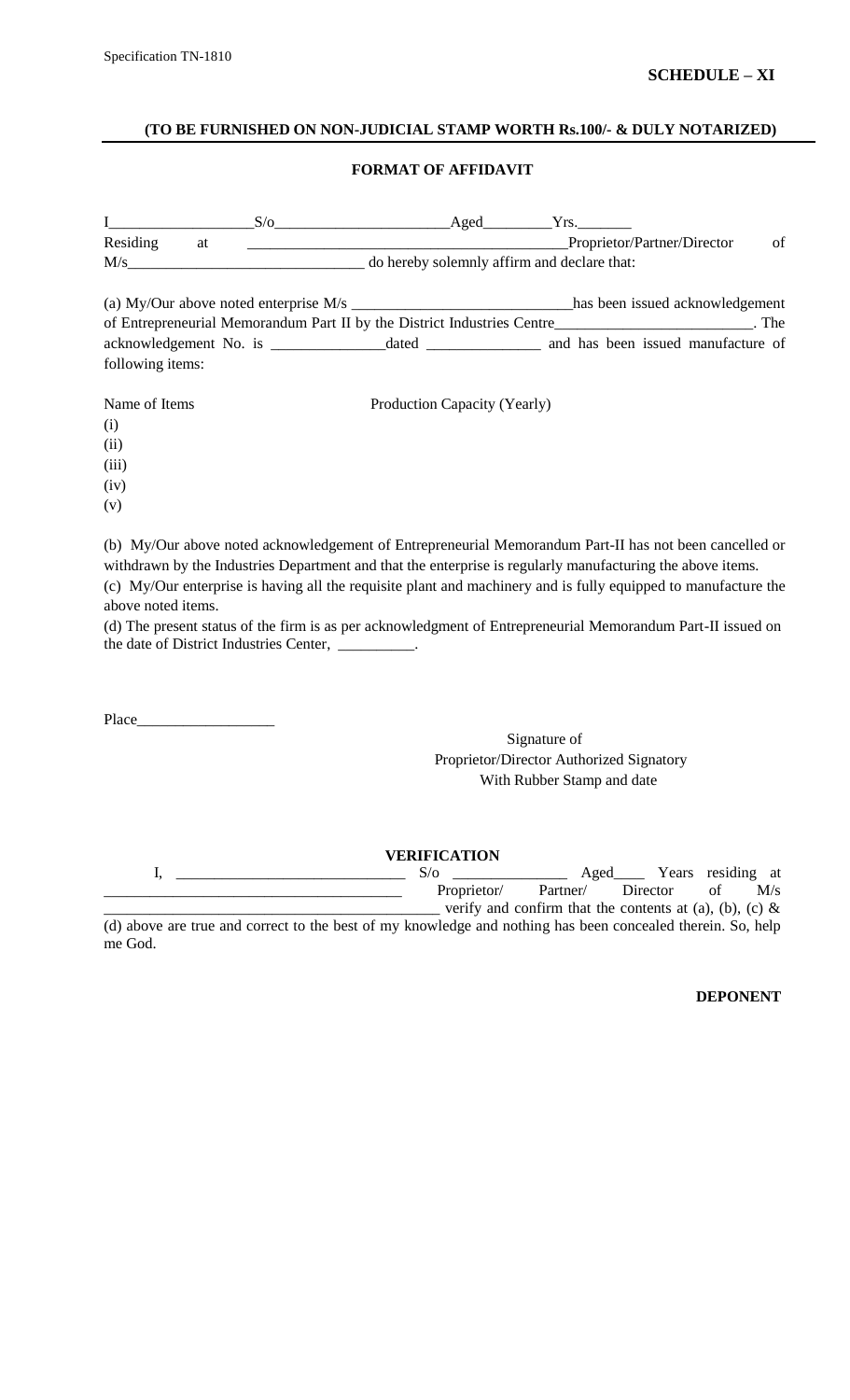# **GENERAL Amendments in GCC & ITB**

# **1) Wherever EMD and Security Bank Guarantee (SBG), are appearing in the ITB, GCC & other Bidding Documents, same is hereby replaced by BID SECURITY as under:-**

## **BID SECURITY**

Bid security shall be 2% **of the estimated value of subject matter of procurement put to bid.** In case of Small Scale Industries of Rajasthan it shall be 0.5% of the **quantity offered** for supply and in case of sick industries, other than Small Scale Industries, whose cases are pending with Board of Industrial and Financial Reconstruction, it shall be 1% of the value of bid. Every bidder, if not exempted, participating in the procurement process shall be required to furnish the bid security as specified in the notice inviting bids.

# **In case SSI unit of Rajasthan quotes the less than the tendered quantity, then they are required to furnish Bid Security @ 0.5% of the value of the quantity offered by them, failing which bid shall be considered non-responsive.**

The Bid Security amount (as applicable) to be paid by Demand Draft/Banker"s Cheque in favour of SR. AO (CASH & CPC), JDVVNL, Jodhpur (payable at Jodhpur) 342003 **upto 4.00 p.m. upto one WORKING day prior to schedule date of opening** of respective bid or Bank Guarantee, in specified format, of a scheduled bank in favour of Superintending Engineer (MM&C), JDVVNL, Jodhpur, be deposited to the Sr.Accounts Officer (MM&C), JDVVNL, New Power House, Industrial Area,Jodhpur-342003 **upto 4.00 p.m. upto one WORKING day prior to schedule date of opening** of respective bid and obtain a receipt/acknowledgement thereof. No other mode of deposit shall be accepted. At the time of depositing the Bid Security amount or Bank Guarantee, the bidder shall also furnish self attested and duly attested by Notary, the documentary evidence of SSI unit of Rajasthan or of sick unit (as applicable) along with affidavit as per schedule XI on Non-Judicial Stamp of Rs. 100/-.

The Bank Guarantee against Bid Security be issued by Nationalized / Scheduled Bank. The same may be accepted after confirmation byissuing Bank. If any Bid Security Bank Guarantee not is proper format / not confirmed by the issuing Bank the same would not be accepted and the bidder would be immediately shorted out from bid process.

The Micro, Small & Medium Scale Industries of Rajasthan and sick industries, other than Small Scale Industries, whose cases are pending before the Board of Industrial and Financial Reconstruction (BIFR) shall furnish self-attested documentary evidence duly attested by Notary to claim the above.

# **2) Wherever Performance Bank Guarantee (PBG) and Composite Bank Guarantee (CBG) are appearing in the ITB, GCC & other Bidding Documents, same are hereby replaced by PERFORMANCE SECURITY as under:-**

# **PERFORMANCE SECURITY:**

- (i) Performance security shall be solicited from all successful bidders except the department's of the State Government and undertakings, corporations, autonomous bodies, registered societies, cooperative societies which are owned or controlled or managed by the State Government and undertakings of the Central Government. However, a performance security declaration shall be taken from them. The State Government may relax the provision of performance security in particular procurement or any class of procurement.
- (ii) The amount of performance security shall be **2.5%** of the amount of supply order in case of procurement of goods and services and **3%** of the amount of work order in case of procurement of works. In case of **Micro, small and Medium scale Industries** of Rajasthan it shall be **0.5%**  the amount of quantity ordered for supply of goods and in case of sick industries, other than Small Scale Industries, whose cases are pending before the Board of Industrial and Financial Reconstruction (BIFR), it shall be **1%** of the amount of supply order.

# **3) VENDOR REGISTERATION:**

**The relaxation/exemption given to the registered vendors of the Nigam in respect of EMD/SBG, wherever appearing in the ITB, GCC & other Bidding documents, are hereby WITHDRAWN.**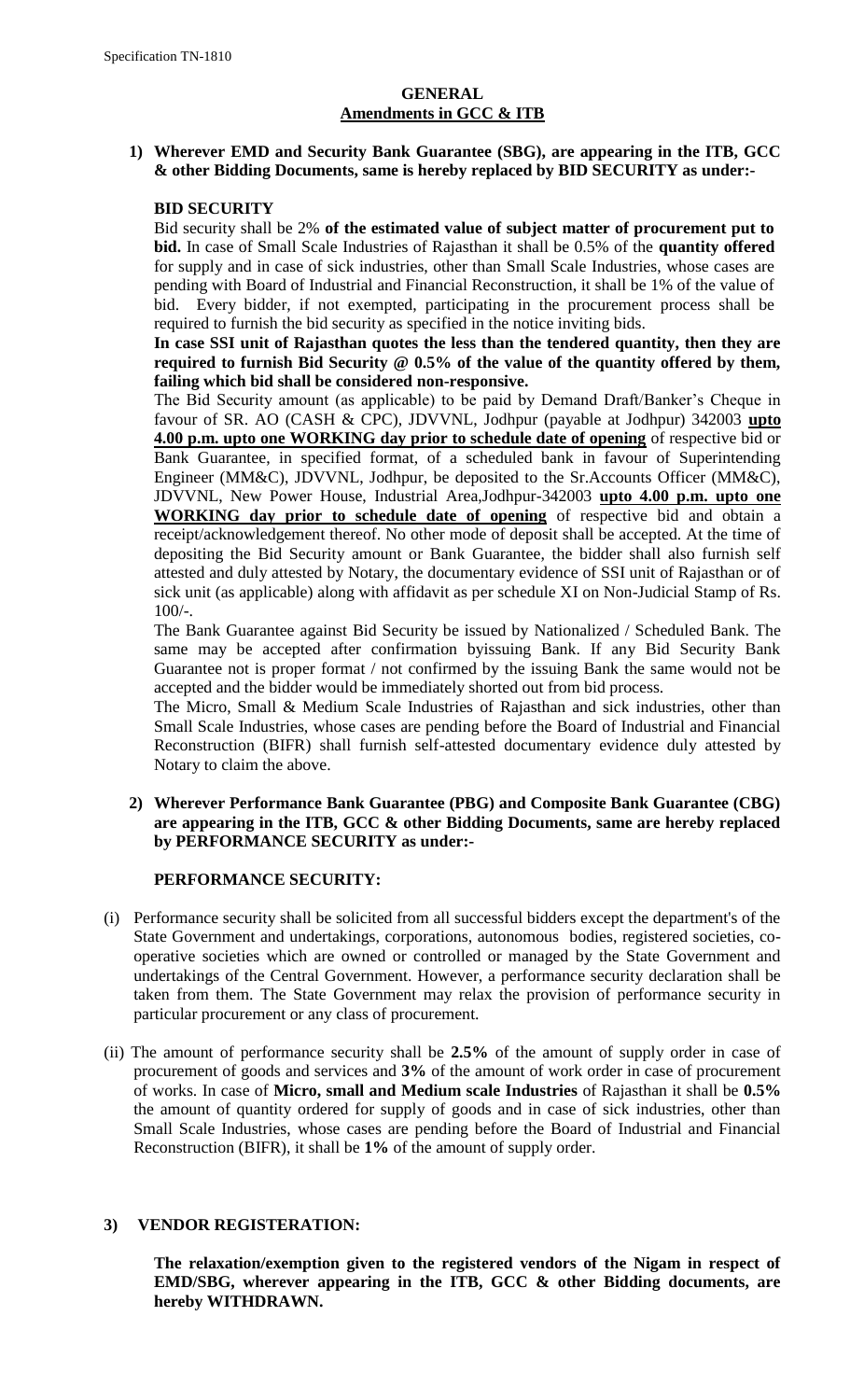Specification TN-1810

**4)** The indirect taxes i.e. Excise Duty, Service Tax, VAT/CST, Entry Tax etc. mentioned in G.C.C., may now be read as G.S.T.

# **5) Due Date of payment:**

Payment shall be due and payable by the purchaser in accordance with the provision of the contract within a reasonable period from the date of receipt of each invoice by the contractor / supplier duly supported by a certificate of the Engineer. The purchaser will take all possible effort to make payment to the contractor / supplier generally on  $45<sup>th</sup>$  day after receipt of duly verified challans / receipts / bill in the office of paying authority {Sr. Accounts Officer (Cash & CPC) Jodhpur Discom, Jodhpur / Concerned Circle Accounts Officer} and completion of contractual formalities. But in case of delay in payment the purchaser shall not be liable to pay any interest on the outstanding amount to the contractor / supplier.

**6)** The GST will be charge extra at the prevailing rate on all the settlement fees as applicable and amended time to time.

# **7) APPEAL**:

i. If any Bidder or prospective bidder is aggrieved that any decision, action or omission of the procuring entity is in contravention to the provisions of this Act or the rules or guidelines issued there under, he may file 1st & 2nd appeal under section 38 of RTPP Act-2012 to the following appeal authorities **within a period of ten days from the date of such decision or action, omission, as the case may be, clearly giving the specific ground or grounds on which he feels aggrieved:** 

| Sr.No | Type of Appeal | Name & Designation of appellate authority  |
|-------|----------------|--------------------------------------------|
|       | First appeal   | Chairman, Discoms                          |
|       | Second appeal  | Energy Department, Government of Rajasthan |

ii) The form of appeal shall be as per Rule 83 of RTPP Rules, 2013 and memorandum of appeal shall be filled as per form-1 as prescribed under RTPP Rules, 2013.

Fee for appeal: - Subject to rule 84 of the RTTP Rule 2013 the fee shall be as under:-

a. For First Appeal:- Rs. 2,500/- (Rupees Two Thousand Five Hundred Only)+GST.

b. For Second Appeal:- Rs. 10,000/- (Rupees Ten Thousand Only)+GST.

iii) It is further intimated that the fee shall be paid in the form of Demand Draft of Bankers Cheque of a Scheduled Bank payable in the name of Sr. Accounts Officer (Cash & CPC), JdVVNL, Jodhpur.

iv) Provided that after the declaration of a Bidder as successful the appeal may be filed only by a Bidder who has participated in procurement proceedings:

v) Provided further that in case a Procuring Entity evaluates the Technical Bids before the opening of the Financial Bids, an appeal related to the matter of Financial Bids may be filed only by a Bidder whose Technical Bid is found to be acceptable.

vi) The officer to whom an appeal is filed under para (1) shall deal with the appeal as expeditiously as possible and shall endeavour to dispose it of within thirty days from the date of the appeal.

vii) If the officer designated under para (1) fails to dispose of the appeal filed within the period specified in para (2), or if the Bidder or prospective bidder or the Procuring Entity is aggrieved by the order passed by the First Appellate Authority, the Bidder or prospective bidder or the Procuring Entity, as the case may be, may file a second appeal to Second Appellate Authority specified in the Bidding Document in this behalf within fifteen days from the expiry of the period specified in para (2) or of the date of receipt of the order passed by the First Appellate Authority, as the case may be.

**8)** The bidders should be qualified, not be insolvent, not be in receivership, not be bankrupt or being wound up, should not have affairs administered by a court or a judicial officers, should not have business activities suspended, should not be blacklisted or debarred by any utility/ government agency, should not have a conflict of interest. For this bidder is required to furnish a Declaration as per Appendix-B, on Rajasthan Non-Judicial Stamp Paper of Rs. 100/ (excluding surcharge on Stamp Paper, as per rules)."

# **9) In case the terms & conditions mentioned in PO, ITB & GCC are modified/differ from RTPP Act, then RTPP Act shall supersede**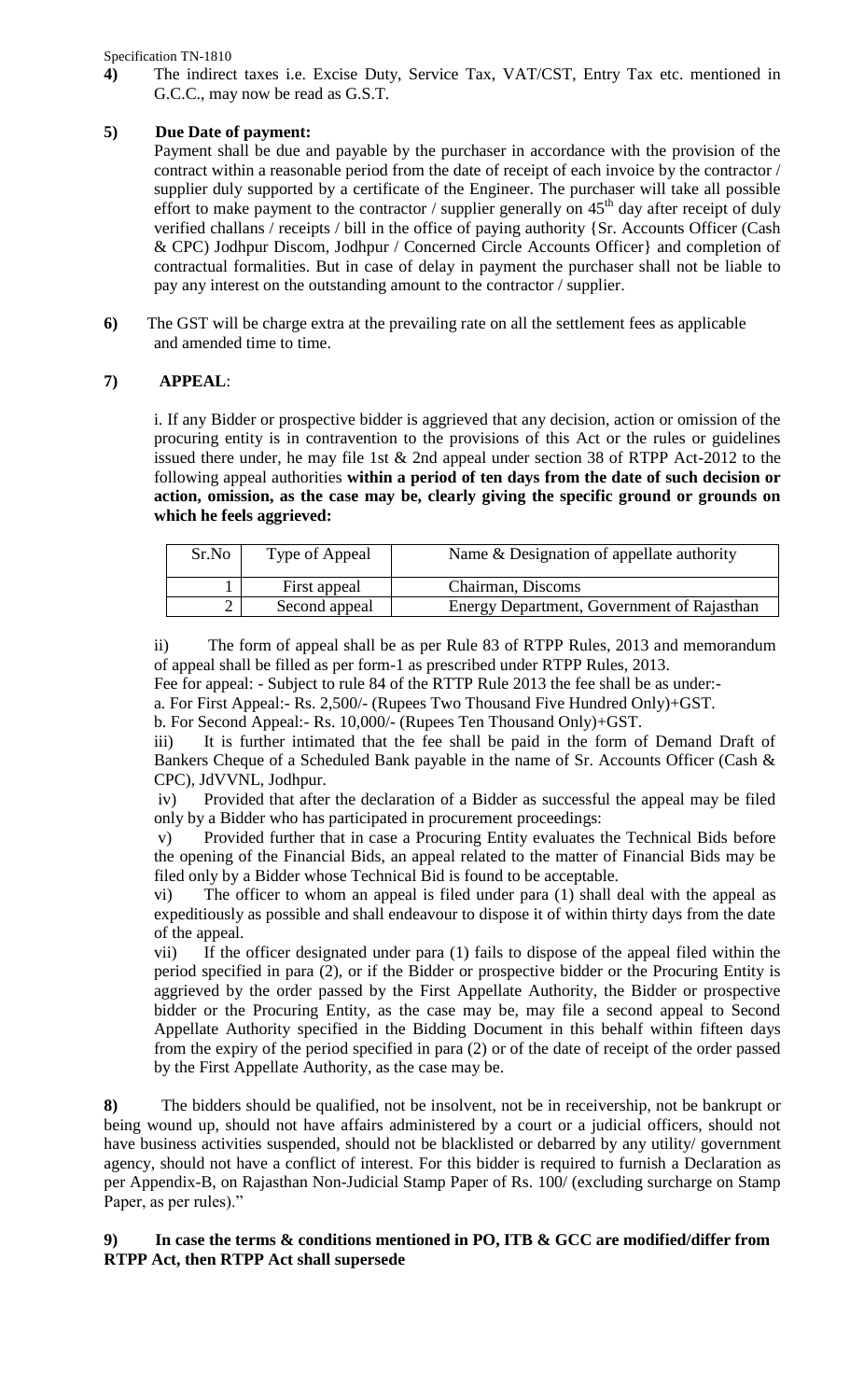#### **ADDENDUM IN ITB**

# **Addendum in the provision of Instruction to Bidder (ITB) in the clause No. 1.12.2 for quantity allocation as per award criteria of purchase manual in accordance to the clause no. 74 of RTPP rules:**

# **1.12.2 (A) for quantity allocation**

## **(i) Trial order under Para No. 22.17 (a) & (b) of purchase manual**

(a) Any bidder located within or outside the state of Rajasthan has participated for the first time in a particular Discom& meeting minimum qualification requirement and has supplied the tendered material/or of higher rating in other utility shall be treated as an old supplier. Rajasthan"s firms although supplied in past but not meeting minimum quantity supplied criterion including altogether new units which have not supplied any quantity but having adequate & required manufacturing and testing facility and technical know-how of the tendered material shall be considered as new firms and would be eligible for trial order only. In case supply made to the licensed power utility outside India, the C.A. certificate furnished by the firm shall be considered.

Note:- The material supplied and accepted for same/higher rating for turnkey project (s) to a licensed power utility/Govt. shall be considered for the purpose of evaluating criteria. The certificate given by C.A. shall indicate above quantity separately.

(b) (i) The trial order for a particular item shall not generally exceed 10% of the total quantity considered for placement of order. This ceiling may, however, be relaxed by the corporate level purchase committee up to the extent of 30% to take the advantage of lower price where situation of differential price offering is arising.

(ii) The capacity & capability assessment of a bidder located outside state of Rajasthan who otherwise qualifies but is participating for the first time shall not be carried out.

Similarly, for the tendered item(s) where the valid BIS license is an essential qualification requirement and the bidder possesses the valid BIS but new to the utility. The capacity/capability assessment of such a bidder shall also not be carried out.

#### **(ii) Award criteria under Para No. 10.2 (iii) of purchase manual**

(a) In case of distribution transformers of rating 40 KVA and below, LT cables & conductors and fabricated steel items, order quantity may be distributed in the following manner:-

| $20\%$ to L1 |
|--------------|
| 15% to $L2$  |
| $10\%$ to L3 |
| 05% to L4    |

50% to be distributed equally among other firms subject to the condition that not more than 5% of the quantity to be purchased will be allotted to any one of such firms. The balance, if any will be distributed in the same proportion as indicated above among the first four firms.

(b) In case of other items except poles, order quantity may be distributed in the following manner:-

| 40% to L1    |  |
|--------------|--|
| 20% to L2    |  |
| $10\%$ to L3 |  |
| 06% to L4    |  |

The balance quantity may be equally distributed among other firms subject to the condition that not more than 4% of the quantity to be purchased will be allotted to any one of such firm. The balance, if any will be distributed in the same proportion as indicated above among the first four firms.

(c) In case of poles, the order may be awarded on the basis of landed cost (material and transportation taken together). The allocation of quantity location/destination wise may be made among the eligible firms in equal proportion as far as possible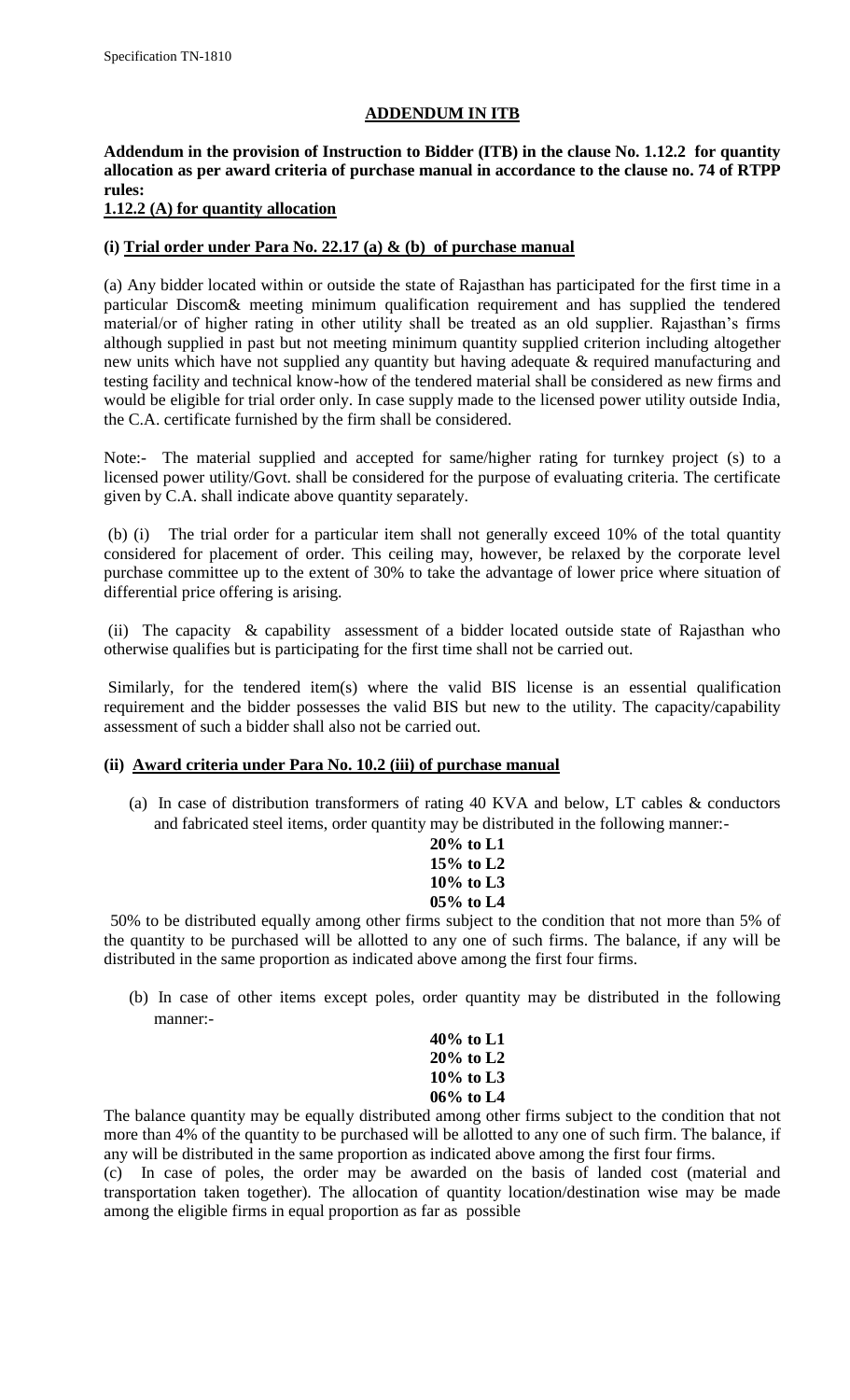Bank Guarantee No. \_\_\_\_\_\_\_\_. Security Amount : \_\_\_\_\_\_\_\_. Issued on dated : \_\_\_\_\_\_\_\_. Valid upto : \_\_\_\_\_\_\_\_. Claim upto / Grace period: \_\_\_\_\_\_\_\_\_.

## **PERFORMA OF BANK GUARANTEE FOR BID SECURITY**

(Bank Guarantee in lieu of bid Security on non-judicial Stamp Paper of Rajasthan State of 0.25% of the B.G. value or Rs.25,000/-, whichever is less)

To,

The Superintending Engineer (MM&C), Jodhpur VidyutVitaran Nigam Limited,

Jodhpur.

1. Whereas \_\_\_\_\_\_\_\_\_\_\_\_\_\_\_\_\_\_ (name of the Bidder) (hereinafter called "the Bidder") has submitted its bid dated \_\_\_\_\_\_ (date of submission of bid) for \_\_\_\_\_\_\_\_ (name of contract/ name of the material with Bid no. / TN No. \_\_\_\_\_) (hereinafter called "the Bid").

2. KNOW ALL PEOPLE by these presents that WE \_\_\_\_\_\_\_\_\_\_\_\_ (name and address of branch of Bank ) of \_\_\_\_\_\_\_\_\_ (name of country), having our registered office at \_\_\_\_\_\_\_\_\_\_\_\_\_\_\_\_\_\_\_\_\_\_ (addresses of bank) (hereinafter called "the Bank"), are bound unto  $\frac{1}{\text{max}}$  (name of Purchaser) (hereinafter called "the Purchaser") in the sum of Rs. for which payment well and truly to be made to the said Purchaser, the Bank binds itself, its successors, and assigns by these presents sealed with the Common Seal of the said Bank this \_\_\_\_\_\_\_ day of \_\_\_\_\_\_ 20\_\_\_\_.

3. THE CONDITIONS of this obligation are :

i. If the bidder withdraws its Bid during the period of bid validity specified by the Bidder in the Bid Form; or

ii. If the bidder refuses to accept the correction of error in his Bid; or

iii. If the bidder, having been notified of the acceptance of its Bid by the purchaser during the period of bid validity:

a. Fails or refuses to execute the Contract Agreement within the time specified in purchase / work order, if required, or

b. Fails or refuses to furnish the performance security within the time specified in purchase / work order in accordance with the GCC, or

c. Fails to commence supply of goods or services or execute work as per purchase / work order within time specified.

iv. If the bidder breaches any provision of the Code of integrity specified in the RTPP Act and Chapter VI of the RTPP Rules.

4. We undertake unconditionally and irrevocably to guarantee as primary obligator and not as surety merely to pay to the purchaser a sum of Rs. \_\_\_\_\_\_\_\_\_\_\_\_ (in words Rs. \_\_\_\_\_\_\_\_\_\_\_\_\_\_\_\_\_\_\_\_\_\_\_\_\_\_\_\_\_\_\_\_\_\_\_\_\_\_) upon receipt of its first written demand, without

the purchaser having to substantiate its demand, provided that in its demand the Purchaser will note that the amount claimed by it is due to it owing to the occurrence of one or all of the above three conditions specifying the occurred condition or conditions.

5. The decision of the Superintending Engineer (MM&C), Jodhpur VidyutVitaran Nigam Limited, Jodhpur shall be final whether breach has been committed on the right to demand the amount of guarantee from us which has accrued to the purchaser.

6. This guarantee shall not cease or determine, if the purchaser grants time or indulgence or vary the terms of the contract with the Contractor or without our consent or knowledge.

7. The guarantee herein contained shall not be affected by any change in the constitution of the Contractor.

8. We \_\_\_\_\_\_\_\_\_\_(Bank Name) further undertake not to revoke this guarantee during its currency except with the previous consent of the Superintending Engineer (MM&C), Jodhpur VidyutVitaran Nigam Limited, Jodhpur.

9. All disputes arising under the said guarantee between the Bank and the Nigam or between the Contractor and the Nigam pertaining to the guarantee, shall be subject to the jurisdiction of the Courts in Jodhpur, Rajasthan alone.

10. This guarantee will remain in force up to and including one hundred eighty (180) days after the date of the opening of bids, i.e. upto \_\_\_\_\_\_\_\_\_\_\_, with a further grace period of Ninety (90) days and any demand in respect thereof should reach the Bank not later than the above date.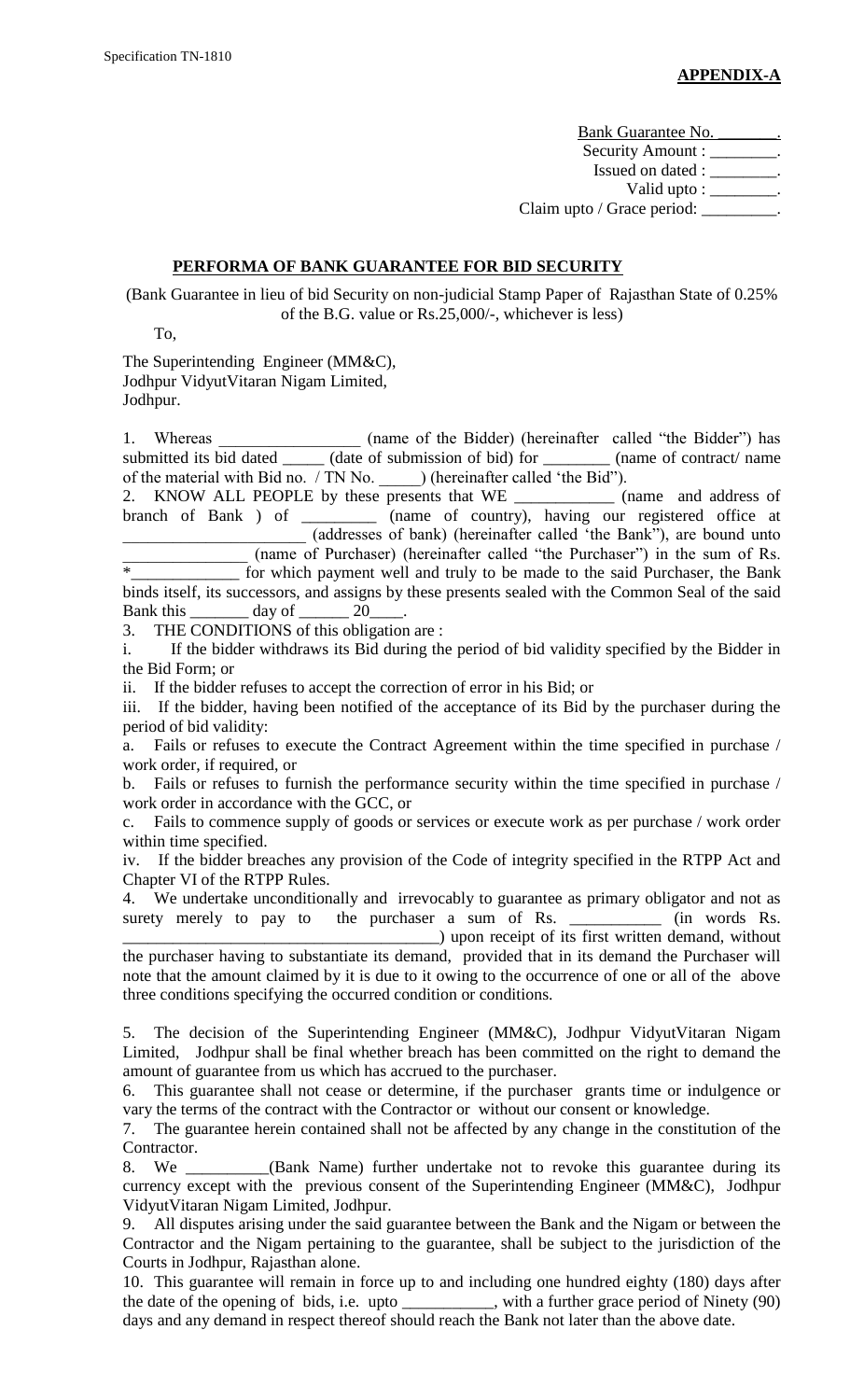Yours faithfully, Bankers (EXECUTANT) Signed by the above named Bank in presence of : (signature with full Name and Address)

Witness :

1. \_\_\_\_\_\_\_\_\_\_\_\_\_\_. 2. \_\_\_\_\_\_\_\_\_\_\_\_\_\_\_\_\_\_.

Attested by Notary Public, First Class Magistrate or directly confirmed by the executing Bank.

\* The Bidder should insert the amount of the guarantee in words and figures denominated in the currency of bid.

**Note** : In case the bid is submitted by a Joint Venture, the Bid Bank guarantee shall be in the name of Lead partner or in the name of joint venture partners submitting the Bid covering all the partners of the joint venture.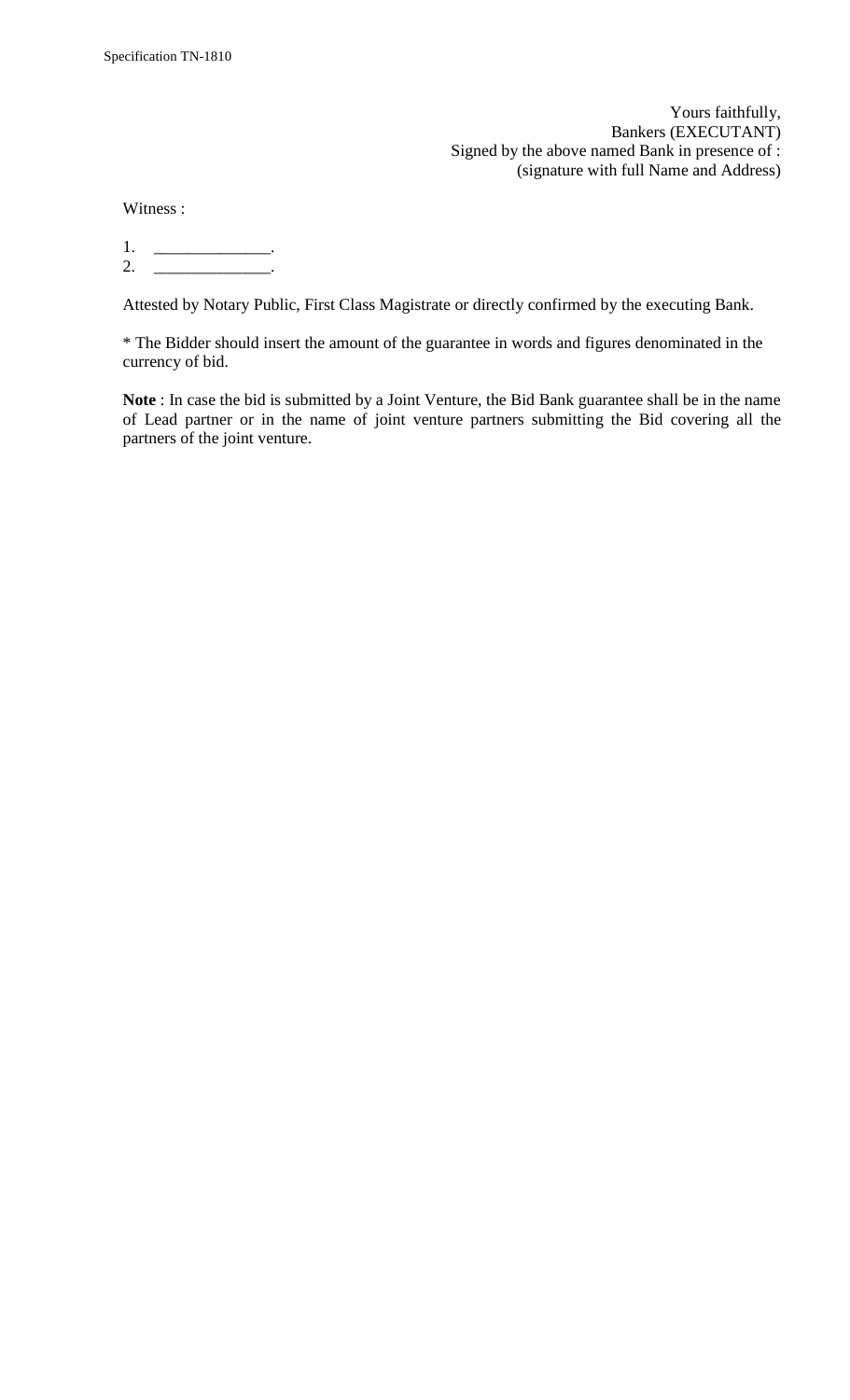**APPENDIX-B**

#### **Declaration by the Bidder**

# **(On Rajasthan Non-Judicial Stamp Paper worth Rs.100/- + Surcharge on Stamp Paper as per rules)** In relation to my/ our bid submitted to SE (MM&C) JdVVNL, Jodhpur, For procurement of in response to their notice

inviting bids under TN- I/ We hereby declare under section 7 and 11 of Rajasthan

Transparency in Public Procurement Act, 2012, that :

- **1.** I/We possess the necessary professional, technical, financial and managerial resources and competence required by the bidding document issued by the procuring entity.
- **2.** I/We have fulfilled my/ our obligation to pay such of the taxes payable to the Union and the State Government or any local authority as specified in the bidding document.
- **3.** I/We are not insolvent, in receivership, bankrupt or being wound up, not have my/ our affairs administered by a court or a judicial officer, not have my/ our business activities suspended not blacklisted by any utility/ Govt. agency, not have a conflict of interest and not the subject of legal proceeding for any of the foregoing reasons.
- **4.** I/We further undertake that I/We have not been debarred under the provisions of Section 46 of RTPP ACT, and Rules as mentioned hereunder by any procurement entity/ Govt. agency:-
- a) We are not convicted of an offence under the prevention of corruption Act, 1988 (Central Act No, 49 of 1988); or
- b) We are not convicted of an offence under the Indian Penal Code, 1860 (Central Act No,45 of 1860) or any other law for the time being in force, for causing any loss of life or property or causing a threat to public health as part of execution of a public procurement contract; or
- c) We have not breached the code of integrity prescribed in terms of Code of integrity.
- **5.** I/We do not have, and our directors and officers not have, been convicted of any criminal offence related to my/ our professional conduct or the making of false statements or misrepresentations as to my/ our qualifications to enter into a procurement contract within a period of three years preceding the commencement of this procurement process, or not have been otherwise disqualified pursuant to debarment proceedings.
- **6.** I/We do not have a conflict of interest as specified in the Rajasthan Transparency in Public Procurement Act, 2012, Rajasthan Transparency in Public Procurement Rules, 2013 and the bidding document, which materially affects fair competition.
- **7.** I/We have complied and shall continue to comply with the Code of Integrity as specified in the Rajasthan Transparency in Public Procurement Act 2012, Rajasthan Transparency in Public Procurement Rules, 2013, and this Bidding Document, till completion of all obligations under the Contract.

Date : Signature of bidder

Place : Name : Name : Name : Name : Name : Name : Name : Name : Name : Name : Name : Name : Name : Name : Name :  $\frac{1}{2}$ 

Designation :

Address :